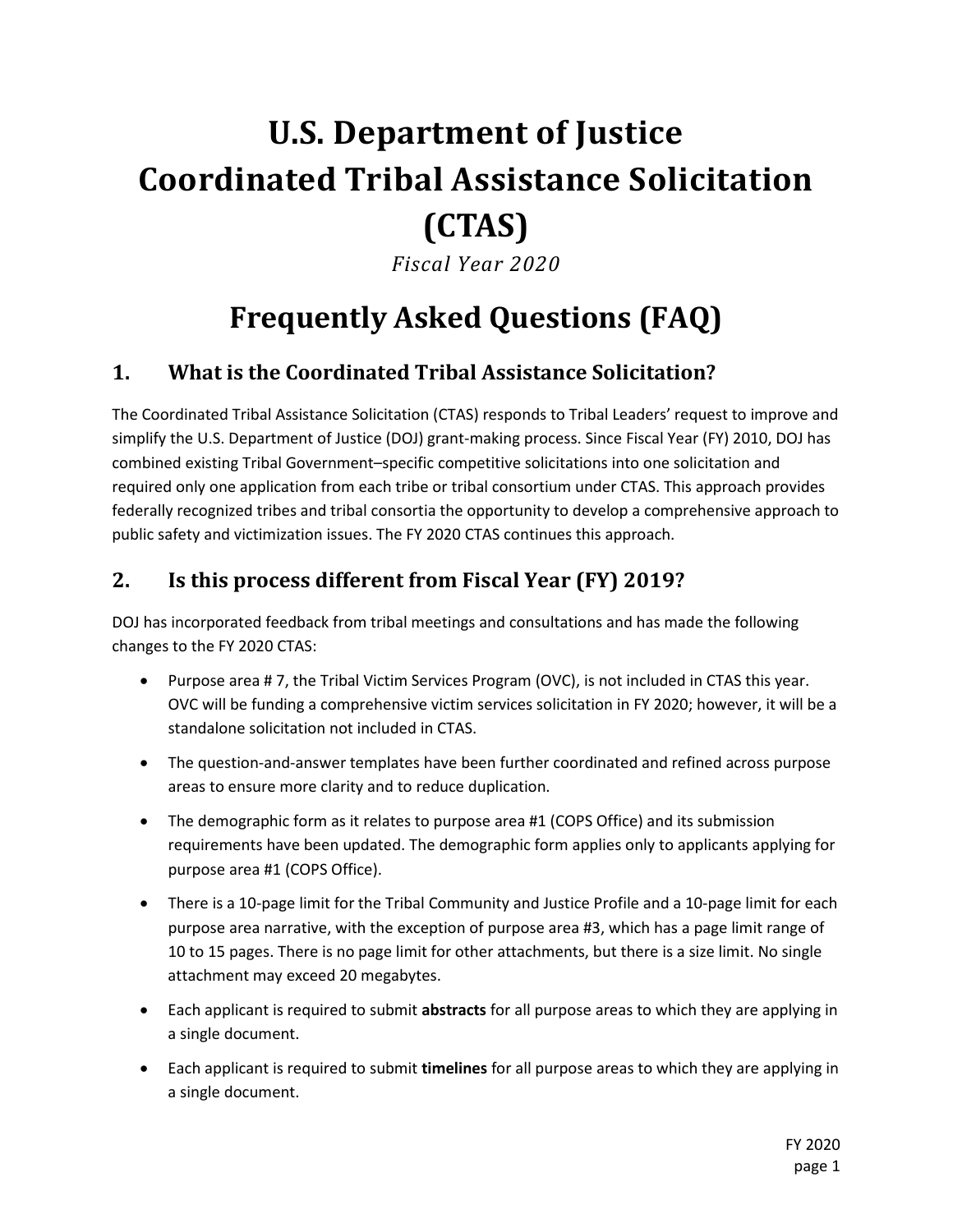As in prior years, the FY 2020 CTAS refers to the DOJ's Tribal Government–specific competitive grant programs as purpose areas (PA). Applicants may select the PA(s) that best address tribes' concerns related to public safety, criminal and juvenile justice, and the needs of victims and survivors of domestic violence, sexual assault, dating violence, and stalking.

In response to a single tribal or tribal consortium application requesting funds from multiple purpose areas, multiple awards may be made. Purpose areas may be funded and administered by different DOJ program offices (see part C "Purpose Areas—Snapshot" in the FY 2020 CTAS, which identifies the DOJ program office that manages each purpose area). DOJ anticipates that awards will be managed by the awarding DOJ program office.

Changes to DOJ grant programs enacted with the passage of the Tribal Law and Order Act (TLOA) continue to be incorporated into the FY 2020 CTAS. For more information regarding the TLOA, please visi[t www.justice.gov/tribal/.](http://www.justice.gov/tribal/)

This coordinated approach will apply only to requests for grant funding made in response to this solicitation, which is for FY 2020 grant funding, specifically for federally recognized tribes and tribal consortia. Tribes and tribal consortia may be eligible for and are encouraged to submit separate applications to any non–Tribal Government–specific DOJ grant programs for which they may be eligible. For information on additional funding sources, please go to [www.grants.gov](http://www.grants.gov/) and the websites of individual federal agencies.

The DOJ components offering Tribal Government–specific grant resources through the eight purpose areas identified in the FY 2020 CTAS are listed here. For more information on each component, please se[e www.justice.gov/tribal/.](http://www.justice.gov/tribal/)

- Office of Community Oriented Policing Services (COPS Office)
- Bureau of Justice Assistance (BJA-OJP)
- Office for Victims of Crime (OVC-OJP)
- Office on Violence Against Women (OVW)
- Office of Juvenile Justice and Delinquency Prevention (OJJDP-OJP)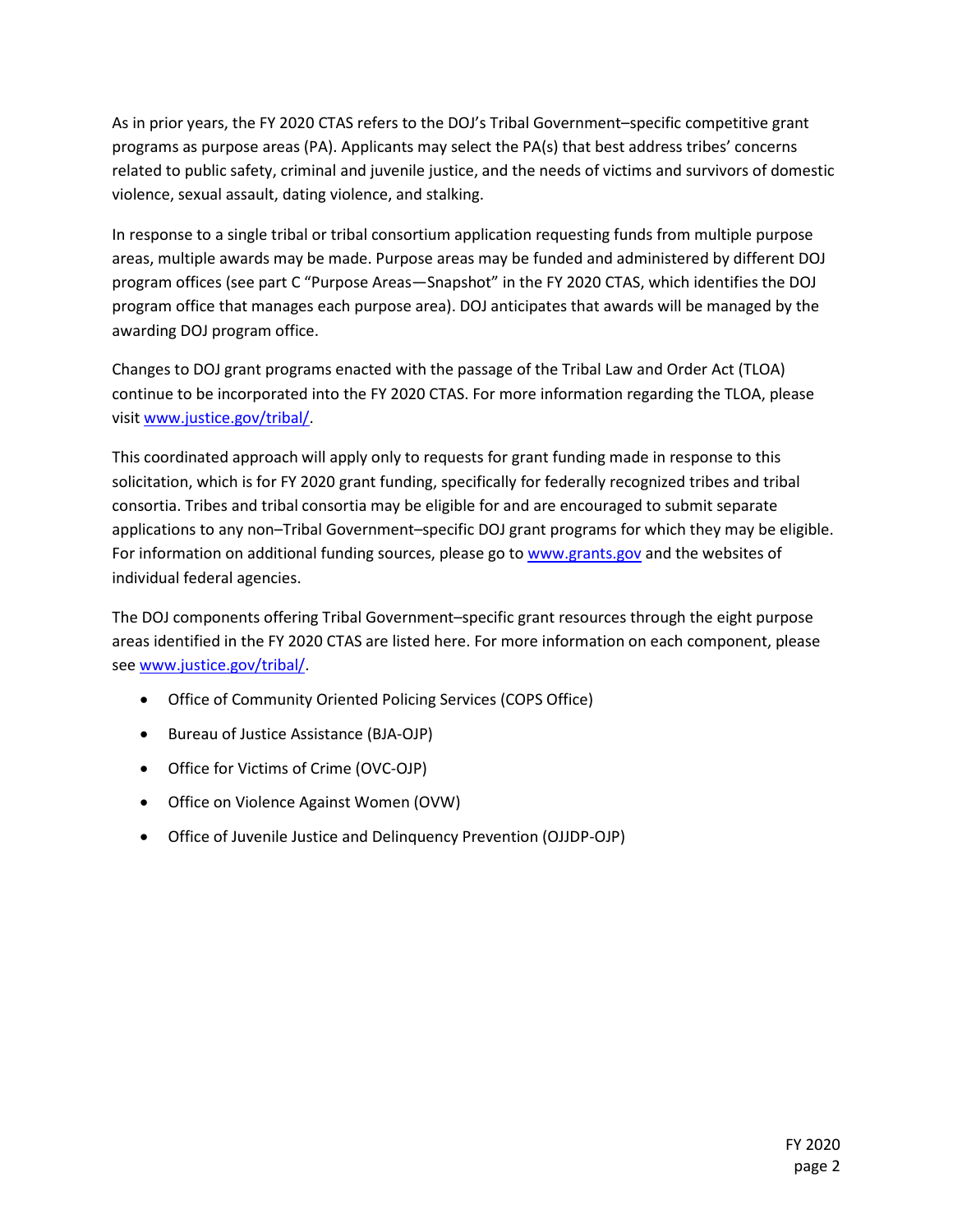### **3. What are the CTAS purpose areas?**

DOJ's Tribal Government–specific competitive grant programs outlined in the FY 2020 CTAS are referred to as purpose areas (PA). Applicants may apply for funding under the PA(s) presented here that best address tribes' concerns related to public safety; criminal and juvenile justice; and the needs of victims and survivors of domestic violence, sexual assault, dating violence, and stalking. Following is a list of the purpose areas. For detailed information for each purpose area, see part F of the 2020 CTAS.

- 1. Public Safety and Community Policing (COPS Office)
- 2. Comprehensive Tribal Justice Systems Strategic Planning (BJA, COPS Office, OJJDP, OVW, and OVC )
- 3. Tribal Justice Systems (BJA)
- 4. Tribal Justice System Infrastructure Program (BJA)
- 5. Violence Against Women Tribal Governments Program (OVW)
- 6. Children's Justice Act Partnerships for Indian Communities (OVC)
- 7. Tribal Victim Services Program (OVC)— PA #7 is not included in CTAS this year. OVC will be funding a comprehensive victim services solicitation in FY 2020; however, it will be a stand-alone solicitation not included in CTAS.
- 8. Juvenile Tribal Healing to Wellness Courts (OJJDP)
- 9. Tribal Youth Program (OJJDP)

FAQs for each purpose area are provided later in this document.

### **4. Does this single application process apply only to federally recognized Tribal Governments?**

Yes. In general, only federally recognized Indian tribes are eligible to apply. Applicants are limited to federally recognized Indian tribes, as determined by the U.S. Secretary of the Interior, and tribal consortia consisting of two or more federally recognized Indian tribes. Under the eligibility exception for purpose areas # 5 and 6, an organization acting as the authorized designee of a federally recognized Indian tribe may apply. However, applicants should also review the general eligibility exception relating to political subunits at question #23 on pag[e 8](#page-7-0) and the specific eligibility exceptions for purpose areas #1, 5, 6, 8, and 9, which are set forth in the solicitation. To access a current list of federally recognized tribes, see 82 Federal Register 4915 (January 17, 2017) at

[https://www.federalregister.gov/documents/2019/02/01/2019-00897/indian-entities-recognized-by](https://www.federalregister.gov/documents/2019/02/01/2019-00897/indian-entities-recognized-by-and-eligible-to-receive-services-from-the-united-states-bureau-of)[and-eligible-to-receive-services-from-the-united-states-bureau-of.](https://www.federalregister.gov/documents/2019/02/01/2019-00897/indian-entities-recognized-by-and-eligible-to-receive-services-from-the-united-states-bureau-of)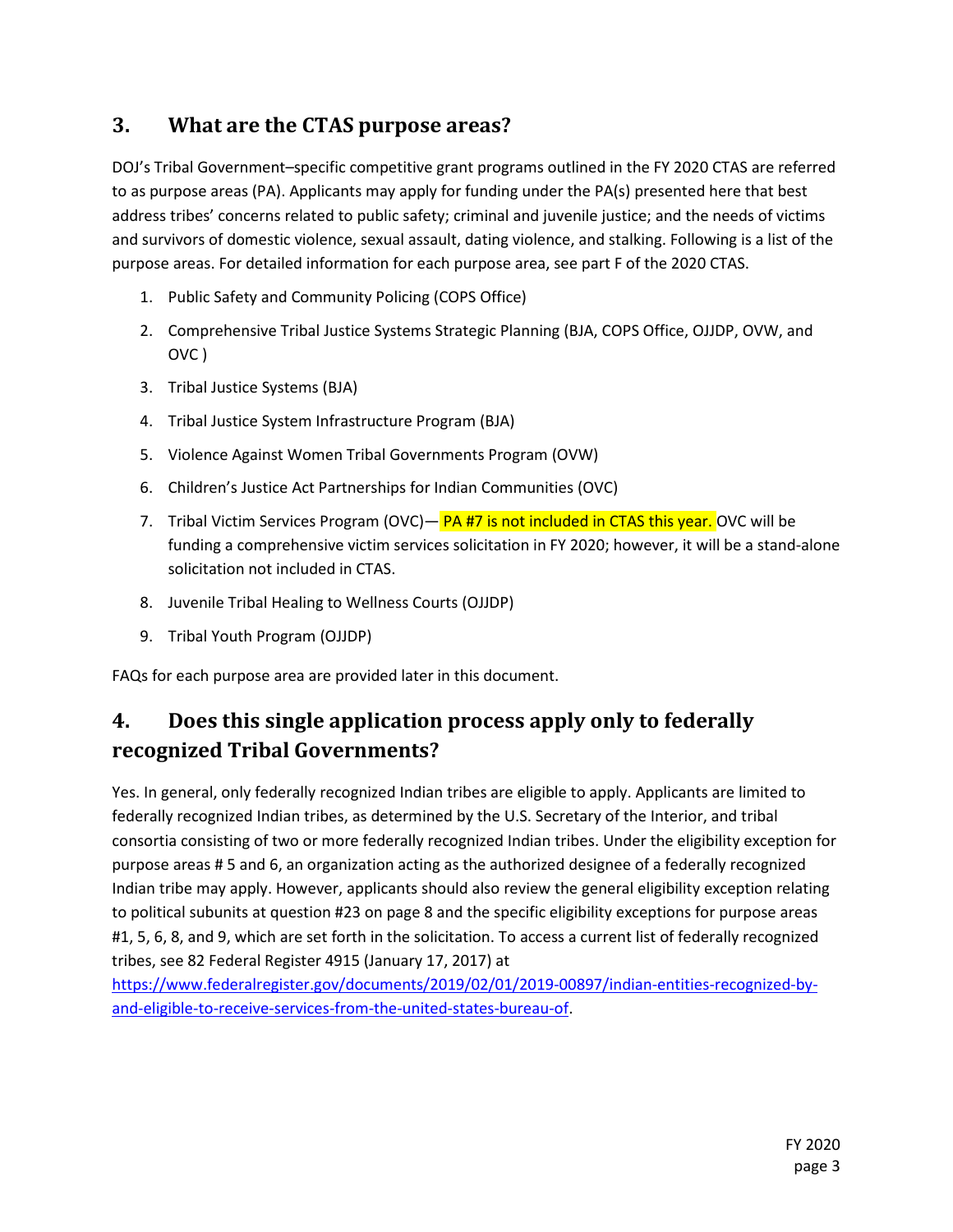### **5. Does a tribe or tribal consortium have to submit an authorizing resolution?**

For FY 2020 CTAS, most applicants will no longer be asked to submit documentation reflective of their legal authority to apply for funds under CTAS on behalf of their tribes.

Regarding a **tribal consortium** application, the applicant must submit documentation of authority to apply from each tribal consortium member, unless existing consortium bylaws or other tribal governance documents allow action without explicit authorization from the member tribes in the consortium. If such an exception applies, the applicant must include in its application a copy of the bylaws or other governance documents that allow the tribal consortium's action without explicit support from all consortium members. If the exception does not apply, the applicant must include a resolution, letter, affidavit, or other documentation from each tribe, as appropriate to that tribe, certifying that the applicant has the legal authority to apply for CTAS on behalf of the tribe. **This documentation must be current, must be sufficient to demonstrate authority for the application, must contain authorized signature(s), and must be submitted by the application's due date.**

**\*\*If a tribal consortium does not include in its application sufficient legal evidence to demonstrate that it is authorized to apply, then the application will not proceed to peer review.**

If the applicant is a **tribal designee, it is eligible to apply only under** purpose area #5, OVW Tribal Governments Program, or purpose area #6, OVC Children's Justice Act Partnerships for Indian Communities. For these purpose areas, the applicant will need to include with its application a copy of a tribal resolution or other appropriate grant of legal authority from the tribe, which must (1) authorize the applicant to submit an application on behalf of the federally recognized Indian tribe; and (2) state the tribe's support for the project and its commitment to participate in the project if it is selected for funding. **This documentation must be current, must be sufficient to demonstrate authority for the application, must contain authorized signature(s), and must be submitted by the application's due date.**

### **6. What am I required to submit in the application?**

Section of the FY 2020 CTAS, "What an Application Should Include," contains detailed information about the items that must be submitted in an application. See also section K of the FY 2020 CTAS, "Application Checklist," for a complete list of required and recommended attachments.

### **7. May I apply for more than one purpose area?**

Yes. You may apply for as many purpose areas as needed (of those purpose areas for which you are eligible to apply).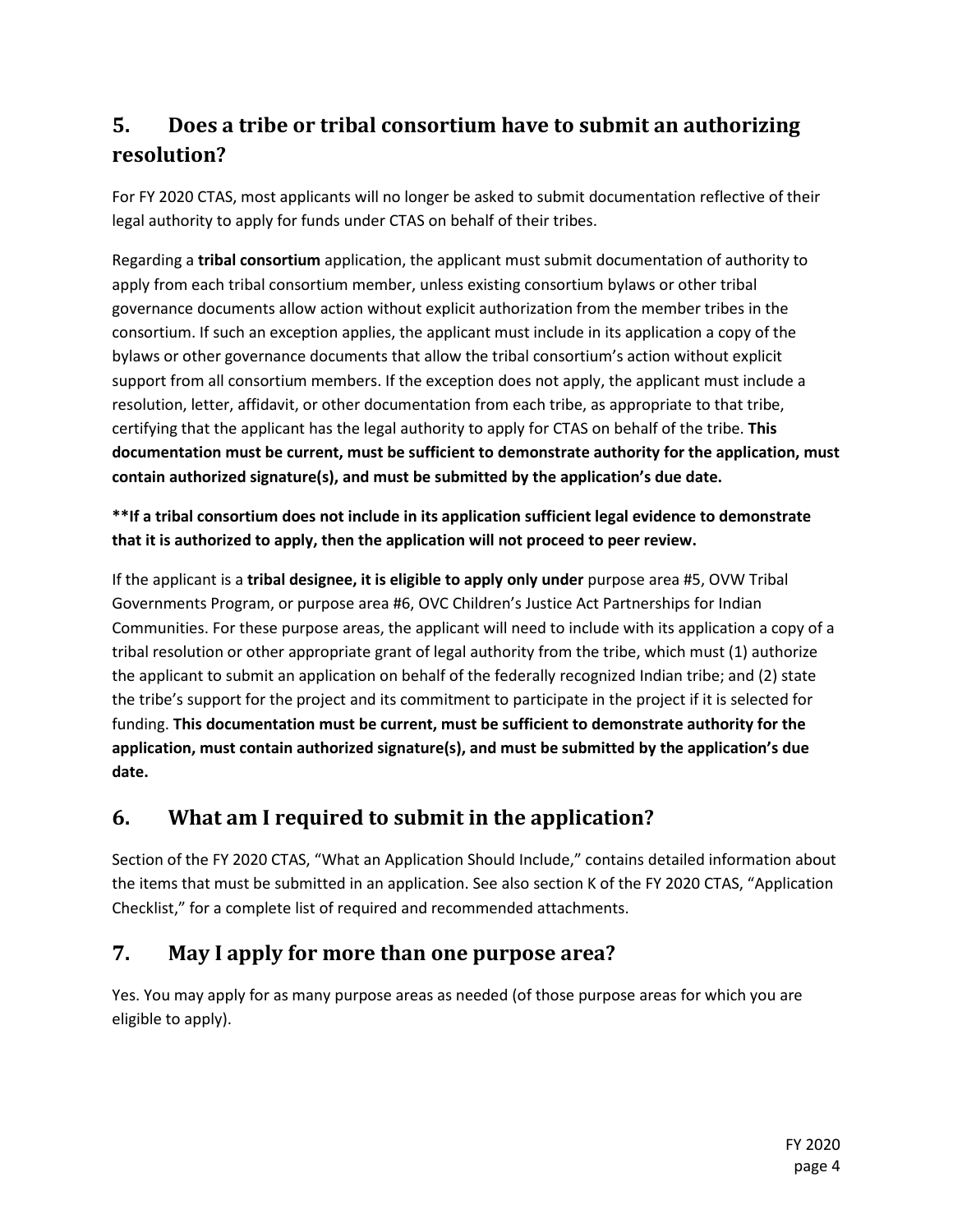### **8. Are there specific requirements for each purpose area?**

Yes. See section of the FY 2020 CTAS, "Purpose Areas-Specific Information," for information about the requirements specific to each purpose area.

### **9. How long will the solicitation be open?**

The solicitation is open from **December 4, 2019, until February 25, 2020.** All applications are due by 9:00 p.m. Eastern Time on February 25, 2020.

### **10. What are the amounts and time periods of the awards for each purpose area?**

All awards will be for either three or five years. Please see the "Type, amount, and length of awards" chart in the solicitation and application quick start guide.

### **11. When will my tribe know if the application is selected for funding?**

Applicants will be notified by September 1, 2020, whether their applications were selected for funding.

### **12. How do I determine who is the authorized recipient official for the application?**

For an applicant Indian tribe, the authorized recipient official is the principal official of the applicant tribe or a designated official, as determined by the applicant tribe, who has legal authority to enter into an agreement on behalf of the tribe and to legally bind the tribe to that agreement. For an applicant that is not an Indian tribe, such as an applicant to those purpose areas for which tribal designees may be eligible, the authorized recipient official is the individual (such as a chief executive officer of the applicant) who has legal authority to enter into an agreement on behalf of the applicant and to legally bind the applicant to that agreement.

Only one authorized recipient official can be named in the application.

# **13. Where can I find more information about the DOJ offices involved in CTAS?**

Information about the DOJ offices involved in CTAS is available online; you can find information about the Office of Justice Programs (OJP) at [www.ojp.gov/,](http://www.ojp.gov/) the Bureau of Justice Assistance (BJA) at [www.bja.gov,](http://www.bja.gov/) the Office of Community Oriented Policing Services (COPS Office) at [www.cops.usdoj.gov/,](http://www.cops.usdoj.gov/) the Office on Violence Against Women (OVW) a[t www.justice.gov/ovw,](http://www.justice.gov/ovw) the Office for Victims of Crime (OVC) at [www.ojp.gov/ovc,](http://www.ojp.gov/ovc) and the Office of Juvenile and Justice and Delinquency Prevention (OJJDP) at [www.ojjdp.gov/.](http://www.ojjdp.gov/) Information about the FY 2019 CTAS also can be found online at [www.justice.gov/tribal.](http://www.justice.gov/tribal)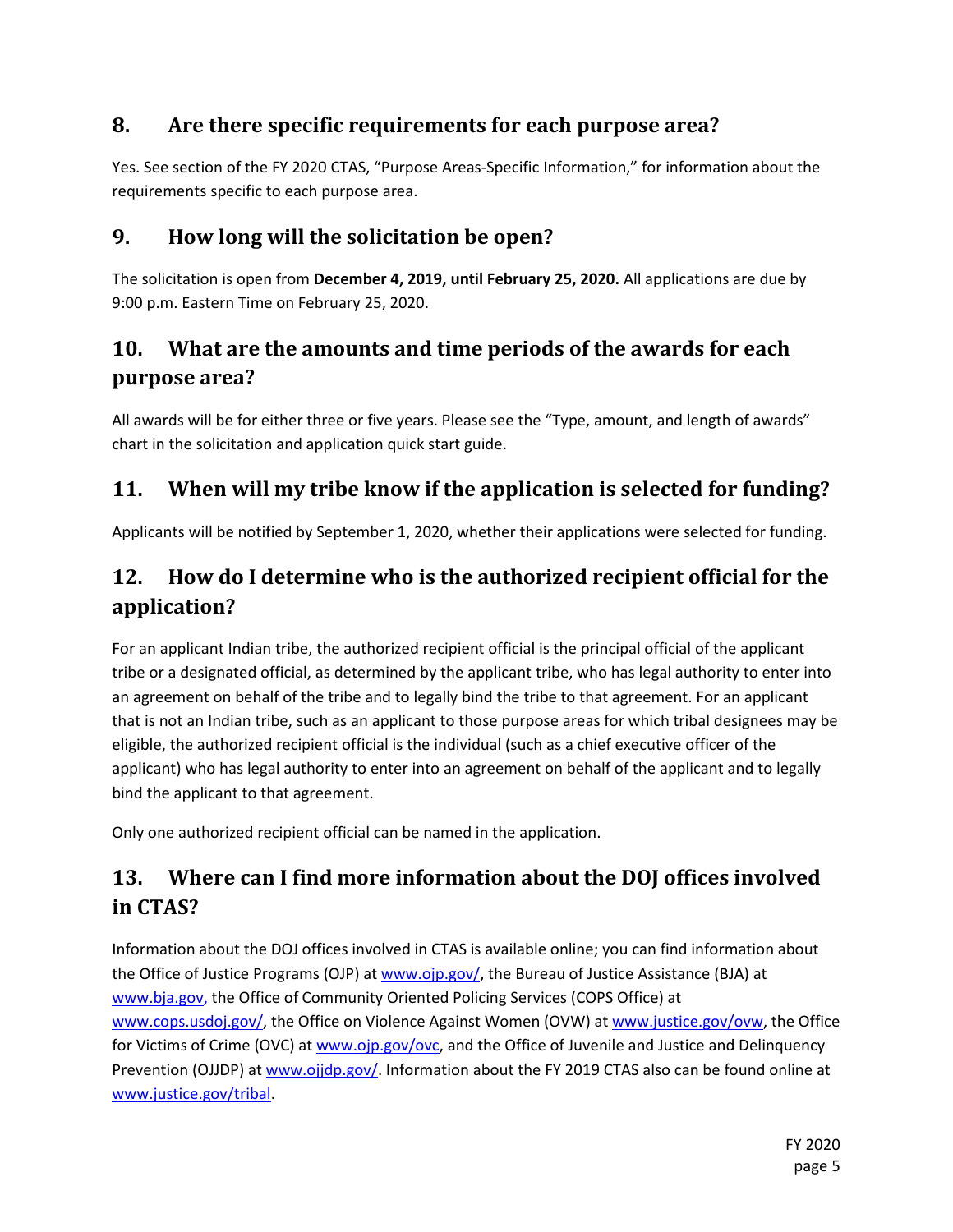# **14. Whom do I contact if I need help?**

For more information, please refer to our Tribal Justice and Safety website: [www.justice.gov/tribal.](http://www.justice.gov/tribal)

For technical assistance with submitting an application, contact the Grants Management System (GMS) Service Desk at 888-549-9901, option 3, or by email at [GMS.HelpDesk@usdoj.gov.](mailto:GMS.HelpDesk@usdoj.gov) The GMS Service Desk is open 24 hours per day, 7 days per week, including holidays.

For programmatic and general assistance with the solicitation requirements, contact the Response Center at 800-421-6770 or by email at [tribalgrants@usdoj.gov.](mailto:tribalgrants@usdoj.gov) The Response Center's hours of operation are Monday–Friday (except U.S. Federal Government holidays; see [https://www.opm.gov/policy-data-oversight/snow-dismissal-procedures/federal-holidays/\)](https://www.opm.gov/policy-data-oversight/snow-dismissal-procedures/federal-holidays/) from 9:00 a.m. to 5:00 p.m. Eastern Time (ET). The Response Center will remain open on the solicitation closing date until 9:00 p.m. Eastern Time (ET).

### **15. May a tribe apply for funding both as part of a consortium and as an individual tribe?**

Yes. A tribe may apply as part of a consortium and also submit its own independent application in response to the FY 2020 CTAS, provided that the tribe's independent application seeks funding for activities that are distinct and separate from those activities for which the tribal consortium is seeking funding. For example, a tribe could apply under purpose area #3 as part of a consortium that is requesting funding for a drug and alcohol prevention project to serve all of the participating tribes. The same tribe could also apply independently under purpose area #3 for funding for a drug and alcohol treatment program to serve court-involved individuals. Because the applications are requesting funding for distinct and separate projects, the tribe may submit both applications.

# **16. For the Tribal Community and Justice Profile section of a consortium application, does the application need to address each member tribe specifically or should it address the consortium as a whole?**

The Tribal Community and Justice Profile for a consortium application should address the service area of the consortium as a whole.

### **17. Is there a page limit on the number of other attachments?**

There is a 10-page limit for the Tribal Community and Justice Profile. The Program Narrative should not exceed 10 pages (15 pages for purpose area #3; see PA templates for additional guidance). There is no page limit for other attachments, but there is a size limit. No single attachment may exceed 20 megabytes.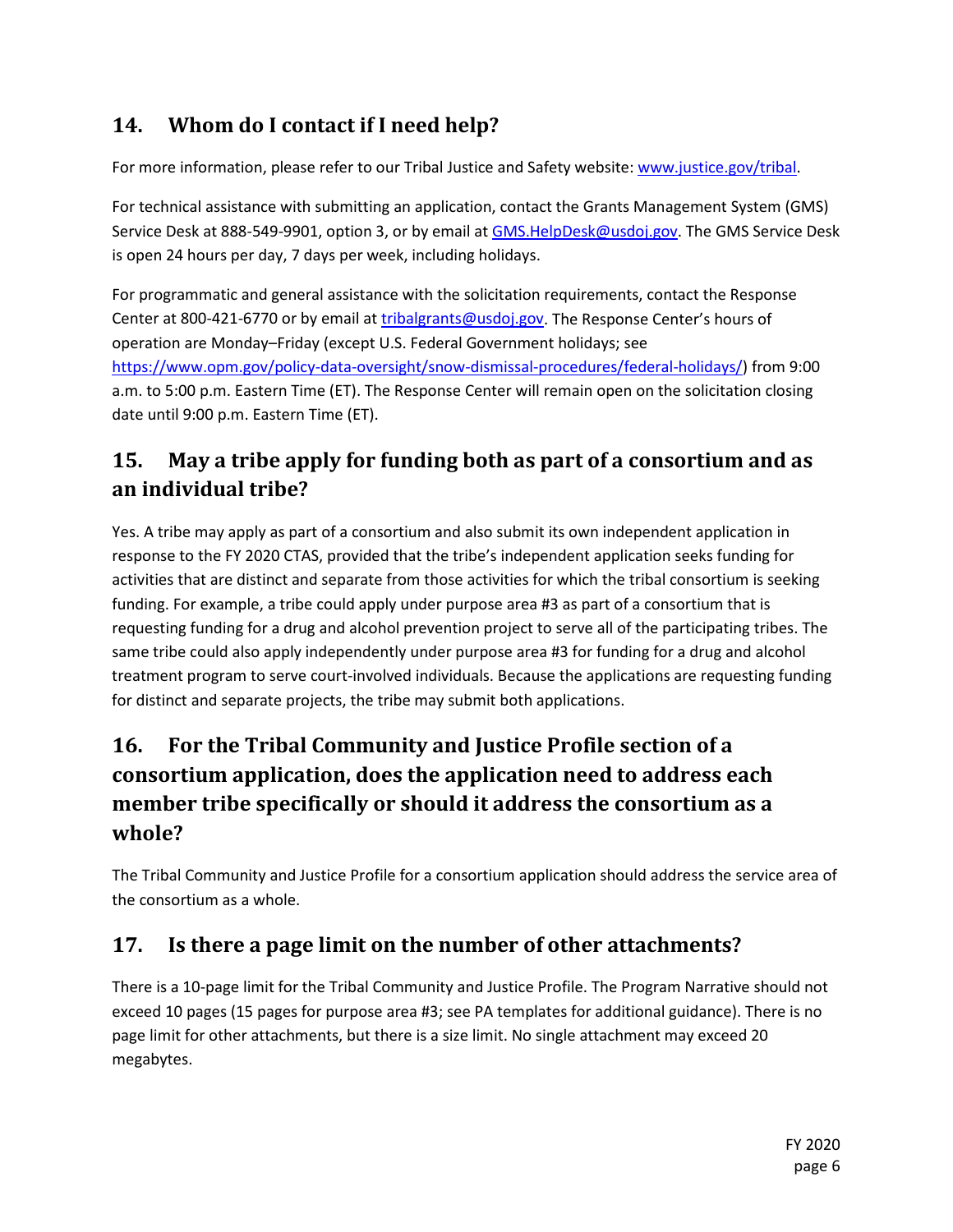### **18. If we have a current grant under one of the purpose areas, are we eligible under that area?**

OVW's purpose area #5, OVC's purpose area #6 , and OJJDP's purpose areas #8 and #9 have specific restrictions on applications submitted by current grantees. See the specific purpose area requirements in the FY 2020 solicitation for information about these restrictions.

For purpose areas #1–4, all federally recognized tribes are eligible to apply for FY 2020. However, a tribe with current funds that are not expiring should not seek funding for a project that is already covered by existing funding, but may seek funding to expand or enhance existing projects or to start a new project.

### **19. If we apply for more than one purpose area, is it possible that only some purpose areas could get funded? Or is it all or none?**

Each application responding to a purpose area will be reviewed individually by the DOJ component that manages that purpose area. Once all purpose area applications have been reviewed, the appropriate DOJ components will discuss their funding recommendations and coordinate in making award decisions, for example to coordinate in making awards that addressing directly related needs. An applicant may therefore receive an award under one, some, or none of the purpose areas for which the applicant has applied. Applicants that receive multiple awards must maintain the grant funds separately and file all required reports for each grant awarded with the applicable DOJ component.

### **20. Can a tribe or a department of a tribe submit an application** *other* **than to the Coordinated Tribal Assistance Solicitation?**

Yes. The CTAS is a coordinated solicitation for certain Tribal Government–specific grant programs, but the DOJ administers many other grant programs for which tribes may be one of many eligible entities. Tribes or tribal consortia may submit applications for any other DOJ grant funding opportunity for which tribes are eligible. Please visit [www.grants.gov](http://www.grants.gov/) on a regular basis for a listing of all funding opportunities.

# **21. Is the Tribal Law and Order Act incorporated into the CTAS?**

Yes. The Tribal Law and Order Act (TLOA) affected different grant programs in different ways. All of these changes were incorporated into the CTAS. For more information on the TLOA, see [www.justice.gov/tribal/.](http://www.justice.gov/tribal/)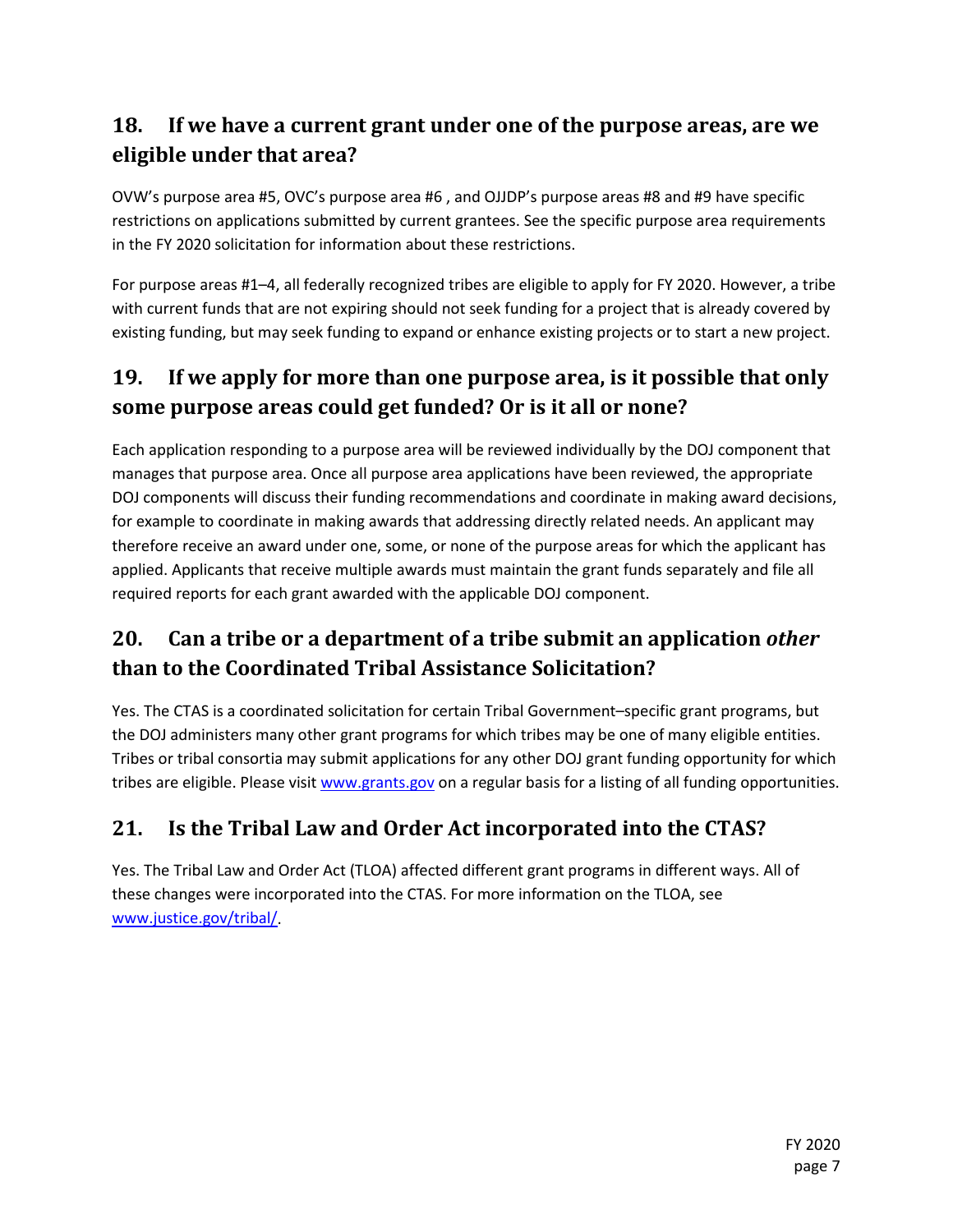### **22. Are Alaska village corporations and regional corporations eligible to apply for the CTAS?**

Yes. Both regional and village corporations established pursuant to the Alaska Native Claims Settlement Act are eligible to apply for all purpose areas under the CTAS based on the following statutory definition of "Indian tribe," which applies to all purpose areas:

"Indian tribe" means any Indian tribe, band, nation, or other organized group or community, **including any Alaska Native village or regional or village corporation as defined in or established pursuant to the Alaska Native Claims Settlement Act (85 Stat. 688) [43 USC §§ 1601 et seq.]**, which is recognized as eligible for the special programs and services provided by the United States to Indians because of their status as Indians. [Emphasis added.]

# <span id="page-7-0"></span>**23. Are political subunits of Indian Tribal Governments (e.g., tribally recognized chapters or individual reservation(s)) under a larger federally recognized tribe eligible to apply for funding?**

Yes, under very limited circumstances and only with prior approval obtained from DOJ prior to the application deadline. Procedures and other information related to obtaining such approval are below.

In general, only one application will be accepted from each tribe or tribal consortium. If a tribe or tribal consortium (including all agencies within that tribe or tribal consortium) submits more than one application, only one application will be considered in the review process.

However, in addition to accepting an application from each individual tribe, the DOJ may accept a single application from a political subunit of a federally recognized Indian Tribal Government after DOJ review and approval of tribal documentation in support of the political subunit's eligibility to submit a separate application for funding to serve citizens within that political subunit.

The DOJ will review the eligibility of a political subunit to submit an application (separately from the federally recognized Indian Tribal Government that includes such subunit, or the "parent tribe") on a case-by-case basis. A political subunit of a federally recognized Indian Tribal Government seeking to apply under the FY 2020 CTAS **must** receive DOJ approval to submit an application **prior to the application deadline.**

#### **Procedure for submitting a request for eligibility review:**

In order to obtain DOJ approval to submit an application, a political subunit seeking to apply on its own must submit documentation that demonstrates the political subunit's legal authority to submit its own application (separately from a parent tribe's application). The political subunit seeking such approval must submit this documentation to the attention of Emily Gallas, Assistant General Counsel, Office of the General Counsel, Office of Justice Programs, by email, fax, or expedited/overnight mail (use of mail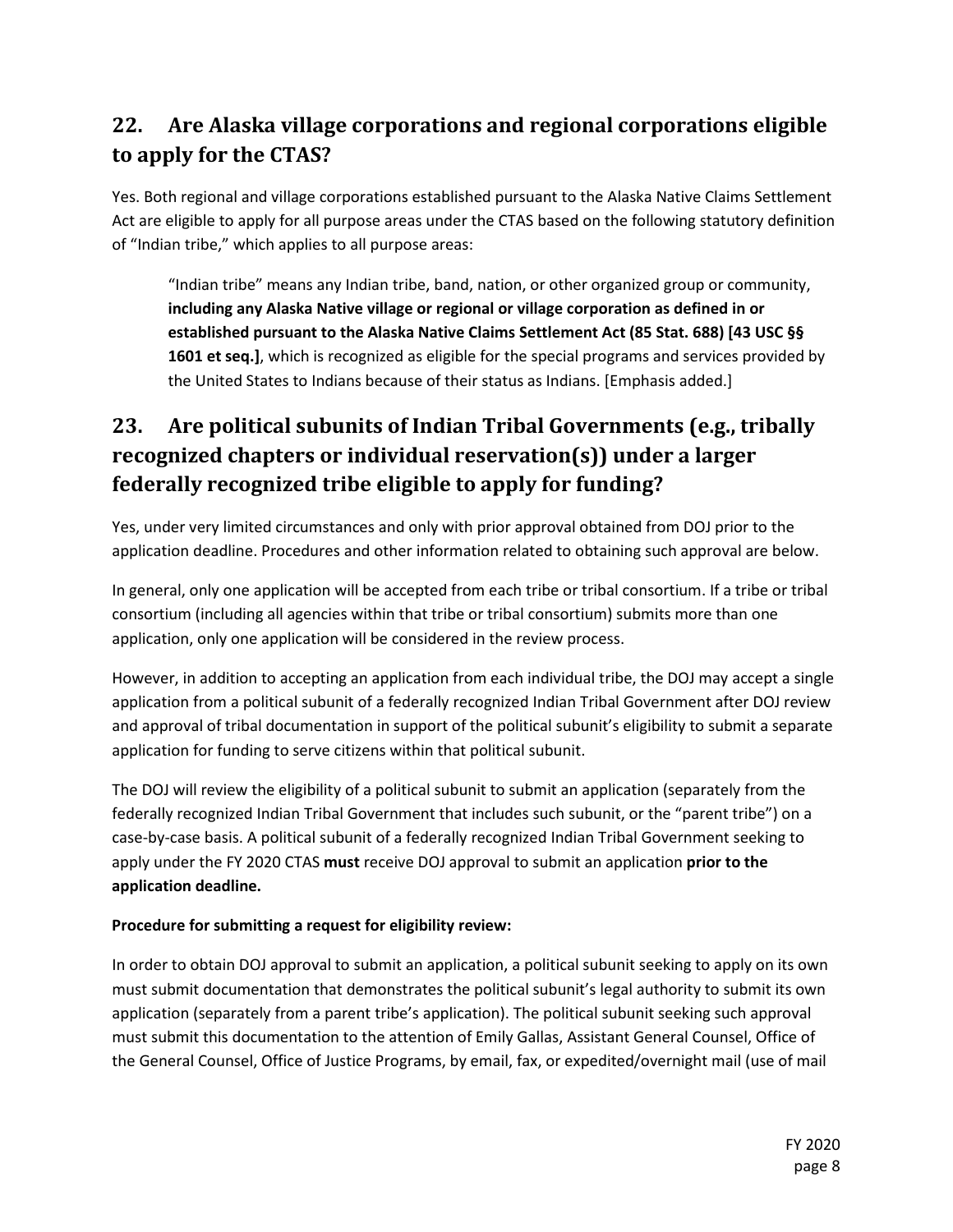service with package tracking capability is strongly encouraged) that must be **received by OJP by no later than 9:00 p.m. Eastern Time on February 25, 2020**, in order for the political subunit's request to receive DOJ review and consideration.

(**Please note:** Potential applicants that are political subunits seeking approval to submit a CTAS application should still observe the February 11, 2020, date by which applicants are strongly encouraged to register in GMS in preparation for application submission. See section H of the solicitation, titled "How to Apply," for more details regarding registration.)

#### **Address information for submission of request for eligibility review:**

**Email**:

[Emily.Gallas@usdoj.gov](mailto:Emily.Gallas@usdoj.gov) (email subject line should read: "CTAS Eligibility Review Request for [insert name of tribal political subunit]") **Fax**:

202-307-1419

#### **Expedited/overnight mail**:

Emily Gallas, Assistant General Counsel Office of the General Counsel Office of Justice Programs Rm 5400 810 7th Street NW Washington, DC 20001

### **24. Is the Demographic Form scored?**

The Demographic Form is only required for purpose area #1 applicants. For purpose area # 1 applicants, the Demographic Form is scored based on the data included and is worth 5% of the total score. Where applicants are not able to provide specific data, the score will be determined by the applicant's explanation for not being able to provide the requested information. In accordance with TLOA's mandate to consider crime data and staffing needs in COPS Office funding decisions, the COPS Office scores the Demographic Form partly for completeness and partly based on the crime data and staffing levels provided.

### **25. May an applicant request funding to host events or to provide food or beverage at events, such as meetings, conferences or trainings?**

Generally, funding may not be used to purchase food or beverages for any meeting, conference, training, or other event under any CTAS purpose area. Exceptions may be available in very rare and unique circumstances with the approval of the awarding office.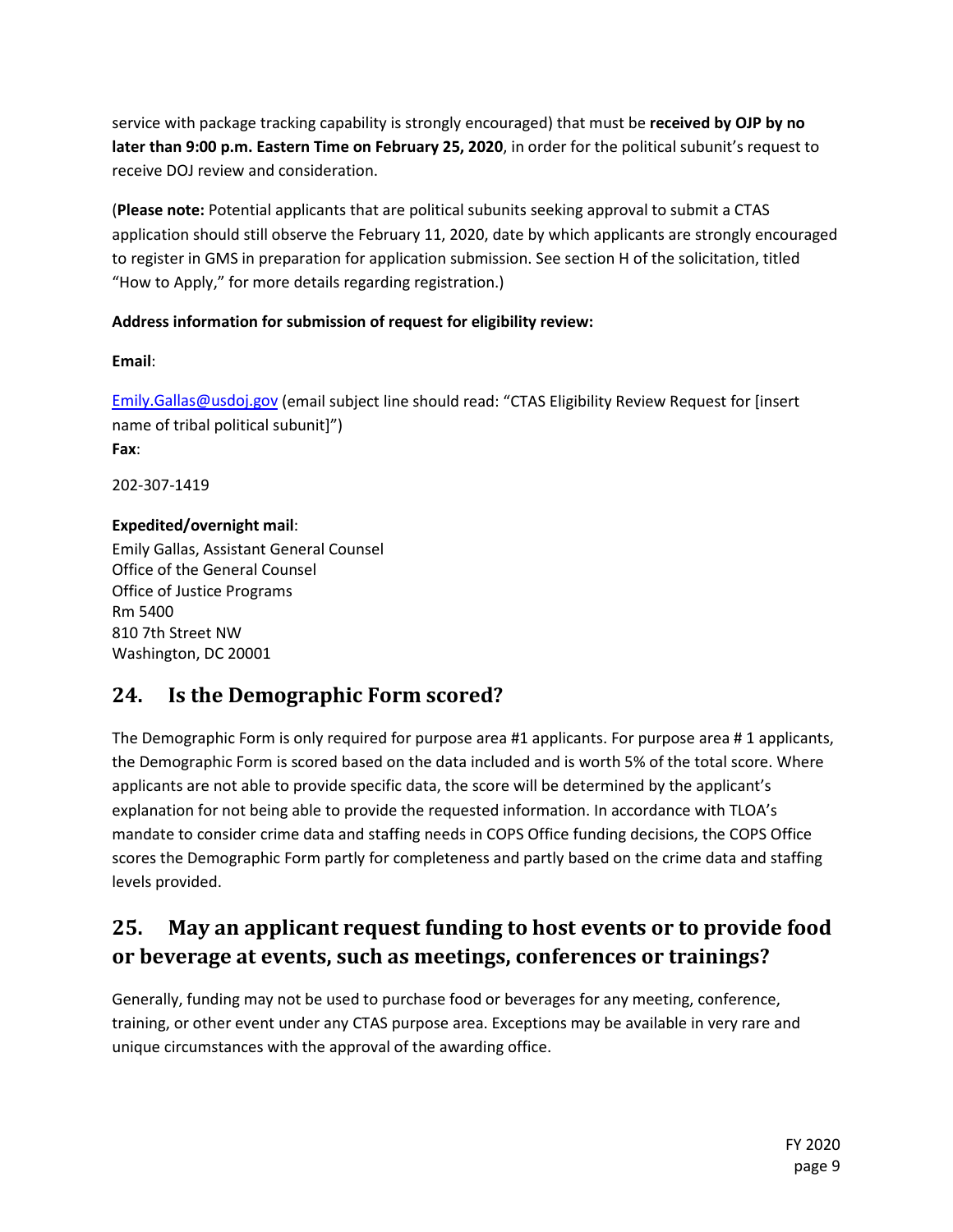Applicants are encouraged to review the guidance on conference approval, planning, and reporting that is available in the DOJ Grants Financial Guide on the OJP website at

[https://ojp.gov/financialguide/DOJ/index.htm.](https://ojp.gov/financialguide/DOJ/index.htm) This guidance sets out the current policy, which requires all funding recipients that propose to hold or sponsor conferences (including meetings, trainings, and other similar events) to minimize costs; requires review and prior written approval of most conference costs for cooperative agreement recipients (and certain costs for grant recipients); and generally prohibits the use of funding to provide food and beverages at conferences. The guidance also sets upper limits on many conference costs, including facility space, audio and visual services, logistical planning services, programmatic planning services, and food and beverages (in the rare cases where food and beverage costs are permitted at all).

Prior review and approval of conference costs can take time (see the guidance for specific deadlines), and applicants should take this into account when submitting proposals. Applicants also should understand that conference cost limits may change and that they should check the guidance for updates before incurring such costs.

DOJ may make exceptions to the general prohibition on using award funding for food and beverages, but will do so only in rare cases where food and beverages are not otherwise available (e.g., in extremely remote areas); the size of the event and capacity of nearby food and beverage vendors would make it impractical to not provide food and beverages; or a special presentation at a conference requires a plenary address where conference participants have no other time to obtain food and beverages. Any such exception requires prior written approval from the awarding agency. The restriction on food and beverages does not apply to water provided at no cost, but does apply to any and all other refreshments, regardless of the size or nature of the meeting. In addition, this restriction does not affect direct payment of per diem amounts to individuals in a travel status under your organization's travel policy

### **26. What is considered a good application?**

When planning and writing a grant application, it is important to remember that most applications are submitted in a highly competitive forum. No grant application is guaranteed to receive funding, because hundreds of grant applications may be submitted to compete for the funds. Given this fact, applicants must view their grant application as a document with at least two goals: (1) to inform the reader of their plans, and (2) to persuade the reader that their projects are worthy of funding. Samples of successful applications can be obtained at<https://www.justice.gov/tribal/open-solicitations> or by contacting the Response Center at 800-421-6770 or by email at [tribalgrants@usdoj.gov.](mailto:tribalgrants@usdoj.gov) The Response Center's hours of operation are Monday–Friday (except U.S. Federal Government holidays; see [https://www.opm.gov/policy-data-oversight/snow-dismissal-procedures/federal-holidays/#url=2017\)](https://www.opm.gov/policy-data-oversight/snow-dismissal-procedures/federal-holidays/#url=2017) from 9:00 a.m. to 5:00 p.m. Eastern Time (ET). The Response Center will remain open on the solicitation closing date until 9:00 p.m. Eastern Time (ET).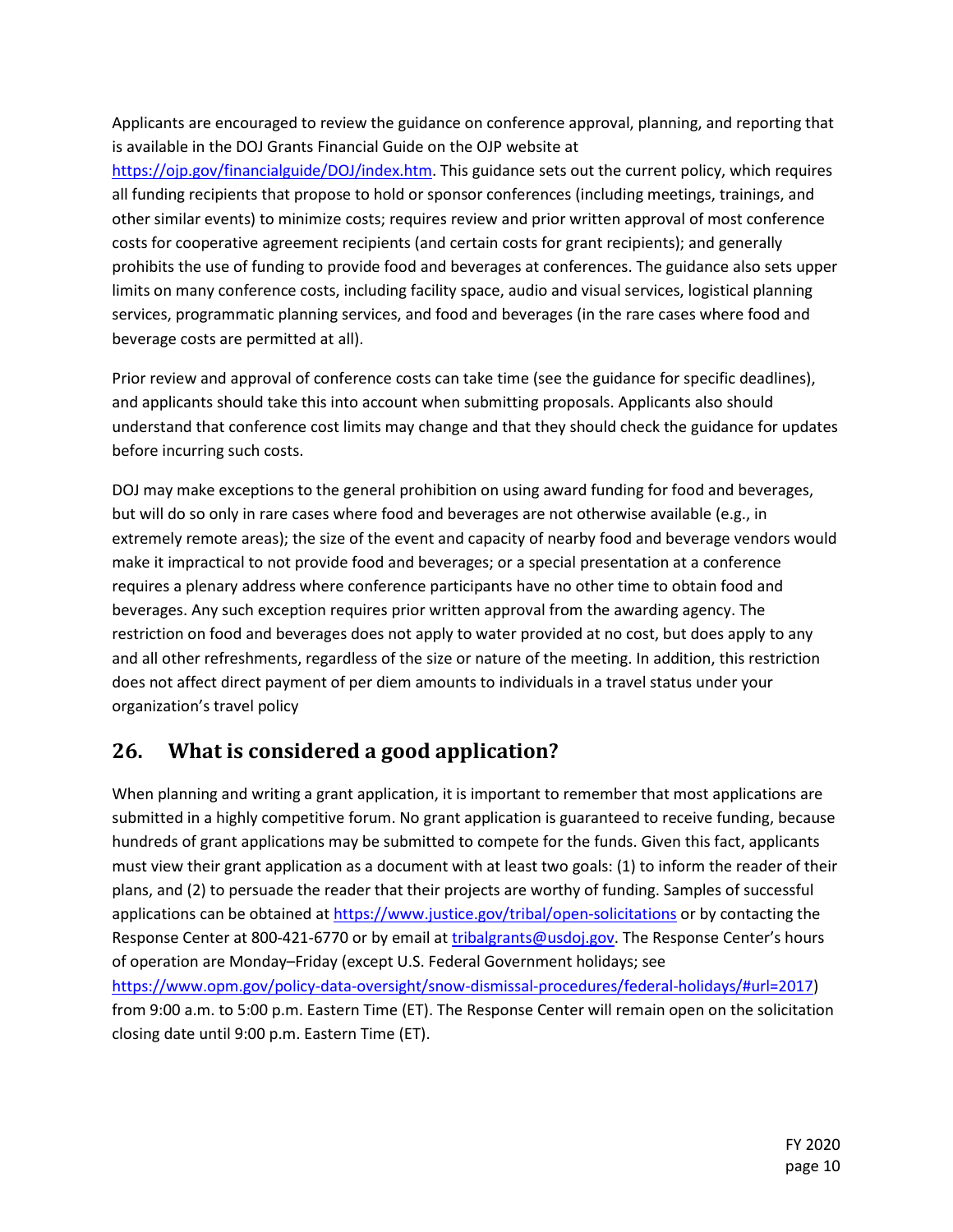### **27. What is the maximum consultant rate for each DOJ component involved with CTAS?**

The maximum daily consultant rate is \$650.

*Note: Grantees must maintain documentation even for consultants below the rate.*

*The documentation must show that whatever rate the consultant is paid is appropriate for the type of work performed, the consultant's expertise, and prior work at that or a higher rate.*

### **28. Is there a required format for the project timeline and where can I find a sample?**

No, there is not a required format for the project timeline. A sample application timeline template can be found at [www.justice.gov/tribal/.](http://www.justice.gov/tribal/)

### **29. What is P25 Technology?**

Project 25 (P25) is the standard for the design and manufacture of interoperable digital two-way wireless communications products. Developed in North America with state, local, and federal representatives and Telecommunications Industry Association (TIA) governance, P25 has gained worldwide acceptance for public safety, security, public service, and commercial applications. In addition, P25 is a partnership between the public safety community and industry to develop a suite of open architecture standards for digital Land Mobile Radio (LMR) equipment, features, and interfaces.

### **30. Why P25/what are the benefits?**

P25 is intended to benefit the public safety community by

- improving radio spectrum resource use;
- promoting marketplace competition for interoperable products;
- enabling interoperable communications within and among public safety agencies;
- providing backward compatibility;
- establishing a staged migration path.

### **31. Where can I find more information on P25?**

For more information on P25, visit this link:

[www.safecomprogram.gov/library/Lists/Library/Attachments/334/2012\\_SAFECOM Guidance\\_FINAL.pdf](http://www.safecomprogram.gov/library/Lists/Library/Attachments/334/2012_SAFECOM%20Guidance_FINAL.pdf)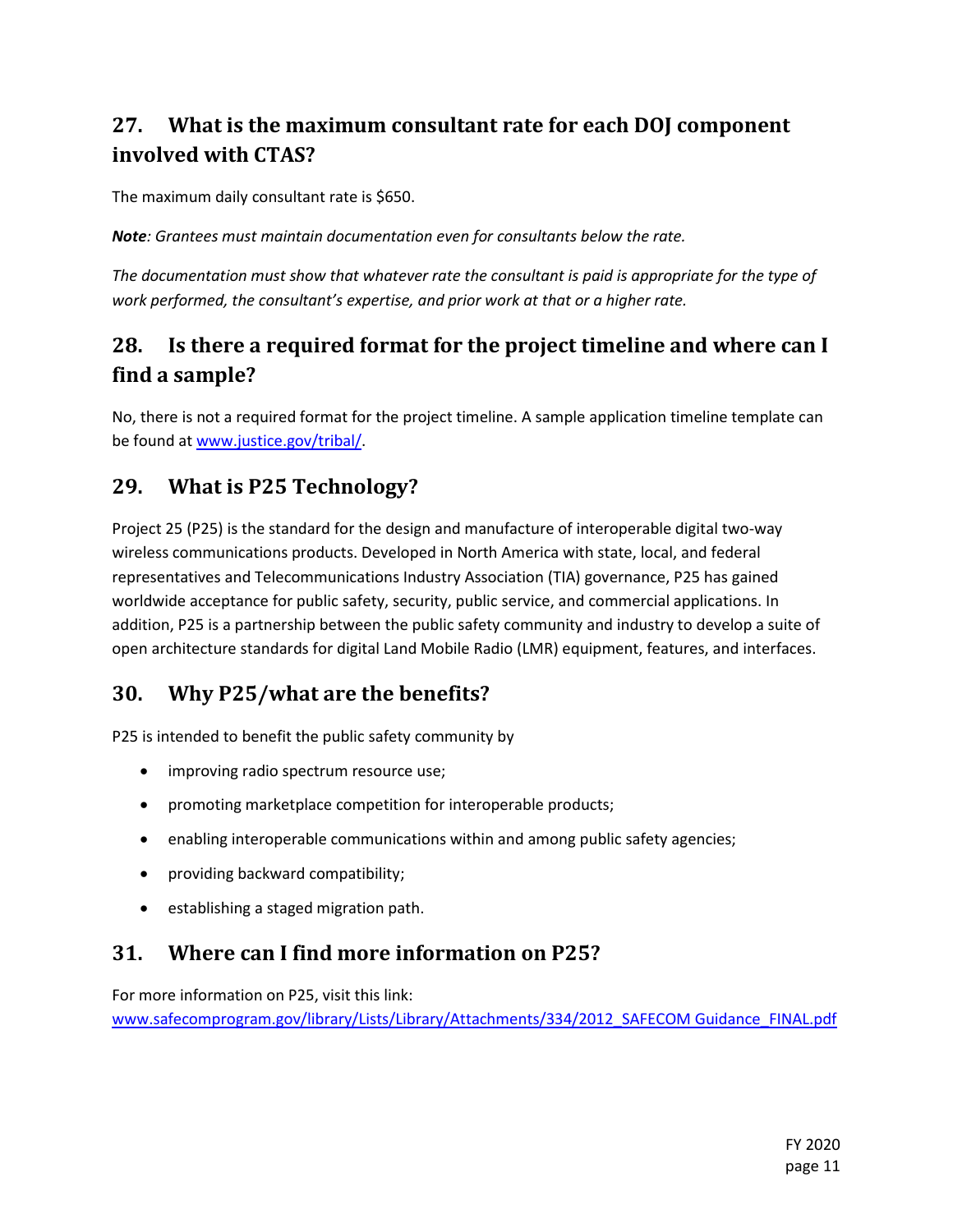### **32. Are there any standards of compliance if I am requesting emergency communications equipment?**

Recipients (and subrecipients) that are using program funds to support emergency communications activities should comply with the latest SAFECOM guidance, including provisions on technical standards that ensure and enhance interoperable communications.

### **33. What happens if our tribe does not include a current federal approved indirect cost rate at the time of application?**

Indirect costs are generally allowed only if the applicant has a current federally approved indirect cost rate or if the applicant is eligible and elects to charge the *de minimis* indirect cost rate.

Applicants with a current rate agreement at the time of application should attach a copy of the fully executed and approved Indirect Cost Negotiation Agreement to the application. As a condition of the fully executed Indirect Cost Negotiation Agreement, the applicant must apply the approved rate to the appropriate distribution base as listed in Section I: "Rate" of the Agreement. If the rate agreement is expired at the time of the application, then the applicant should be able to demonstrate that negotiations with their cognizant agency for a current rate are in progress. In cases where the rate has expired, attach a copy of the expired fully executed Indirect Cost Negotiation Agreement to the application. The indirect costs will be calculated and approved for budgetary purposes but will be place on hold until a current fully executed Indirect Cost Negotiation Agreement is submitted to the awarding agency. It is suggested that the applicant use the narrative portion of the Indirect Costs category on the budget detail worksheet to show the computation of the indirect cost distribution base and the total indirect costs.

Applicants that do not have an approved indirect cost rate but wish to negotiate a rate may request one through their cognizant agency, or, if the applicant's accounting system permits, costs may be allocated in the direct cost categories. (Applicant Indian Tribal Governments, in particular, should review Appendix VII to Part 200—States and Local Government and Indian Tribe Indirect Cost Proposals regarding submission and documentation of indirect cost proposals.)

Non-Federal entities that have never received a federally approved indirect cost rate may elect to charge a *de minimis* rate of 10% of modified total direct costs (MTDC), as described in 2 CFR 200.414(f), which may be used indefinitely. (See paragraph D.1.b. in Appendix VII to Part 200—States and Local Government and Indian Tribe Indirect Cost Proposals for a description of entities that may not be eligible to elect to use the *de minimis* rate.) In order to use the *de minimis* indirect rate an applicant would need to attach written documentation to the application that advises DOJ of both the applicant's eligibility (to use the *de minimis* rate) and its election. If the applicant elects the *de minimis* method, costs must be consistently charged as either indirect or direct costs, but may not be double charged or inconsistently charged as both. In addition, if this method is chosen then it must be used consistently for all federal awards until such time as the applicant entity chooses to negotiate a federally approved indirect cost rate.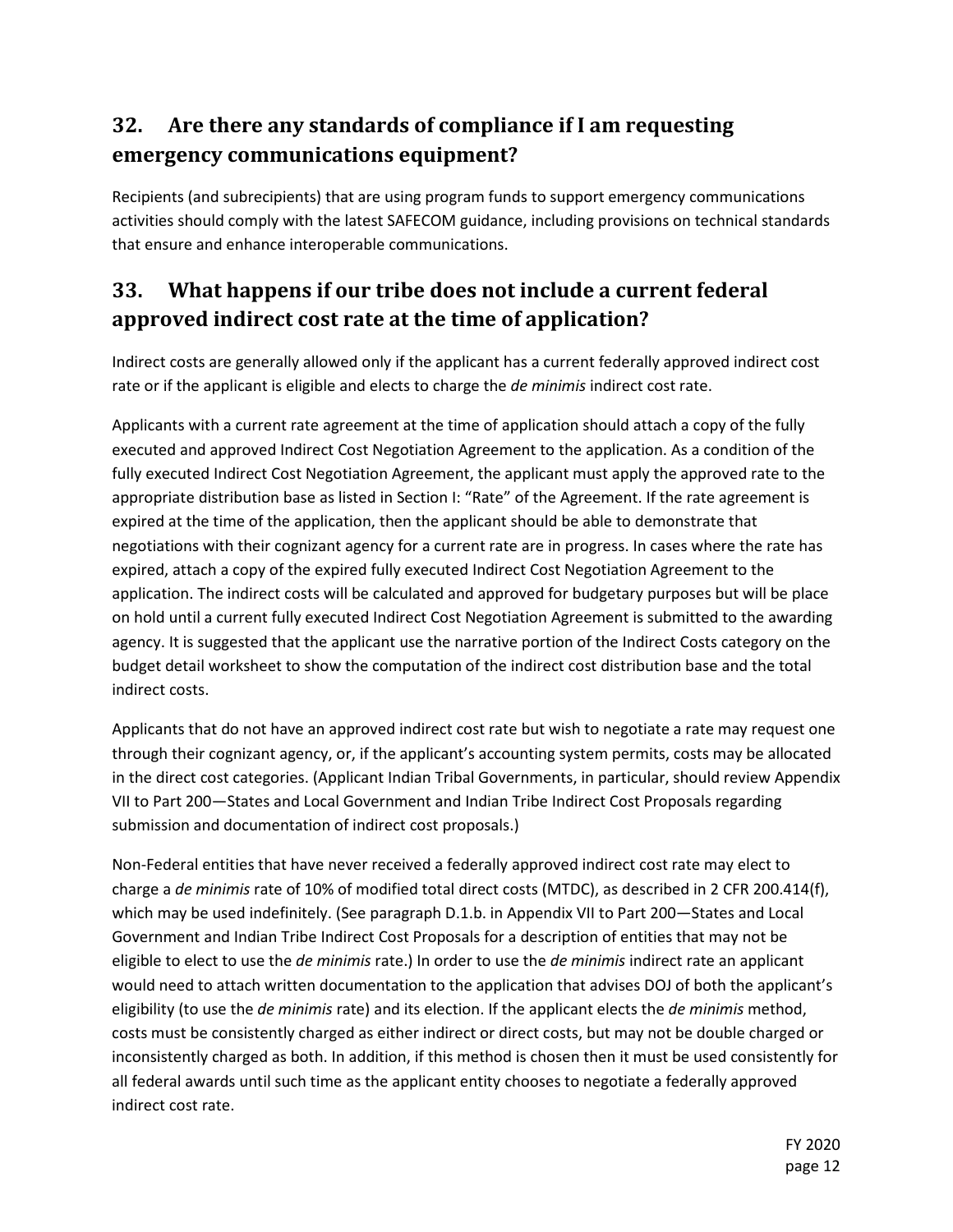# **34. My tribe was awarded a grant under the Coordinated Tribal Assistance Solicitation (CTAS) last year (FY 2019); can I still apply for a grant under the CTAS this year (FY 2020)?**

Yes, with some exceptions.

- See "OVW Purpose Area #5" in the FY 2019 CTAS for additional information on these exceptions.
- CTAS FY 2018 and FY 2019 Children's Justice Act (purpose area #6) awardees are not eligible to apply for the CTAS FY 2020 Children's Justice Act program.

For PA #9, category 1 applications are limited to those tribes that have *not* been awarded a PA #9 award from OJJDP in FY19, FY 18, or FY 17. If you have never had an OJJDP award or if you were awarded a PA #9 grant prior to FY 17, you are eligible to apply. Category 2 applicants must have a PA #9 grant awarded in FY 16 or earlier with a project period end date in 2020.

For the remaining CTAS 2020 purpose areas, if you received a 2019 grant, you may apply in 2020, but you must ensure that the project you are applying for in 2020 is not duplicative of the project you were funded for in 2019.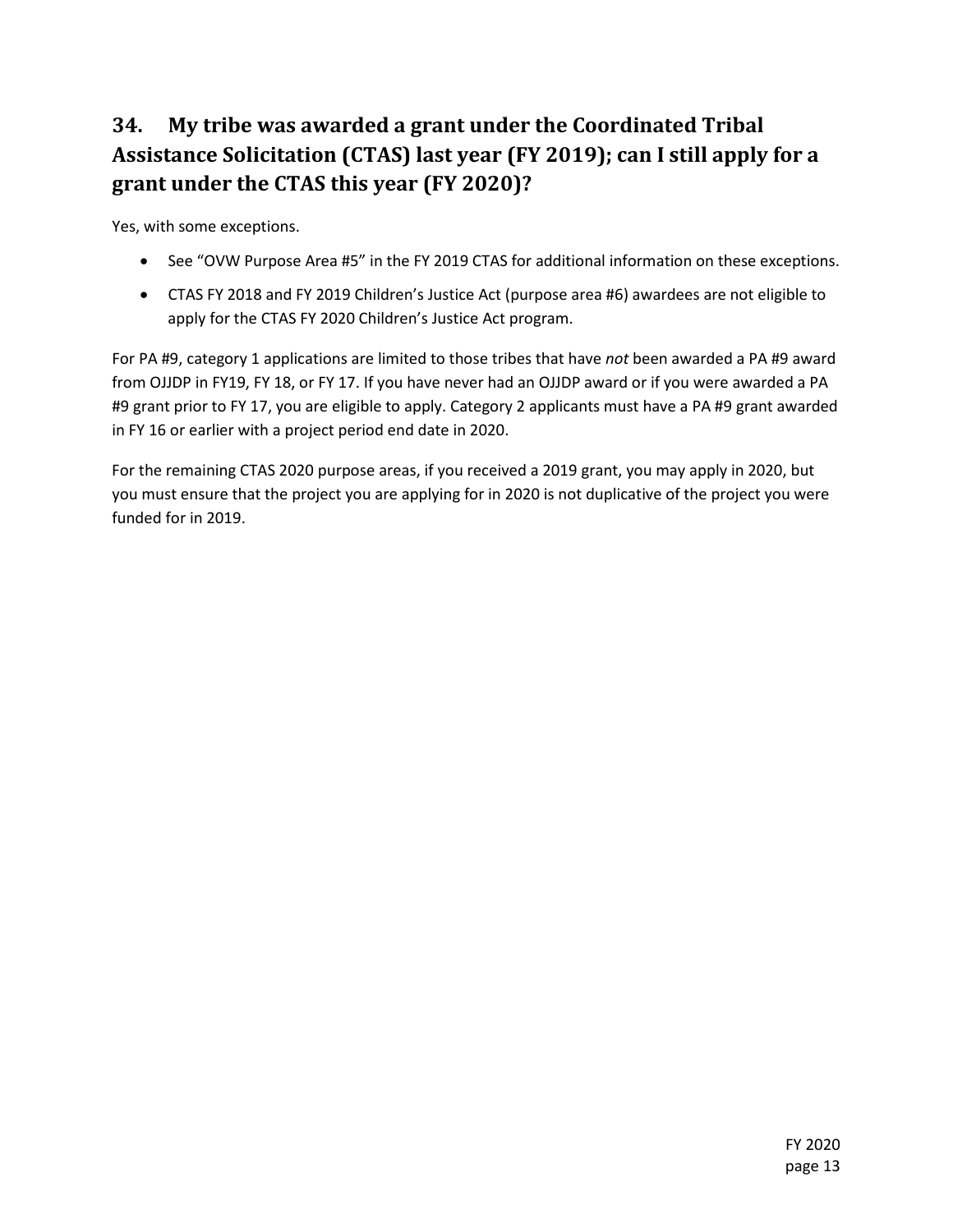## **35. How many applications were received by purpose area in FY 2019 and how many awards were made by purpose area in FY 2019?**

| <b>FY19 CTAS purpose area</b>                                          | <b>Number of applications</b><br>received in FY 19 (non-<br>duplicated) | <b>Number of awards</b><br>made in FY 19 |
|------------------------------------------------------------------------|-------------------------------------------------------------------------|------------------------------------------|
| 01-Public safety and community policing (COPS<br>Office)               | 133                                                                     | 84                                       |
| 02-Comprehensive Planning Demonstration<br>program (BJA)               | 35                                                                      | 5                                        |
| 03-Justice systems and alcohol and substance<br>abuse (BJA)            | 103                                                                     | 31                                       |
| 04-Corrections and correctional alternatives (BJA)                     | 22                                                                      | 6                                        |
| 05-Violence Against Women Tribal Governments<br>Program (OVW)          | 63                                                                      | 52                                       |
| 06-Children's Justice Act Partnerships for Indian<br>Communities (OVC) | 18                                                                      | 12                                       |
| 07-PA #7 is not included in CTAS this year.                            | N/A                                                                     | N/A                                      |
| 08-Juvenile Justice (OJJDP)                                            | 8                                                                       | 5                                        |
| 09-Tribal Youth Program (OJJDP)                                        | 60                                                                      | 8                                        |

### **36. What are the requirements of EO 12372 and which purpose areas do they apply to?**

Executive Order (EO) 12372 requires applicants from state and local units of government or other organizations providing services within a state to submit a copy of the application to the state single point of contact (SPOC) [\(https://obamawhitehouse.archives.gov/omb/grants\\_spoc/\)](https://obamawhitehouse.archives.gov/omb/grants_spoc/) if one exists and if the program has been selected for review. Applicants must contact their state SPOCs to determine whether their programs have been selected for state review. The applicant should enter the date that the application was sent to the SPOC or the reason such submission is not required in the section of the SF 424 that refers to EO 12372.

This is applicable to purpose areas #1 (Public Safety and Community Policing).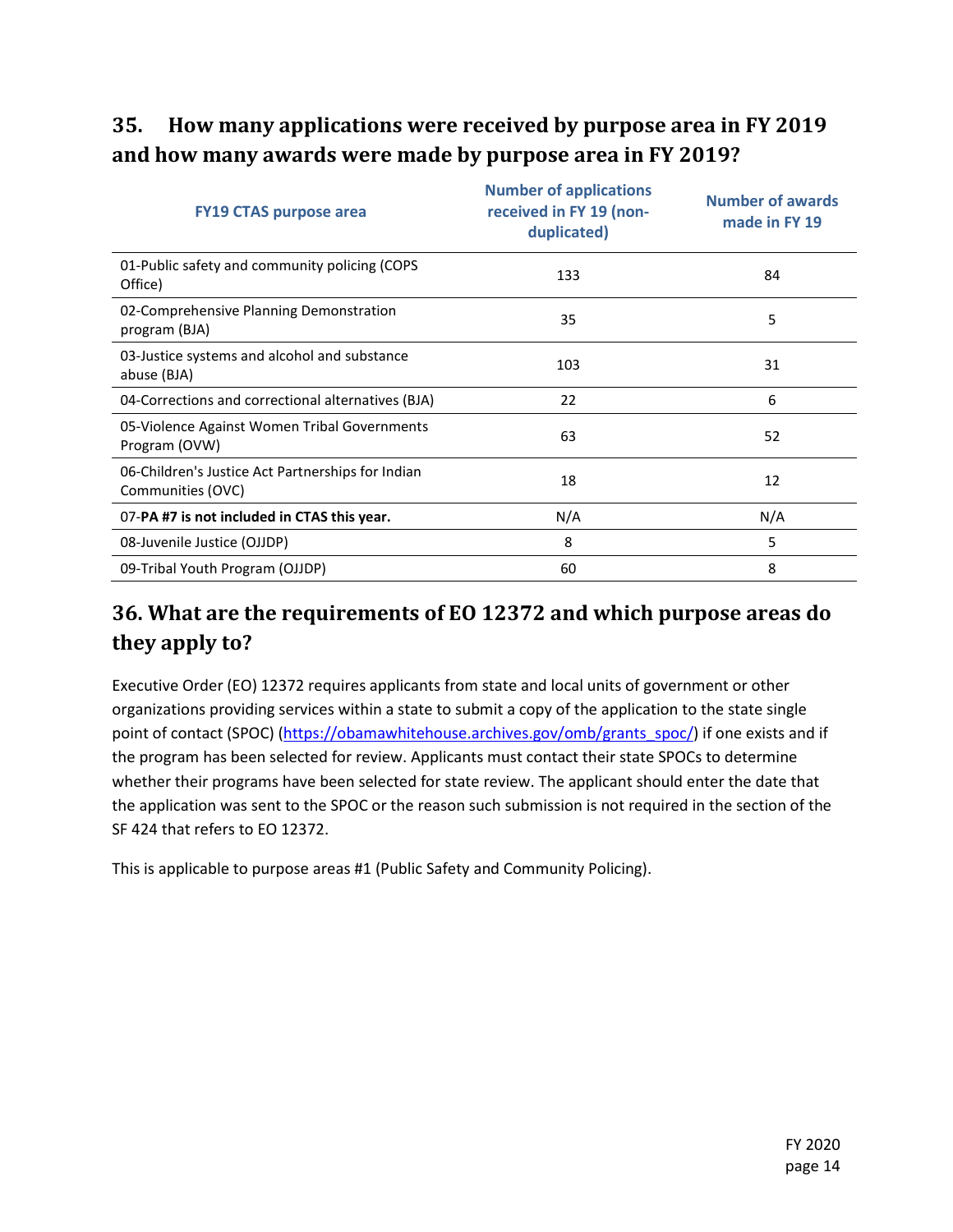### **Procurement and training and technical assistance**

# 1. My agency currently receives a grant from DOJ. May I use grant funds to procure the services of a current DOJ-funded training and technical assistance (TTA) provider to assist my agency with the project implementation?

The answer to this question will depend on the specific facts involved in each request. The DOJ will, therefore, make determinations regarding the propriety of entering into contractual agreements with DOJ-funded TTA providers on a case-by-case basis. When considering a grantee or recipient request, the DOJ will consider a number of factors. For example, in some instances, the TTA service(s) that your agency is seeking may be available at no charge to your agency, pursuant to an already existing agreement for a TTA provider to provide such implementation services. For this reason, please submit an official TTA request to your assigned grant or program manager before entering into a contractual agreement with a DOJ-funded TTA provider for project implementation assistance, and we will determine whether there is an appropriate mechanism for TTA delivery.

Furthermore, in accordance with DOJ procurement rules and regulations, award recipients or subrecipients must conduct all procurement transactions in an open, free, and fair competition. This principle applies whether purchasing transactions are negotiated or competitively bid and without regard to dollar value. The DOJ will evaluate the request in light of this basic principle. For example, recipients or subrecipients must exclude from bidding or proposal submission any entities that were involved in developing or drafting the specifications, requirements, statements of work, or requests for proposals for the recipient's project in question.

# 2. My agency is interested in applying for a DOJ grant. May I request the services of a DOJ-funded training and technical assistance provider in writing my agency's grant proposal?

The DOJ's procurement practices are consistent with the procurement rules and regulations for DOJ award recipients and subrecipients. The DOJ is committed to using fair and transparent processes for making grant award decisions and vendor selection. The DOJ wants to ensure that the award selection process is fair, transparent, and free of undue influence. Thus, the DOJ forbids applicants from using a DOJ-funded training and technical assistance provider staff to fully or partially write grant applications. DOJ-funded training and technical assistance providers generally do not have the resources to fully or partially write grant applications for all applicants interested in submitting an application for selected solicitations. This would create an unfair advantage for any applicants that did receive grant writing services from a DOJ-funded TTA provider. Therefore, it is not a fair practice to fully or partially write applications for some but not all of the applicants that are applying under a solicitation.

Although TTA providers may not assist in writing grant proposals, there are DOJ resources designed to assist applicants with grant writing. These resources are nationally publicized and available to all applicants. Please contact the appropriate grant solicitation point of contact for more information regarding these resources. DOJ grant regulations and policies are based on the procurement standards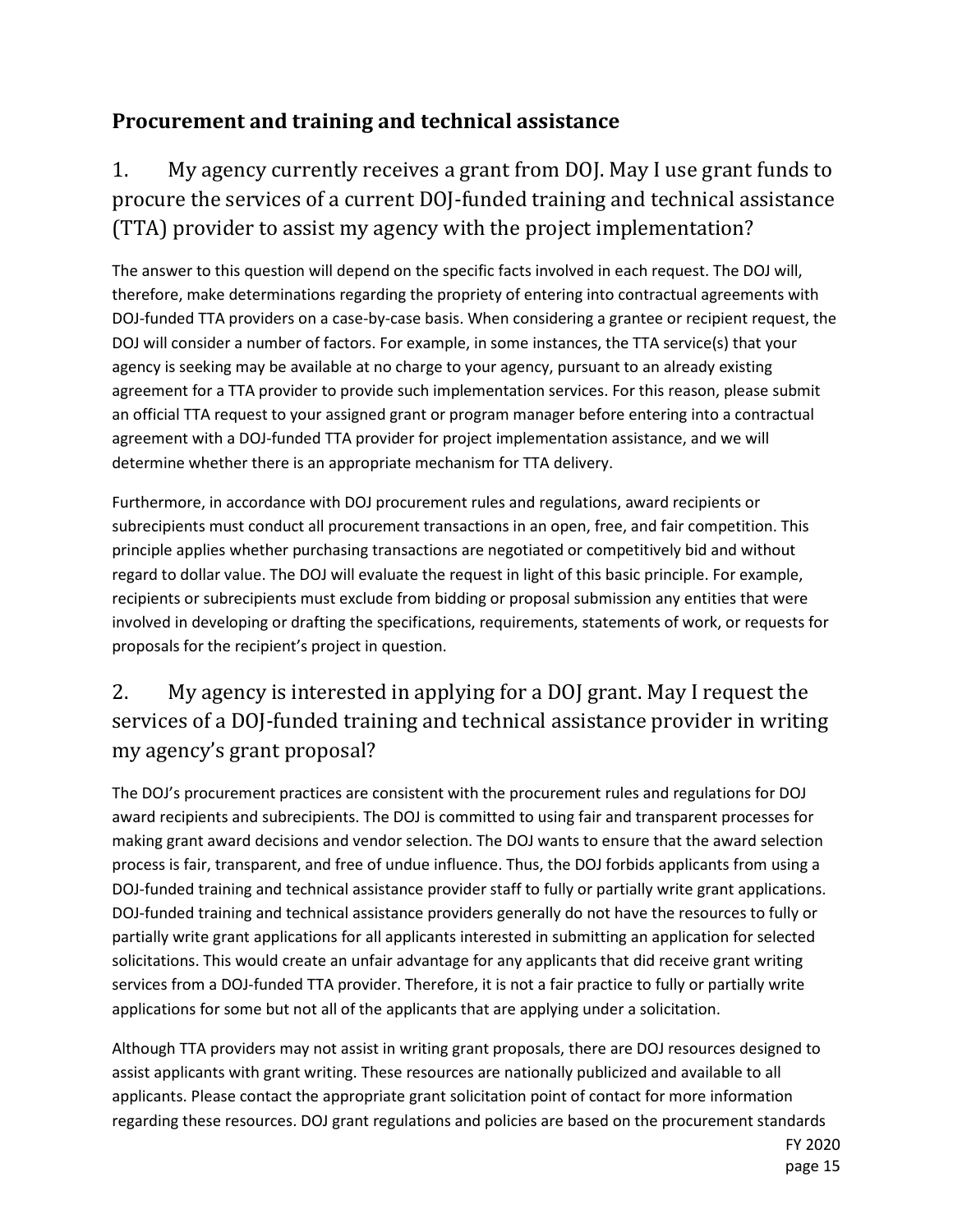contained in the Uniform Administrative Requirements, Cost Principles, and Audit Requirements for Federal Awards set forth at 2 CFR Part 200. These guidelines should be used in conjunction with the DOJ Grants Financial Guide.

# 3. My agency is interested in applying for a DOJ grant. May I request technical assistance from a DOJ-funded training and technical assistance provider to assist me with the competitive application process?

Yes. Applicants may request and obtain technical assistance from a DOJ-funded TTA provider in regard to topic areas, technical questions contained in the grant solicitation, or clarification in reference to application requirements. However, as explained earlier, DOJ-funded TTA providers are prohibited from fully or partially writing the grant application as a service to grant applicants. In addition, DOJ-funded TTA providers are prohibited from reviewing or providing comments on competitive grant applications.

### **How to apply**

### 1. When should I register in GMS?

You are urged to register in GMS as early as possible and as soon as your tribe believes it will apply for CTAS funding. It is strongly recommended that applicants register no later than February 11, 2020, in order to resolve any difficulties in advance of the application deadline. Steps for registering in GMS can be found in the solicitation.

### 2. When should I submit my application in GMS?

Applications are due by 9:00 p.m. Eastern Time (ET) on Tuesday, **February 25, 2020**. You are urged to submit your application at least 72 hours prior to the application deadline

### 3. How many applications may I submit?

You will be allowed to submit only one application. It is critical that you hit the "Save" button in GMS to update, revise, and save the application as necessary. Only when the application is complete and contains all requested information stated in the solicitation should you hit the "Submit" button in GMS.

# 4. What if I realize after I have successfully submitted my application in GMS that I made an error in my application?

An application can be revised in GMS up until the application deadline, February 25, 2020 at 9:00 p.m. Eastern Time. Please note that only the final version of an application submitted in GMS will be considered.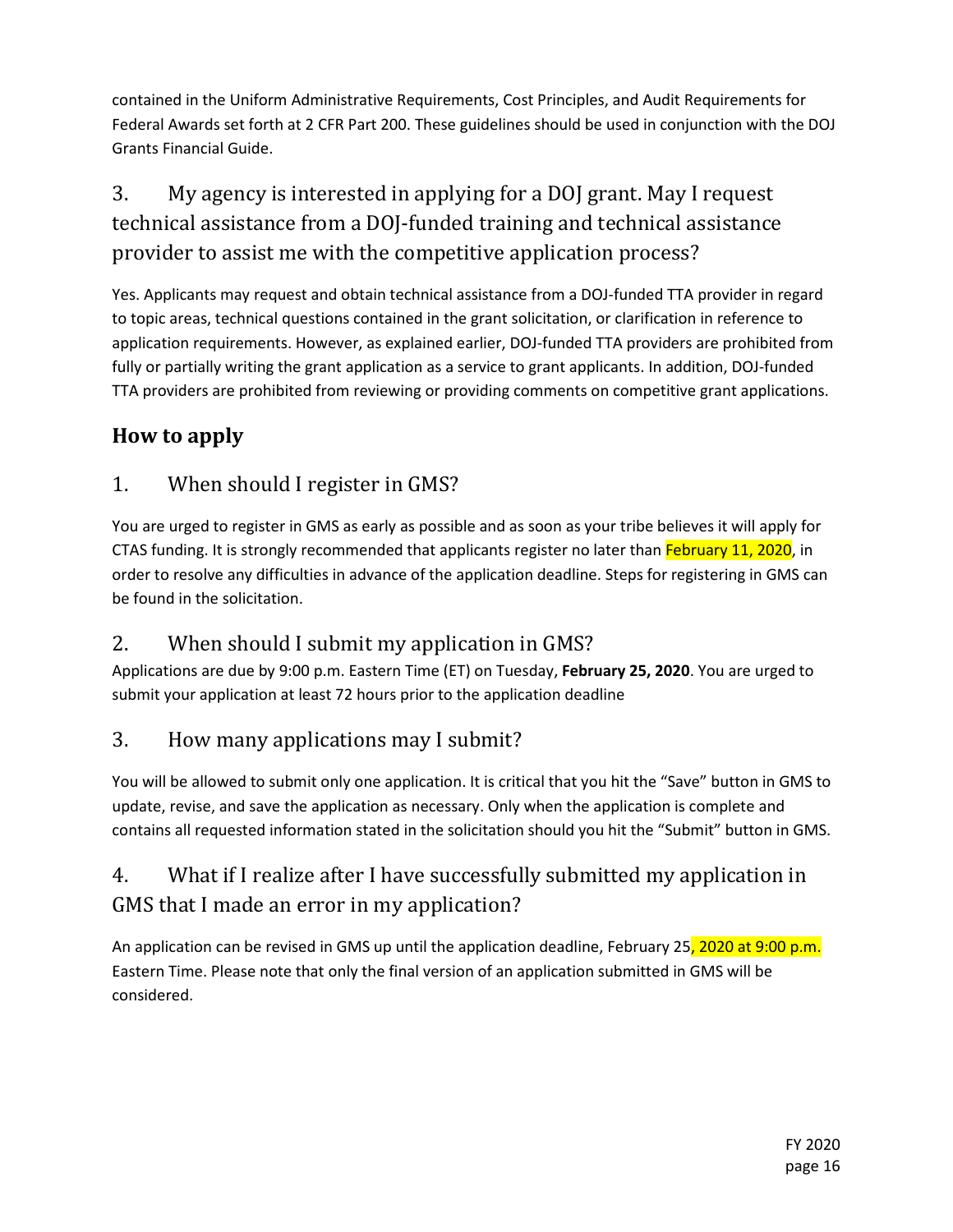### 5. What if I experience technical difficulties with GMS?

If you experience technical difficulties at any point during this process, please email the [GMS.HelpDesk@usdoj.gov](mailto:GMS.HelpDesk@usdoj.gov) or call 888-549-9901 (option 3), 24 hours per day, 7 days per week, including federal holidays.

An applicant that experiences unforeseen GMS technical issues beyond its control that prevent it from submitting its application by the deadline must email GMS and the Response Center **within 24 hours after the application deadline** in order to request approval to submit its application after the deadline. For information on reporting technical issues, see "Experiencing Unforeseen GMS Technical Issues" section in the solicitation.

### 6. What if my tribe has no Internet access and cannot submit an application electronically to GMS?

For applicants without Internet access who cannot submit an application electronically to DOJ's Grant Management System, please contact the Response Center at 800-421-6770 no later than January 24, 2020, to request instructions on how to submit an application by alternative means.

# 7. I do not have an Excel version or PC that supports the Excel Budget Detail and Narrative worksheet provided for CTAS applicants. What should I do?

This document requires that macros be enabled to work properly, and it will only be fully functional with Excel 2007 or later versions. In addition, Excel 2008 version for Macintosh PCs may not run the macros for the CTAS Budget Detail and Narrative worksheet. If you are in this situation, you are permitted to use other application software (e.g., Microsoft Word) to capture the budget detail and narrative information for your tribe's grant application. You are not required to use the specific budget form, but you do need to capture the same information.

### **Post-award**

# 1. What is the Federal Funding Accountability and Transparency Act Subaward Reporting System?

The Federal Funding Accountability and Transparency Act of 2006 (FFATA) requires, among other things, that information on federal awards (federal financial assistance and expenditures) be made available to the public via a single, searchable website, which i[s www.USASpending.gov.](http://www.usaspending.gov/)

Applicants should anticipate that all recipients of awards of \$25,000 or more under this solicitation, consistent with FFATA, will be required to report award information on any first-tier subawards totaling \$25,000 or more, and, in certain cases, to report information on the names and total compensation of the five most highly compensated executives of the recipient and first-tier subrecipients.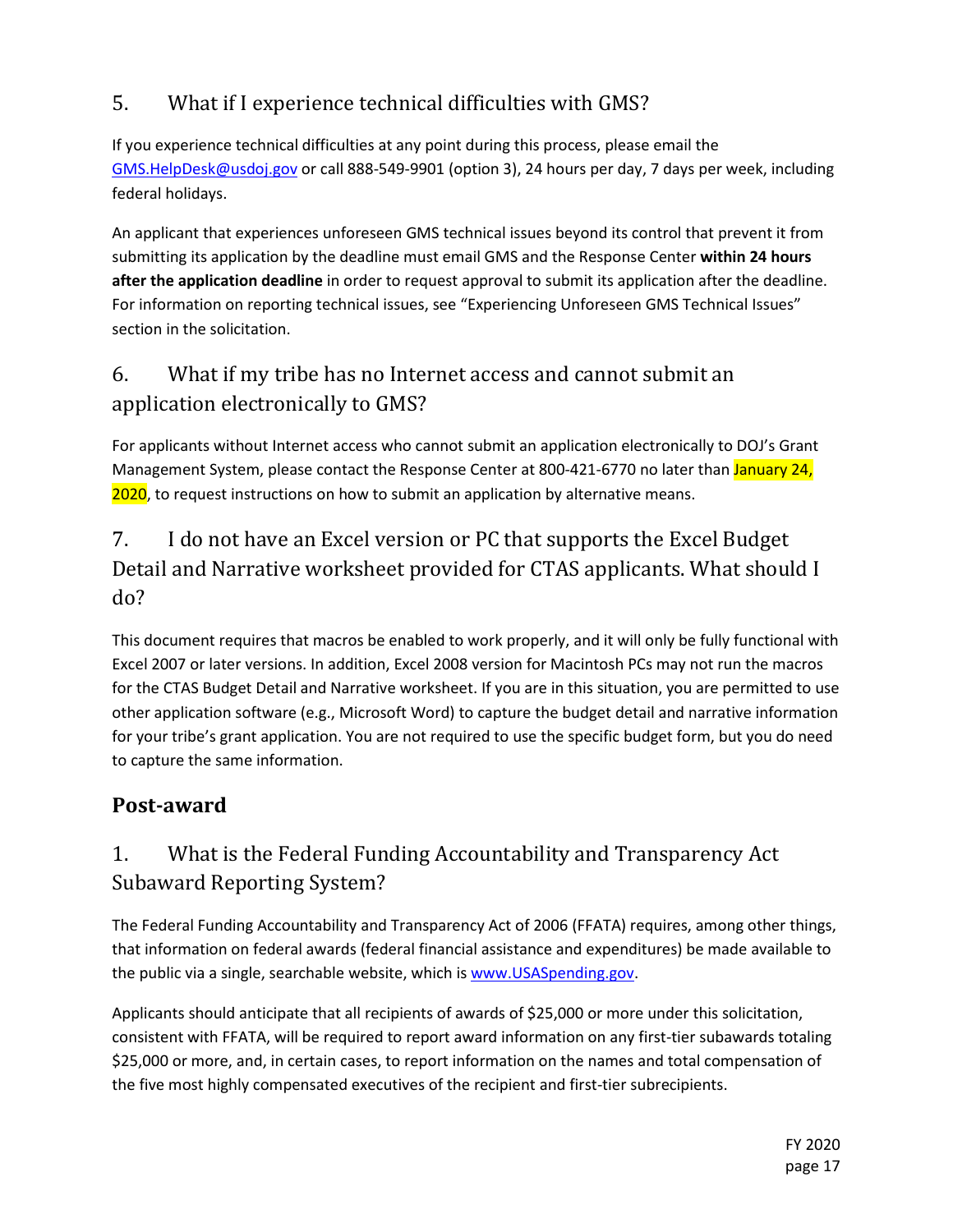The FFATA Subaward Reporting System (FSRS), accessible via the Internet a[t www.fsrs.gov,](http://www.fsrs.gov/) is the reporting tool recipients under this solicitation will use to capture and report subaward information and any executive compensation data required by FFATA. The subaward information entered in FSRS will then be displayed on [www.USASpending.gov](http://www.usaspending.gov/) associated with the award, furthering federal spending transparency.

Each applicant entity must ensure that it has the necessary processes and systems in place to comply with the applicable reporting requirements should it receive funding. Tribes without Internet access for whom this requirement would be problematic should contact the Response Center at 800-421-6770 or by email at [tribalgrants@usdoj.gov](mailto:tribalgrants@usdoj.gov) to discuss alternatives.

For additional information, you can review information in the DOJ Grants Financial Guide.

### 2. Now that the Central Contractor Registration is gone, what do I need to do?

At the end of July 2012, the Central Contractor Registration (CCR) system went away. The CCR, along with federal agency registration, the Online Representations and Certifications Application (ORCA), and the Excluded Parties List System (EPLS), were migrated into the new SAM system. In order to manage your information, you must register with the SAM system. If you had an active record with CCR, you have an active record with SAM; however, you must create a new login to access your record. As in the past, you must maintain an active registration until you submit the final financial report required under the award or receive the final payment, whichever is later. This requires that you review and update the information at least annually after the initial registration and more frequently if required by changes in your information or another award term.

For additional information regarding the requirement that certain entities must register and maintain information in SAM, you may view the award condition "System for Award Management (SAM) and Universal Identifier Requirements," accessible via the following web page: [www.ojp.gov/funding/Explore/SAM.htm](http://www.ojp.gov/funding/Explore/SAM.htm) for OJP and<https://www.justice.gov/ovw/grantees> for OVW.

### 3. Is there a cost to tribes for using the System for Award Management (SAM)?

No, the System for Award Management (SAM) is a Federal Government–owned and -operated free website that consolidates the capabilities in CCR/FedReg, ORCA, and EPLS. The address for the government owned and operated website is [https://www.sam.gov/portal/public/SAM/.](https://www.sam.gov/portal/public/SAM/) Please be aware of *nongovernment* websites that may offer services related to the SAM system, as these are not authorized or approved by the U.S. Department of Justice.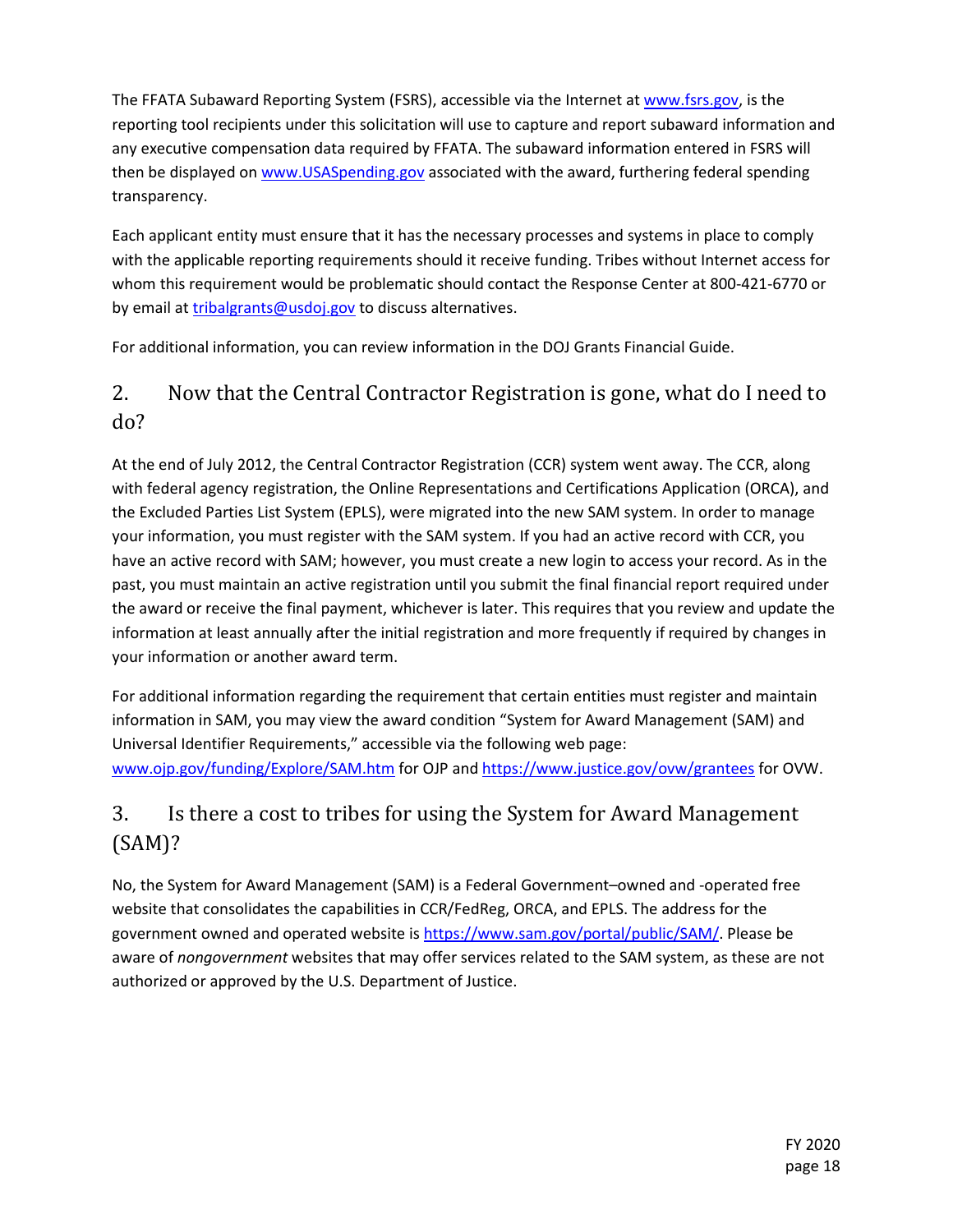### **Purpose areas**

Purpose Area #1 - Public safety and community policing (COPS Office – Tribal Resources Grant Program-Hiring and Tribal Resources Grant Program-Equipment/Training)

### **1. My tribe is considering applying for purpose area #1 funding. How can I tell if my agency is eligible to apply?**

Only federally recognized Indian Tribal Governments, as determined by the U.S. Secretary of the Interior, may apply. This includes Alaska Native villages and tribal consortia consisting of two or more federally recognized Indian tribes.

#### **2. What is considered primary law enforcement authority?**

An agency with primary law enforcement authority is the agency that is the first responder to calls for service, and has ultimate and final responsibility for the prevention, detection, or investigation of violations of criminal laws within its jurisdiction. Primary authority includes answering calls for service as a first responder which differentiates from agencies that only do criminal investigation type of work.

#### **3. What projects can be supported under purpose area #1?**

There are a variety of allowable costs tribes can request under purpose area #1. The COPS Office has provided a list (not exhaustive) of allowable and unallowable costs, which can be found at [www.justice.gov/tribal/.](http://www.justice.gov/tribal/)

Under purpose area #1, applicants may request funding for full time newly hired or rehired officers, Village Public Safety officers, full time anti-methamphetamine and/or anti-opioid coordinators civilian positions, law enforcement equipment and technology, and law enforcement training, including the following:

**Strategic planning.** Strategic planning activities related to community policing.

#### **Hiring**

Approved entry-level salaries and fringe benefits of newly hired , rehired full-time sworn career law enforcement officers, tribal/village police officers, and village public safety officers.

Rehired officers includes those who have already been laid off by your jurisdiction (at the time of application) as a result of state, local, or BIA budget reductions; and/or rehire officers who are (at the time of application) currently scheduled to be laid off by your jurisdiction on a specific future date as a result of state, local, or BIA budget reductions.

**Civilian.** Salaries and fringe benefits for a full time methamphetamine and/or anti-opioid coordinators. Civilian Positions may be requested specifically to address methamphetamine and or opioid issues within the tribe.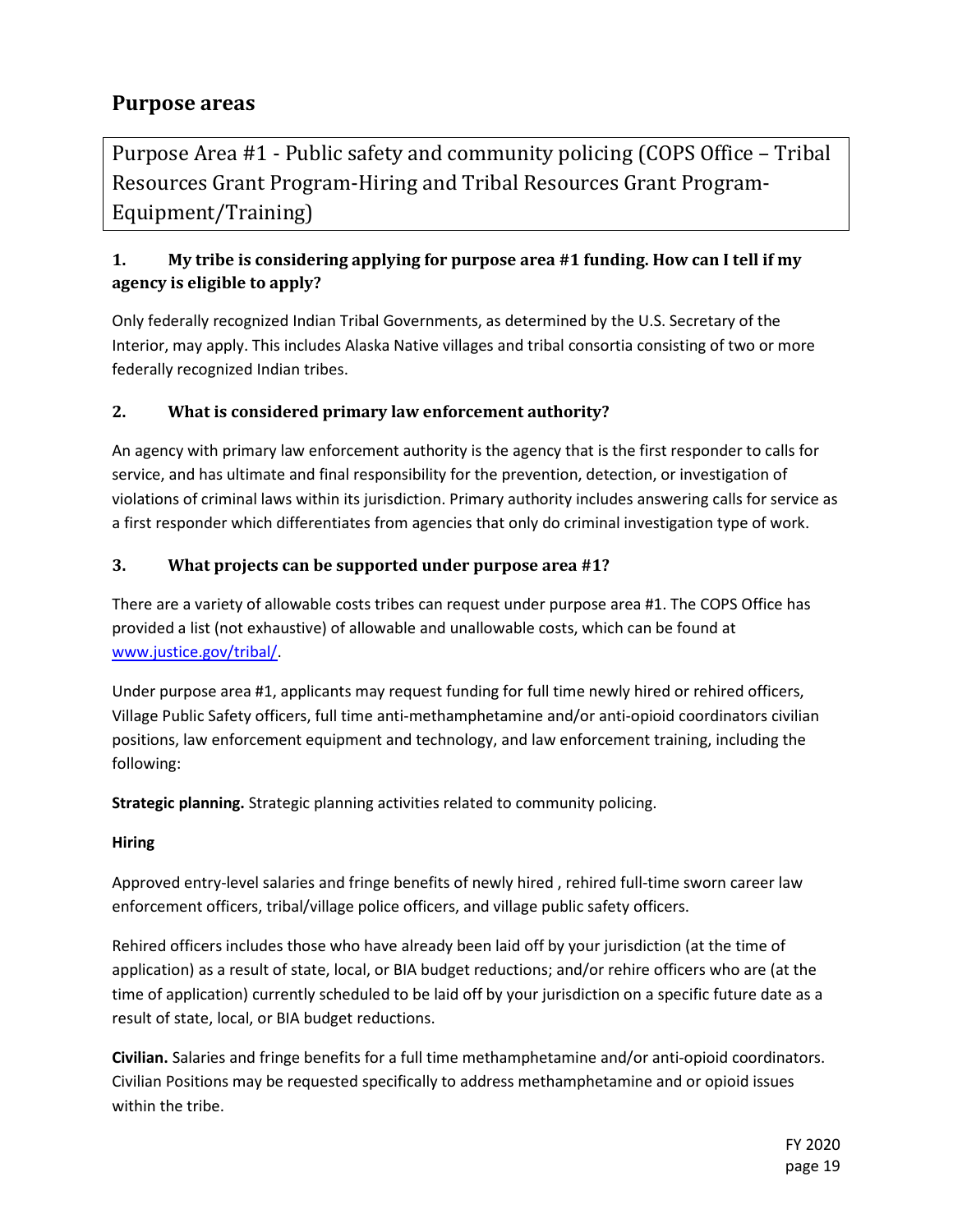**Equipment.** Law enforcement equipment such as, uniforms, bullet-proof vests, basic-issue equipment, police vehicles, such as police cars, SUVs, ATVs, boats, etc. (as needed for law enforcement purposes) anti-methamphetamine and/or anti-opioid activities; technology such as computer hardware and software, mobile data terminals, narrow-band radio upgrades, and dispatch and communication systems. Applicants who do not already have an information gathering system compatible with the FBI Uniform Crime Reporting (UCR) system are encouraged to apply for funds to pay for National Incident-Based Reporting System (NIBRS)/UCR compliant crime data systems.

**Training**. Law enforcement training, such as basic and comprehensive or specialized police training at a state academy or the Indian Police Academy in Artesia, New Mexico, as well as community policing, computer, and crime reporting (e.g., NIBRS) training. This includes anti-methamphetamine anti-opioid, and anti–human trafficking training. Applicants must also budget travel costs for attendance at the following DOJ training: one DOJ CTAS orientation meeting for two people (for budgeting purposes, please use Washington, D.C., as the location for this meeting). See the GSA website to determine allowable per diem travel costs[: www.gsa.gov/portal/category/21287](http://www.gsa.gov/portal/category/21287)

**Travel.** Airfare, lodging, and mileage reimbursement for meeting or training costs related to purpose area activities, including costs associated with any DOJ-required training.

#### **Overtime.**

Overtime for sworn officers engaging in community policing related activities is an allowable cost; however, any overtime expenses requested for sworn officer positions must be listed in the "Other Costs" section of your application's budget. Overtime expenses must exceed the expenditures that your agency is obligated or funded to pay in its current budget. Overtime requests are limited as follows:

- Sworn force of fewer than 10: No more than \$25,000
- Sworn force of 10 to fewer than 20: No more than \$50,000
- Sworn force of 20+: No more than \$75,000

#### **Projects/Focuses.**

Applicants can address human trafficking or missing or murdered Indigenous people (MMIP) as goals for their purpose area #1 programs. Law enforcement activities to address these goals are allowable costs.

#### **4. What information must I include under the purpose area #1 template?**

Using the purpose area #1 template, applicants are required to provide information demonstrating how grant funding will be used to increase their involvement in community policing. Answers to the narrative questions in this section should be specifically linked to the community policing activities to be implemented or enhanced through the grant project.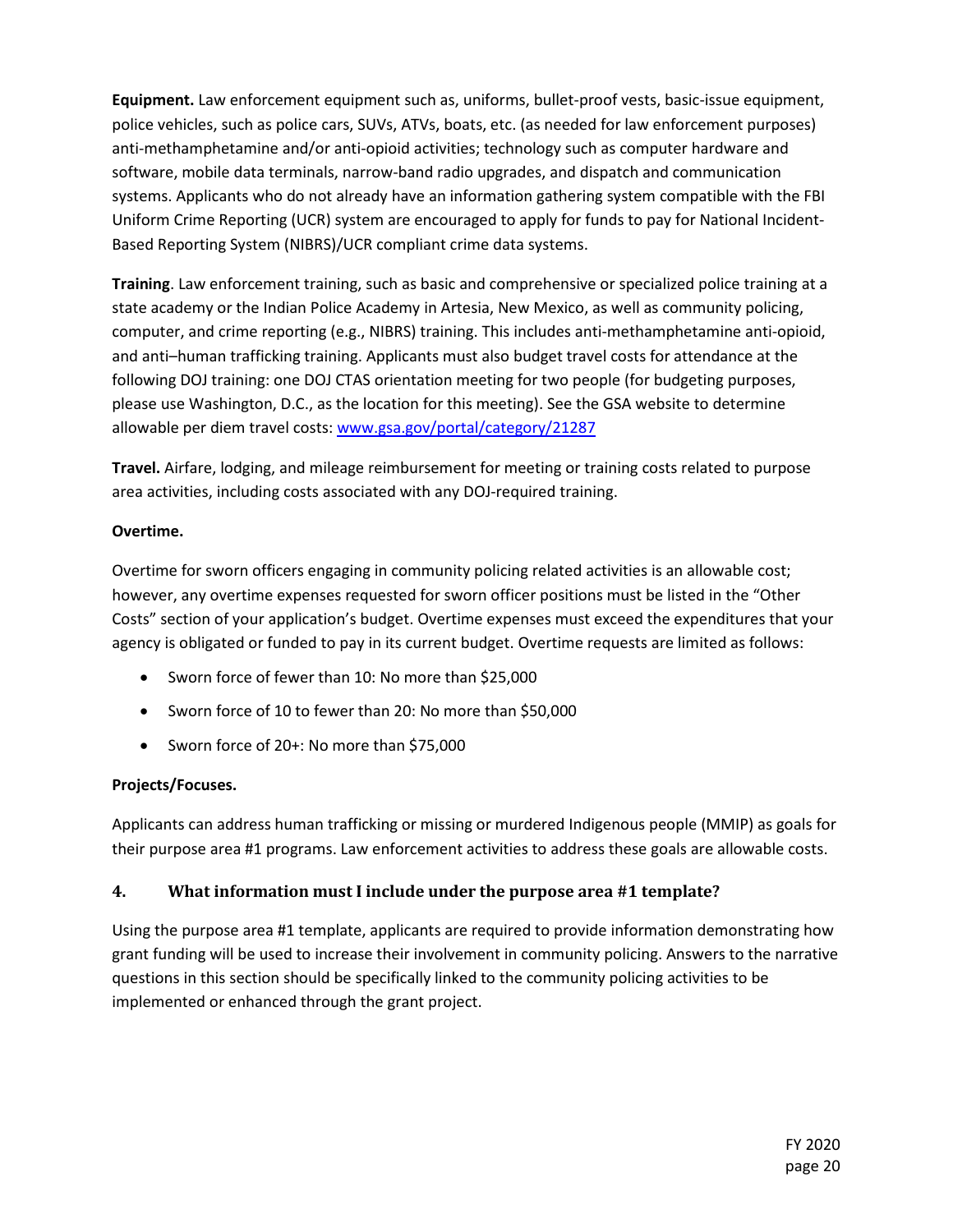### **5. My Tribal Government has multiple components of law enforcement departments (e.g., Department of Public Safety and Fish and Wildlife Department) that we are including in our request under purpose area #1. Do we need to report cumulative full- and part-time budgeted sworn force strength numbers for all departments?**

Your application should report all cumulative, full- and part-time budgeted sworn force strength numbers for all law enforcement departments in your tribe that would receive funding through this request if awarded. The total number of sworn law enforcement officers in your tribe includes all sworn officers in all law enforcement agencies your tribe may have (police department, fish and game, natural resources, etc.)

#### **6. How much funding is my tribe eligible to receive under purpose area #1?**

Because of the decreased funding amount available and increasing competitive nature of TRGP, the COPS Office will continue to impose caps on 2020 awards. Tribes with a sworn force of fewer than 10 sworn officers are eligible for up to \$500,000 in COPS Office awards; tribes with a sworn force of between 10 and 19 sworn officers are eligible for up to \$700,000 in COPS Office awards; and tribes with a sworn force of 20 or more officers are eligible for up to \$900,000 in COPS Office awards. Regarding the overall funding caps, our office will determine that based on the staffing numbers entered on the demographic form. The budgeted number of sworn officer positions will be used to determine the funding cap. The budgeted number is the number of sworn officer positions funded in your agency's budget, including funded but frozen positions, as well as state, Bureau of Indian Affairs, and locally funded vacancies.

**For purposes of the funding cap, part-time positions will be counted as .5 towards the final number, and we do not round up. For example, if you have 8 full-time officers and one part-time officer, your total staffing level will be considered 8.5, not 9.**

#### **7. How many officers should our tribe request?**

Although there is not a predetermined number of officers a tribe may request funding for, the COPS Office has provided sworn officer request guidelines that will help tribes determine their need along with our evaluation criteria for funding. The guidelines and evaluation criteria can be found at [www.justice.gov/tribal.](http://www.justice.gov/tribal)

#### **8. Will my tribe receive the total amount of funding we requested under purpose area #1?**

Purpose area #1 grants are intended to meet the most pressing, otherwise unfunded law enforcement needs of tribal applicants. However, grant awards may be limited based on the availability of funding and size of the tribe's sworn force.

#### **9. Is there a local match requirement under purpose area #1?**

No. Purpose area #1 grants will provide 100 percent of the funding for approved law enforcement hiring, equipment/technology, and training costs.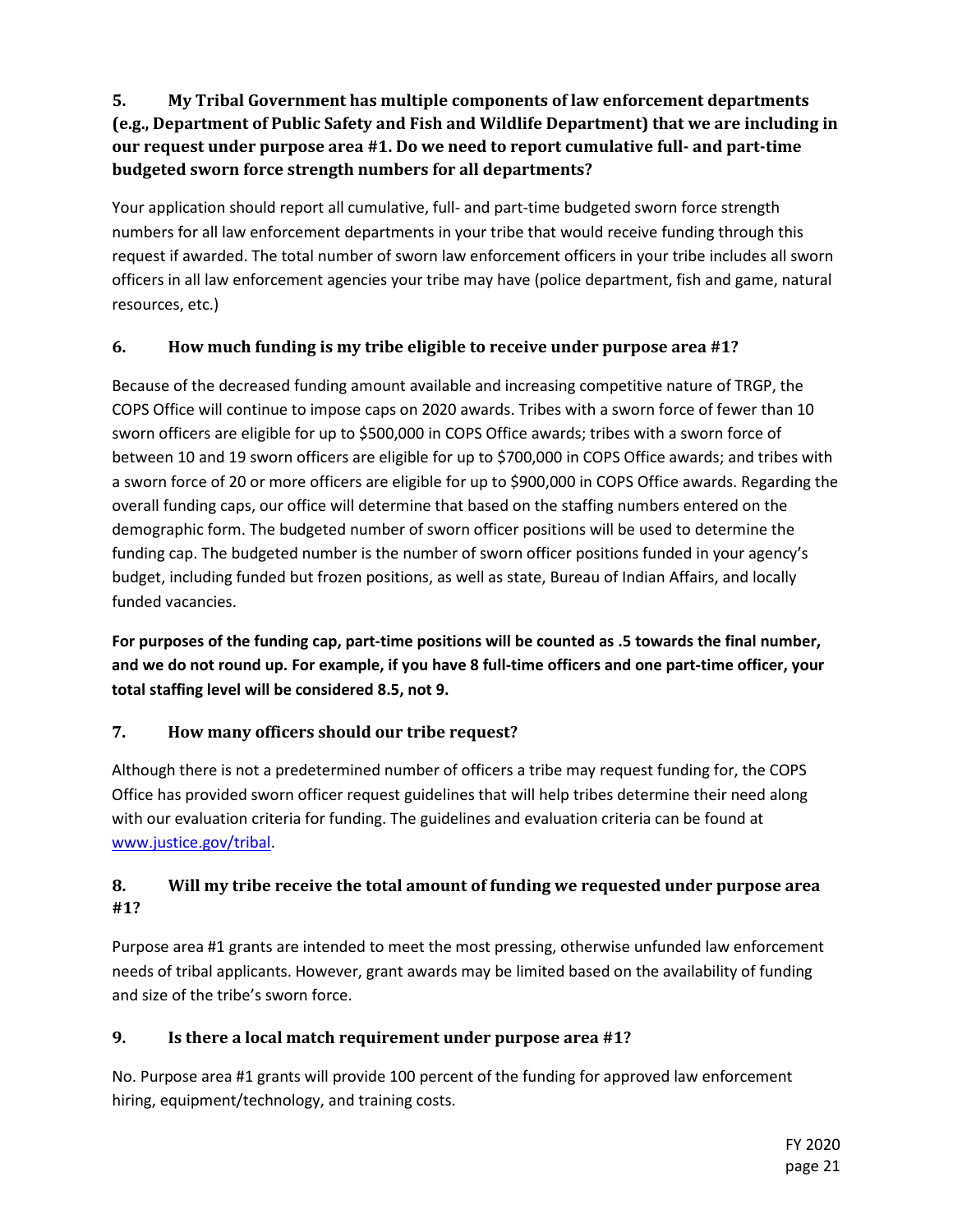#### **10. What is the length of the grant award?**

**Purpose area #1 hiring grants are for a 60-month implementation period (five years)**. If your tribe is awarded a hiring grant, it will receive funding to cover the entry-level salary and benefits of full-time awarded officer positions incurred during the 60 months following the grant award start date, unless an extension for additional time is granted. **Purpose area #1 equipment and training grants are for a 36 month implementation period (three years)**. If your tribe is awarded an equipment and training grant, it will receive funding to cover the one-time purchases for allowable costs incurred during the 36 months following the grant award start date, unless an extension for additional time is granted.

#### **11. My tribe's law enforcement agency needs additional officer positions. Can we apply for funding to include these positions?**

Yes. Purpose area #1 grants for 2020 do include hiring grants for newly hired or rehired full time sworn officer and Village Public Safety Officer positions.

#### **12. If we are awarded a grant, will our Tribal Government be subjected to monitoring, reporting, and evaluation requirements?**

Federal regulations require that any financial assistance from the Federal Government be monitored to ensure that those funds are spent properly. Awarded agencies will be responsible for submitting periodic programmatic progress reports and quarterly Federal Financial Reports. In addition, the COPS Office is interested in tracking the progress of its programs and the development of its grantees' community policing plans. Therefore, all grantees will be required to cooperate with grant monitoring activities of the U.S. Department of Justice, including the COPS Office, the Office of the Inspector General, or an entity designated by the COPS Office.

The COPS Office monitoring staff may take a number of monitoring approaches, such as site visits, office-based grant reviews, and periodic surveys to gather information. The COPS Office may seek information including your agency's compliance with nonsupplanting and financial requirements of the grant and progress toward achieving your community policing plan. COPS Office Grant Program and Monitoring Specialists, as well as auditors, are particularly interested in confirming that the purchase of approved items is consistent with the applicant's proposal.

#### **13. Will my tribe be responsible for submitting progress reports to the COPS Office for purpose area #1?**

Yes. To assist in fulfilling the DOJ's responsibilities under the Government Performance and Results Act (GPRA), P.L. 103-62, applicants who receive grant funding must provide data that measures the results of their work. As part of the periodic progress reports, grantees must report on their progress toward implementing community policing strategies.

#### **14. Can I request a modification to my hiring award?**

If your agency receives a hiring award under purpose area #1 and after receiving the award your agency needs to change one or more of the funded hiring categories your agency must request a post-award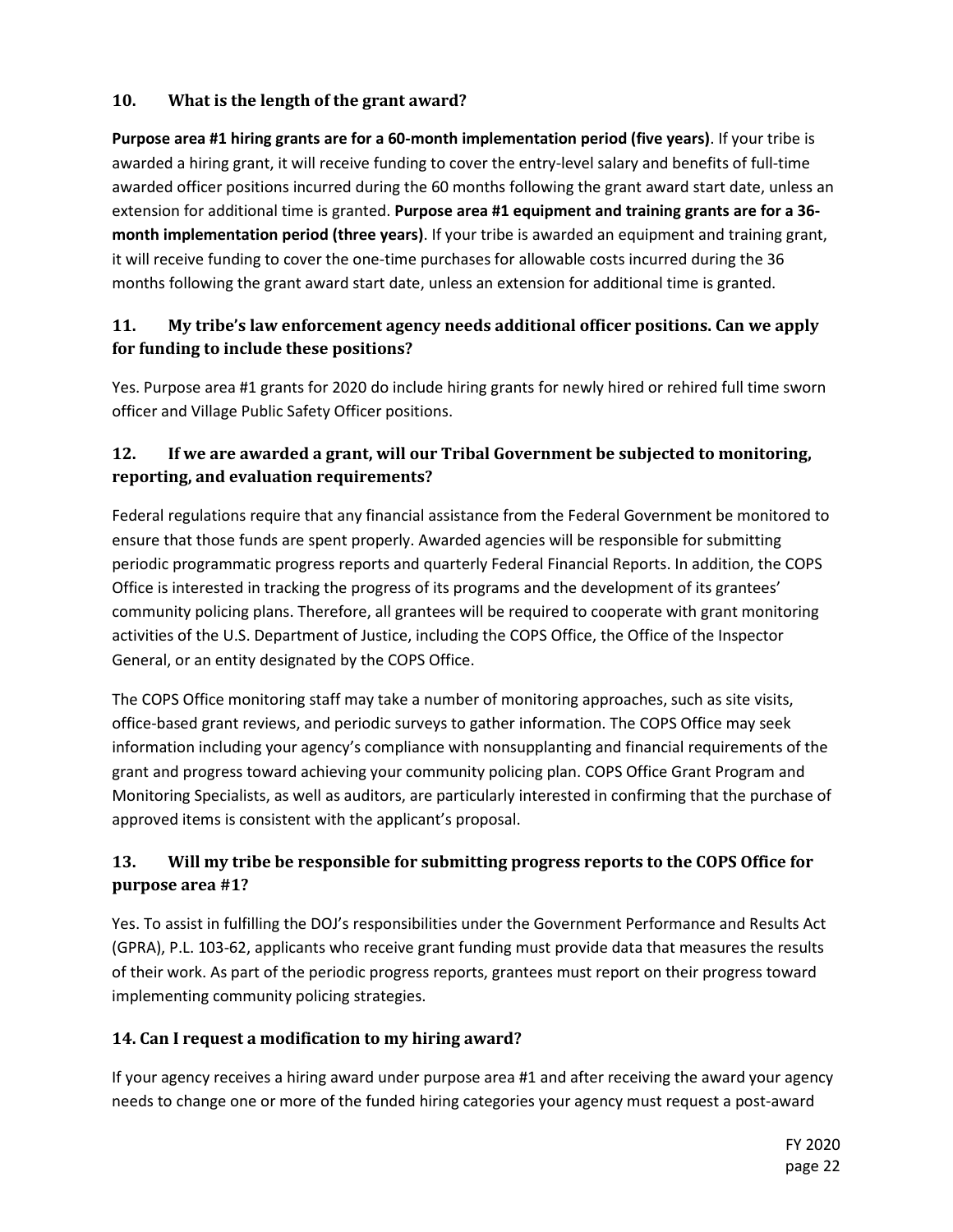modification and must receive prior approval before spending purpose area # 1 hiring funding. To obtain information on modifying the hiring award, please contact the COPS Office Response Center at 800-421- 6770 and ask to speak to your grant management specialist..

### **15. Would the COPS Office purpose area #1 allow for the purchase of a database system which would allow multiple databases throughout tribal departments to share information pertinent to law enforcement?**

Yes.

### **16. Would the COPS Office purpose area #1 allow for the hiring of officers or purchase of equipment which would benefit multiple law enforcement agencies or governments, including nontribal law enforcement?**

Tribal Resources Grant Program funding must be used for law enforcement activities or services that benefit your agency and the population that it serves. The items funded under the TRGP cannot be used by other agencies unless the items benefit the population that your agency serves. Your agency may use the items funded under the TRGP award to assist other law enforcement agencies under a resource sharing, mutual aid, or other agreement to address multijurisdictional issues as described in the agreement.

### **17. Are tribal conservation departments eligible to receive grant funding under purpose area #1?**

Yes, if a tribe's conservation department has primary law enforcement authority, it is eligible to receive grant funding under purpose area #1 as part of a tribe's single application. For clarification and as stated in the solicitation, applicants must have an established law enforcement agency, an existing contract with the Bureau of Indian Affairs (BIA) for law enforcement services, or an existing contract with a state or local agency for law enforcement services.

### **18. Can our police department request additional funding for purpose area #1 if they received a grant for this year already through the COPS Office?**

Yes, you can apply under purpose area #1 if you are an existing grantee.

### **19. Must the law enforcement agency retain hired officers after the grant period ends?**

Yes. Tribes must plan to retain grant hired officers for 12 months after the expiration of the grant.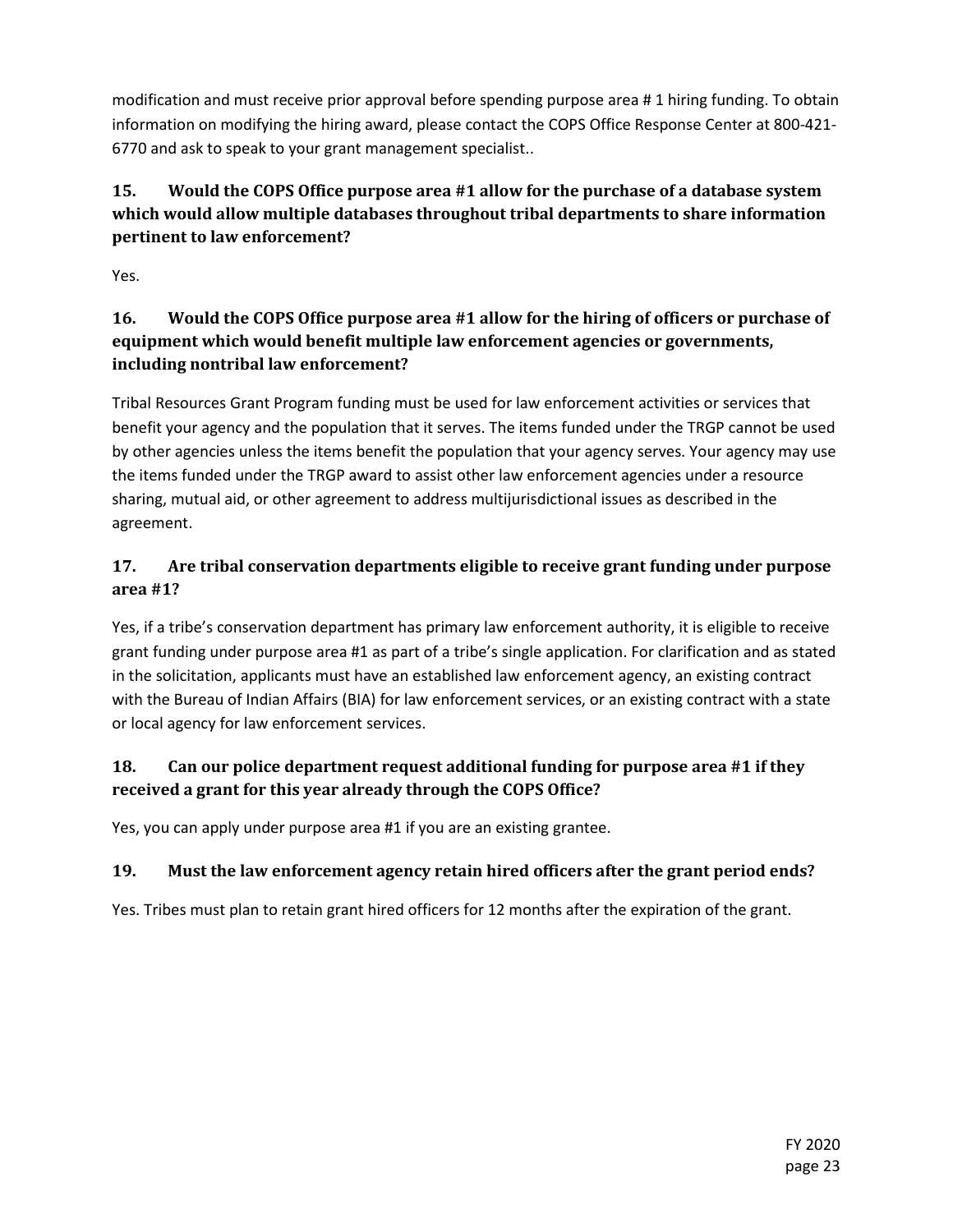#### **20. Does the COPS Office pay for background investigations?**

Yes, the COPS Office does pay for background investigations for newly hired officers. Background investigations are required for all career law enforcement officer positions funded under the Tribal Resources Grant Program. Applicants that request career law enforcement officer positions most also request funds to conduct background investigations in their budget.

#### **21. Does the COPS Office pay for basic law enforcement training?**

Yes, the COPS Office does pay for basic law enforcement training for newly hired officers. Basic law enforcement training is required for all career law enforcement officer positions funded under the Tribal Resources Grant Program. Applicants that request career law enforcement officer positions most also request funds for the officer(s) to attend basic law enforcement training in their budget.

#### **22. Must I budget for attendance at CTAS Orientation under COPS Office purpose area #1?**

Yes, attendance at the annual CTAS Orientation is required for COPS Office award recipients. All applicants must budget for, and if awarded must send, two appropriate staff to participate in the mandatory CTAS new grantee orientation.

Failure to comply with the requirements and all COPS Office award requirements may result in legal sanctions including suspension and termination of award funds, the repayment of expended funds, ineligibility to receive additional COPS Office funding, and other remedies available by law.

#### **23. Can my tribe use funds to establish a new or supplement an already existing contract for law enforcement services with BIA, state, or local law enforcement?**

Yes. Funds awarded under the hiring portion of purpose area #1 may be used to establish a new contract or supplement an existing contract for law enforcement services. This contract does not have to be in place at the time of application, but must be in place prior to drawdown of funds, if awarded. Only federally recognized Indian Tribal Governments, as determined by the U.S. Secretary of the Interior, may apply. This includes Alaska Native villages and tribal consortia consisting of two or more federally recognized Indian tribes.

#### **24. What is the definition of career law enforcement?**

The COPS Office statute defines a career law enforcement officer as an officer hired on a permanent basis who is authorized by law or by a state or local public agency to engage in or supervise the prevention, detection, or investigation of criminal law violations.

### **25. Does the civilian meth or opioid coordinator position need to be retained for 12 months after the completion of the grant?**

No, a civilian meth or opioid coordinator position is not subject to the COPS Office retention requirement.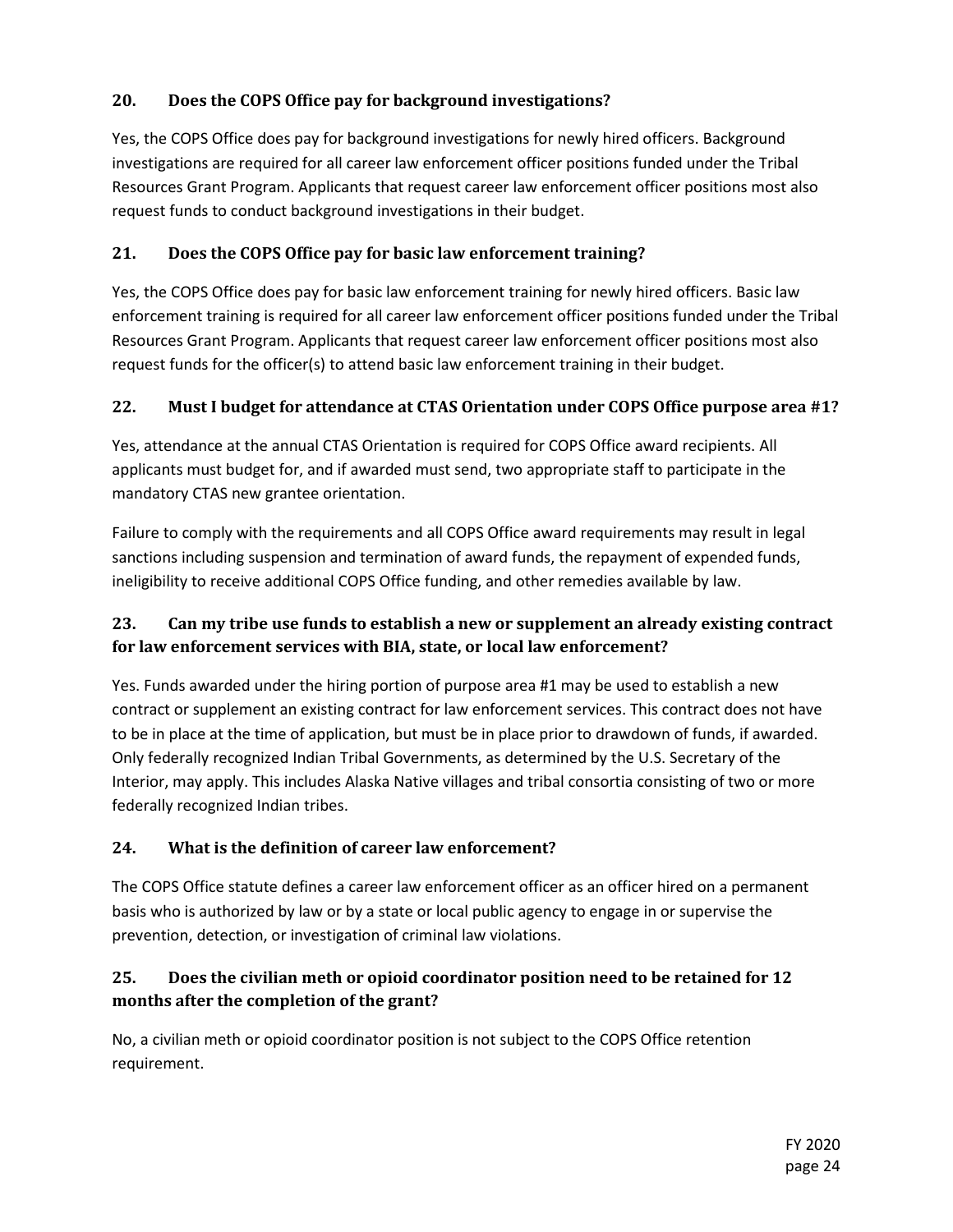### **26. Under purpose area #1, may grantees use funding to rehire laid-off officers or rehire officers who are scheduled to be laid off?**

Yes. COPS Office TRGP-Hiring funding may be used to rehire officers who have been laid off due to state and local funding cuts or rehire officers that are scheduled to be laid off at a specific future date. Grantees must continue to fund the officers with their own funds from the grant award start date(s) until the date of the scheduled layoff(s). Grantees must keep records related to the layoff(s) and rehire(s) in their grant files for future monitoring and audit purposes.

Note: COPS Office TRGP-Hiring funding is based on the agency's entry-level salary and benefits package, and any additional costs beyond entry-level for the rehired officers must be paid by the agency with its own funding.

### **27. Under purpose area #1, what type of documentation should be maintained in an agency's grant file regarding layoff(s) and rehire(s)?**

- The date of the layoff(s) or pending layoff(s)
- The number of officers laid off or who will be laid off
- The number of officers who will be rehired with COPS hiring funds
- The date of the rehire(s)
- The reason for the layoff(s) or pending layoff(s) (specifically showing reasons unrelated to the receipt of COPS Office funding)

#### **28. What are examples of supporting documentation to show that layoffs are not related to the receipt of COPS Office funds?**

- Budget documents
- Local council meeting minutes discussing the budget cuts and layoffs; personnel directives given to officers scheduled for layoff
- Other documentation prior to the date of the application announcement explaining why the layoffs occurred

#### **29. What fringe benefits are the allowable?**

For more information on what fringe benefits are allowable, refer to the allowable and unallowable cost list at [https://www.justice.gov/tribal/.](https://www.justice.gov/tribal/)

### **30. When entering entry-level officer salaries for each year, can we include the customary 3 percent cost-of-living allowance (COLA) increases for years 2 through 5?**

Applicants will enter the first year as the current entry-level salary that has been approved by the agency, then enter year 2 as 3 percent higher than year 1 and year 3 as 3% higher than year 2 and so forth.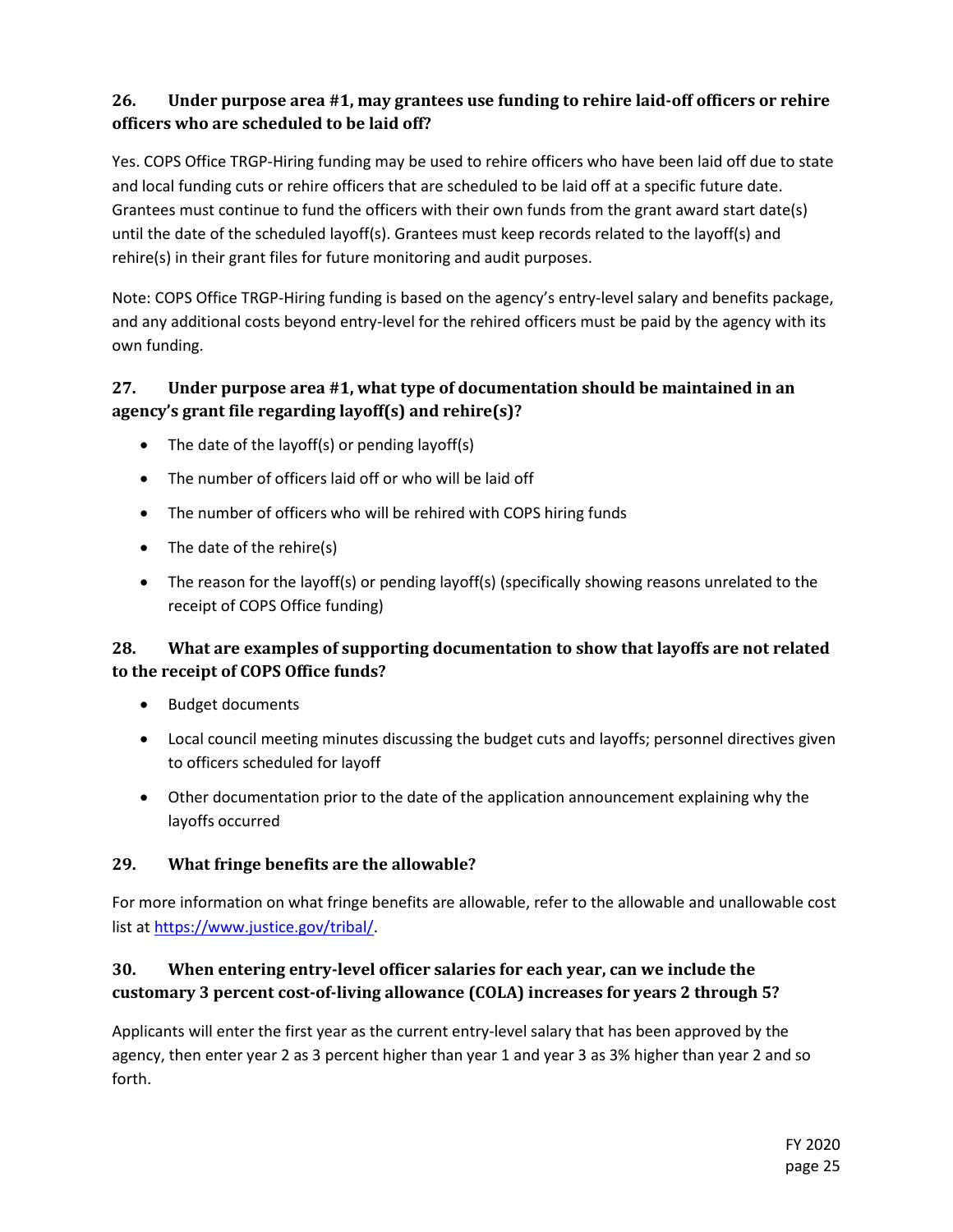### **31. What documentation are we required to submit if we want to include indirect costs on our Budget Detail Worksheet?**

Funding requests for indirect costs are only allowable if the applicant has a current federally approved indirect cost rate. You must submit a signed copy of the fully executed and approved Indirect Cost Negotiation Agreement with the application. If the rate agreement is expired at the time of application, the approved amount of indirect cost will be calculated and placed on hold until a current fully executed and approved Indirect Cost Negotiation Agreement is submitted to the awarding agency. If a current rate agreement is not provided by the grant end date, the total amount of funds budgeted as indirect costs may be disallowed and deobligated during closeout of this award.

### **32. How do I know if my agency or tribe is eligible to request the de minimis rate of 10 percent for indirect costs?**

Nonfederal entities that have never received a federally approved indirect cost rate may elect to charge a de minimis rate of 10 percent of modified total direct costs (MTDC) as described in 2 CFR § 200.414(f), which may be used indefinitely. (See paragraph D.1.b in Appendix VII to Part 200—States and Local Government and Indian Tribe Indirect Cost Proposals for a description of entities that may not be eligible to elect to use the de minimis rate.)

#### **33. May purpose area #1 funding be used to fund overtime for sworn officers?**

Yes. Agencies may request funding for overtime for sworn officers engaging in community policing activities under the Other Costs budget category. Please see specific overtime caps in FAQ #35.

### <span id="page-25-1"></span>**34. Are fringe benefits allowable for requested overtime costs?**

Yes, but the only fringe benefits allowable for requested overtime compensation are FICA, Worker's Compensation, and unemployment insurance. The COPS Office will not pay for any other fringe benefits for requested overtime costs. If your agency pays for additional benefits for officer overtime, then your agency will be required to do so with local funds.

Please note fringe benefits and overtime costs will make up the overall total for cap purposes. Please explain the calculation in the Other Costs budget narrative. Fringe benefits are not separate and are counted toward the overall overtime cap. Overtime hours (hourly rate and approved fringe benefits) are to be calculated and requested in the "Other" category (NOT in the Personnel or fringe benefits categories).

#### <span id="page-25-0"></span>**35. How much overtime can I request?**

Agencies are allowed overtime in general (not tied to a specific officer request). To prevent the request from being too large, the costs will be capped based on the overall award caps as follows:

- Less than 10 officers: Maximum \$25,000 in OT costs
- 10–less than 20 officers: Maximum \$50,000 in OT costs
- 20+ officers: Maximum \$75,000 in OT costs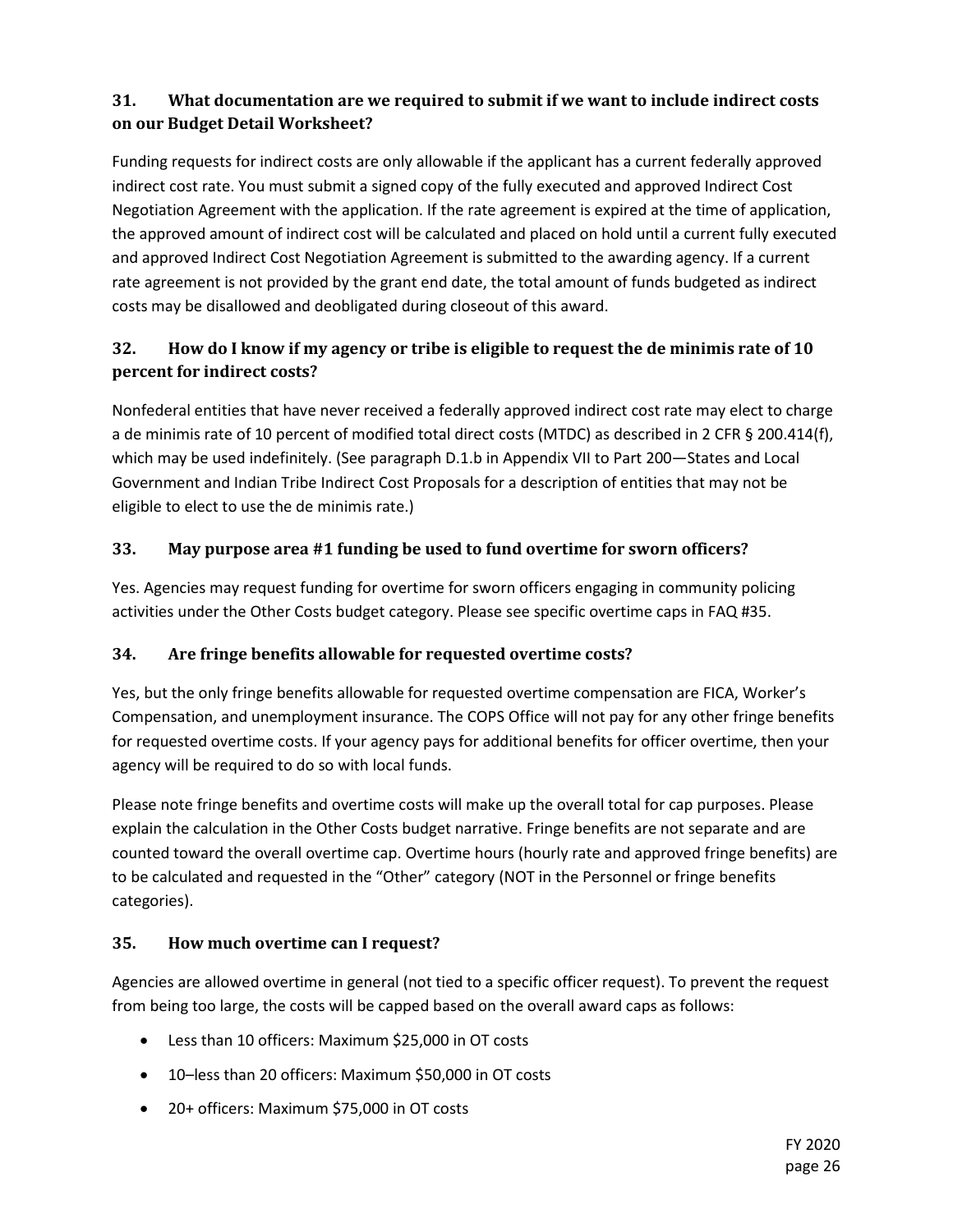The \$25,000, \$50,000, or \$75,000 figure is the maximum amount for the entire grant period. Overtime amounts are part of the overall funding caps. In addition, because of the decreased funding amount available and increasing competitive nature of TRGP, the COPS Office will continue to impose caps on FY 2020awards. Tribes with a sworn force of less than 10 sworn officers are eligible for up to \$500,000 in COPS Office awards; tribes with a sworn force of 10–less than 20 sworn officers are eligible for up to \$700,000 in COPS Office awards; and tribes with a sworn force of 20 or more officers are eligible for up to \$900,000 in COPS Office awards.

#### **36. How does the nonsupplanting requirement impact the requested overtime costs?**

The nonsupplanting requirement of the COPS Office statute means that COPS Office funds may not be used to supplant or replace local funding which otherwise would have been spent on law enforcement purposes. Specifically, the Violent Crime Control and Law Enforcement Act of 1994, under which all COPS Office grants are made, provides that "[f]unds made available . . . to States or units of local government shall not be used to supplant State or local funds, or, in the case of Indian tribal governments, funds supplied by the Bureau of Indian Affairs, but shall be used to increase the amount of funds that would, in the absence of Federal funds received under this subchapter, be made available from State or local sources . . .." 34 USC § 10384 (a)).

As applied in this instance, this means that overtime grant funds must be used to increase the total amount of funds that would otherwise be made available and dedicated toward overtime. Overtime expenses must exceed the expenditures that an agency is obligated or funded to pay in its current budget.

#### **37. How do I enter overtime costs on my budget worksheet?**

As a single line item entry in the "Other Costs" category labeled "Overtime" for the entire eligible amount of overtime that you are requesting (see question 35 "How much overtime can I request?" on page [26\)](#page-25-0). Overtime costs consist of the hourly rate as determined by your agency's compensation policy, plus the amount of the agency's portion of fringe benefits applicable to the overtime hourly rate (limited to FICA, Worker's Compensation, and Unemployment Insurance as described on page [26\)](#page-25-1). Also, keep in mind that your overtime costs may be included in the direct cost base for the purpose of recovering indirect costs.

#### **38. Where can I get help with tribal technical assistance?**

COPS offers technical assistance, on a variety of topics requested at the local tribal level, to all tribes through the Collaborative Reform Initiative – Technical Assistance Center. Please visit the COPS home page for further information at [https://cops.usdoj.gov/pdf/crita/CRITAC\\_brochure.pdf](https://cops.usdoj.gov/pdf/crita/CRITAC_brochure.pdf)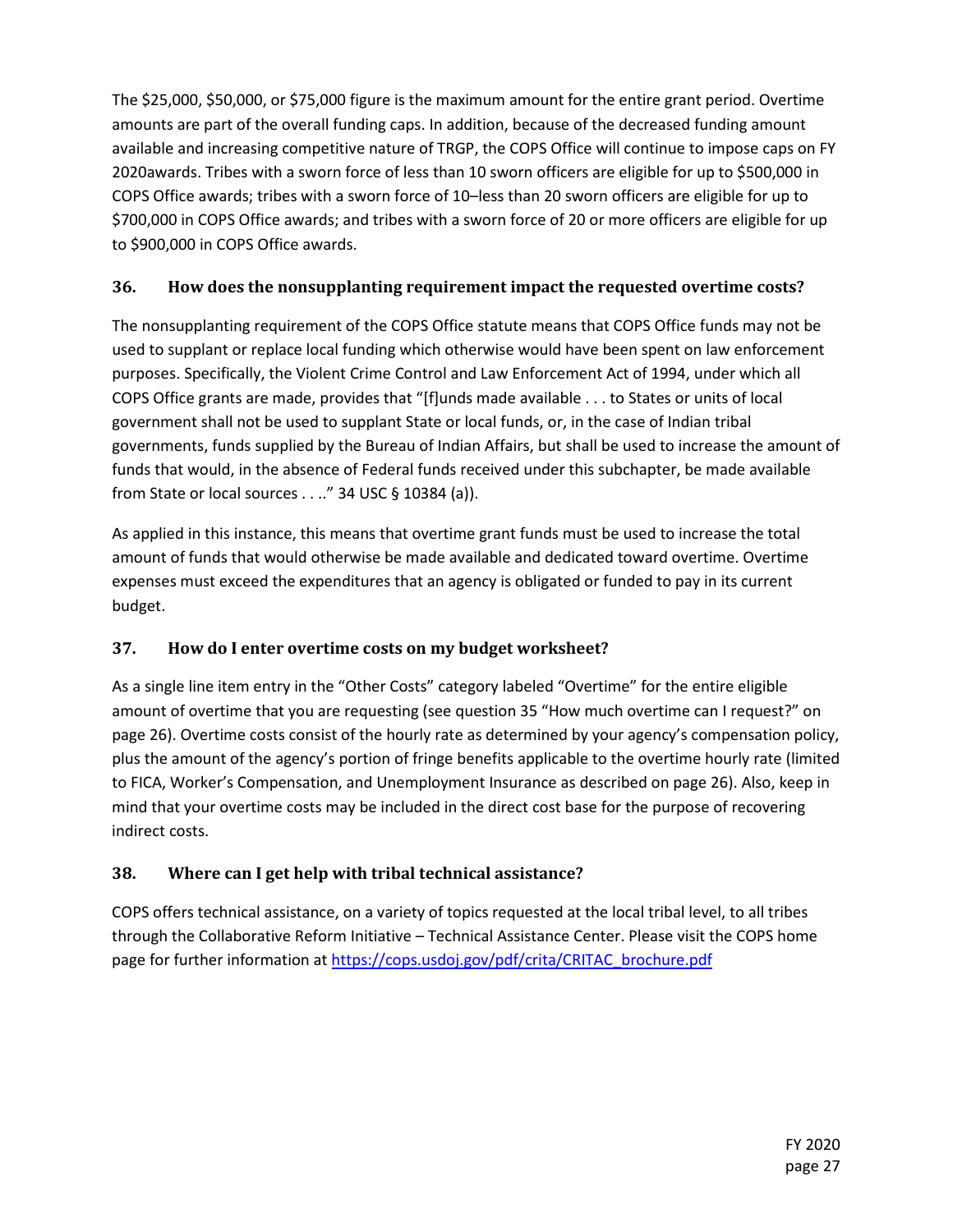Purpose Area #2 - Comprehensive Tribal Justice Systems Strategic Planning (BJA, COPS Office, OVW, OJJDP, OVC)

#### **1. What projects are supported under purpose area #2?**

Under purpose area #2, applicants may request funding to engage in a data-informed planning process to develop a written, justice system–wide strategic plan that will guide justice system development and enhancement to promote community wellness and safety. The strategic planning process is supported by extensive training and technical assistance that is provided by a DOJ-funded TTA provider at no cost to the tribe. The resulting strategic plan will identify the priority needs facing the applicant's justice system and outline a detailed, strength-based strategy.

**Equipment.** No equipment should be budgeted for this project**.** General office equipment such as computers, fax machines, printers, scanners and tools to support data collection and analysis should be included in the "Supplies" or "Other" categories.

**Training.** DOJ will fund a training and technical assistance provider at *no cost* to grantees to assist in all aspects of the strategic planning process. This includes extensive onsite and office-based support for facilitating the strategic planning process, forming a strategic planning team, conducting a comprehensive needs assessment, identifying community strengths and resources, defining community challenges, developing strategies to strengthen the applicant's justice system and promote community wellness and safety, and completing the final written strategic plan to be submitted to DOJ. Costs for outside training and technical assistance providers or outside organizations to create a strategic plan for the tribe will *not* be an allowable expense.

**Travel.** Airfare, lodging, mileage reimbursement, and per diem associated with regional and national meetings or strategic planning trainings, including costs associated with DOJ-required trainings. This should include travel for two people to the required CTAS orientation. Use Washington, D.C., as the destination when calculating the estimated costs for required travel.

#### **2. Can purpose area #2 funds be used for personnel?**

Yes, hiring a staff member or contract position as a program manager is an allowable expense for PA #2. Because the strategic planning process requires a lot of coordination across different departments within a tribe, the DOJ encourages the inclusion of a staff person to manage the process. A full or parttime (approximately 75% FTE) project manager to facilitate the planning process and work with the DOJ CTAS PA#2–identified technical assistance provider to coordinate daily activities is strongly recommended. This position can be funded through the mechanism that best suits the tribe, as a staff member or on a contract basis. In addition, funds may be used to support staff or contractors to support the data collection and analysis, including research partners.

#### **3. How much funding is my tribe eligible to receive under purpose area #2?**

The DOJ plans to award approximately 5 grants, up to \$150,000 per award.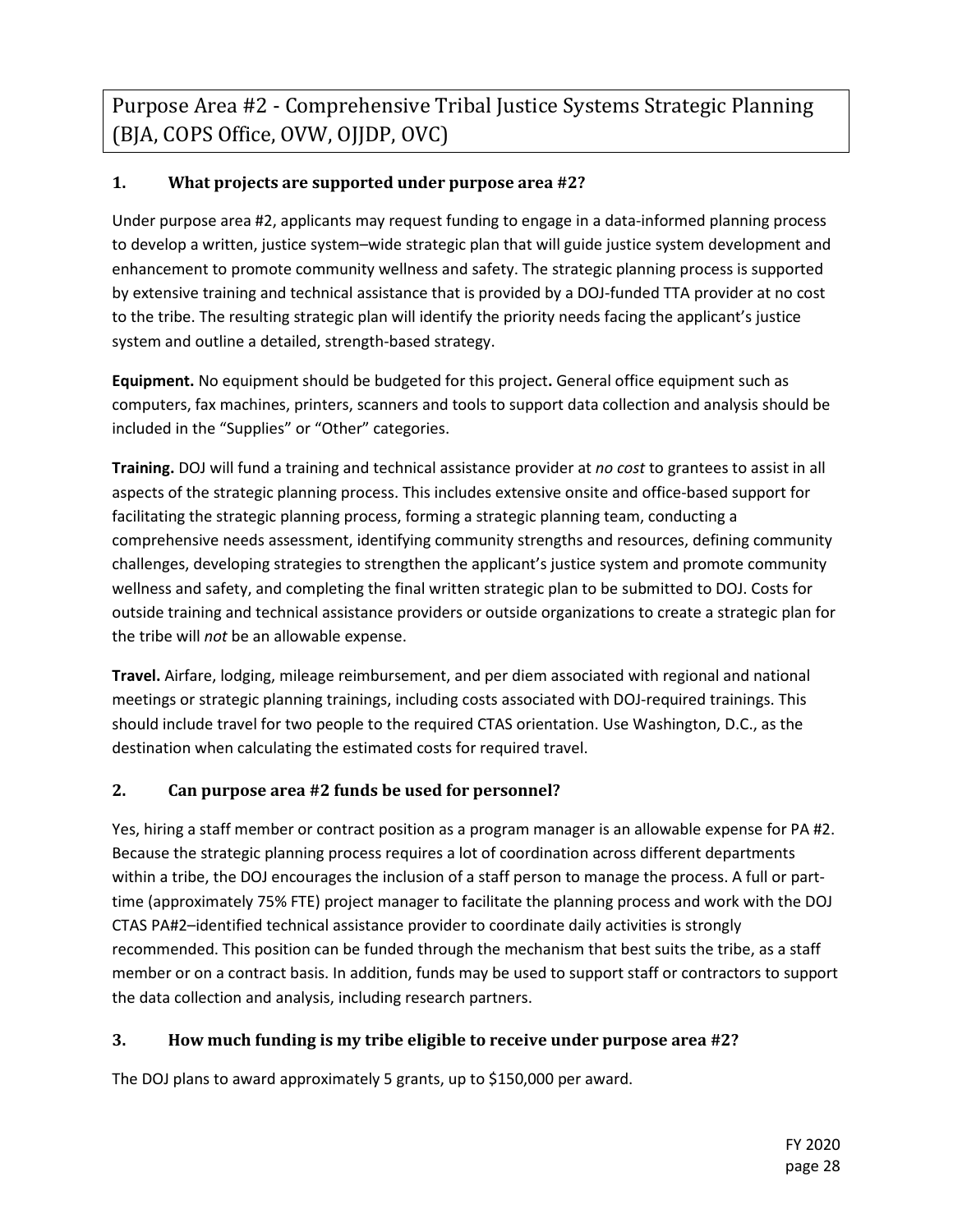#### **4. What is the length of the grant award?**

Purpose area #2 grants are for a two-year period unless an extension of time is granted.

#### **5. If we are awarded a grant, will our Tribal Government be subjected to monitoring, reporting, and evaluation requirements?**

Federal regulations require that any financial assistance from the Federal Government be monitored to ensure that those funds are spent properly. Awarded agencies will be responsible for submitting periodic programmatic progress reports and quarterly federal financial reports.

### **6. Will training and technical assistance (TTA) be provided for PA #2 grantees, and is the training required?**

BJA has a dedicated TTA provider to provide extensive support to PA #2 grantees at no cost to grantees. This will include extensive onsite trainings and office-based support for facilitating the strategic planning process, forming a strategic planning team, conducting a comprehensive needs assessment, identifying community strengths and resources, defining community challenges, developing strategies to strengthen the applicant's justice system and promote community wellness and safety, and completing the final written strategic plan to be submitted to DOJ. PA #2 applicants should budget for two core team members to travel to CTAS orientation. For budgeting purposes only, applicants should use Washington, D.C., to calculate estimated travel costs. The actual training locations will be determined after awards are made.

### **7. Will my tribe be responsible for submitting progress reports to BJA for purpose area #2?**

Yes. To assist in fulfilling the DOJ's responsibilities under the Government Performance and Results Act (GPRA), P.L. 103-62, applicants who receive grant funding must provide data that measures the results of their work.

### Purpose Area #3 - Tribal Justice Systems (BJA)

#### **1. What projects can be supported under purpose area #3?**

Allowable projects under this purpose area can develop, support, and enhance adult tribal justice systems and prevent crime, including crime related to opioid, alcohol, and other substance abuse. Key partners can include law enforcement; pretrial services; risk and needs assessment experts; diversion, prevention and treatment providers; juvenile justice; tribal prosecutors; tribal court services and defense counsel; detention facilities; community corrections; re-entry coordinators; community planners and facility managers; and traditional leaders. PA #3 projects that incorporate a research component will receive special consideration.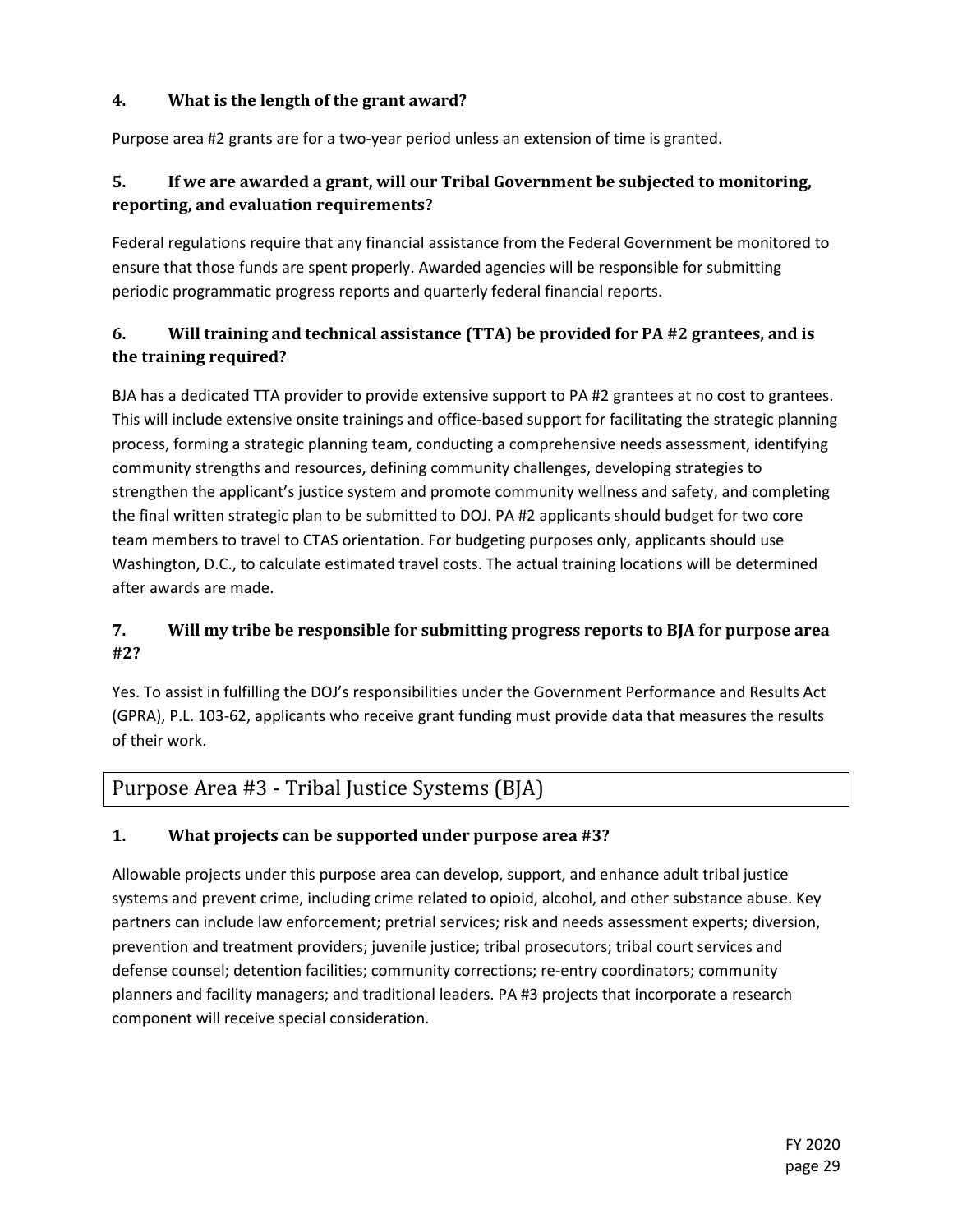Examples of projects that can be supported are as follows:

**Tribal courts.** Plan new or enhance existing tribal courts. Support staffing of prosecutors, attorneys, advocates, probation, and pretrial service officers; tribal court judges and other court staff; clerical support staff, etc. Provide indigent defense and criminal legal defense services and support activities relating to implementation of the enhanced sentencing authority provisions of TLOA or the special domestic violence criminal jurisdiction under the Violence Against Women Reauthorization Act of 2013.

**Alternative justice courts.** Plan new or enhance existing peacemaking courts, healing to wellness courts, veterans treatment courts, sentencing circles, and other alternative justice courts.

**Risk and needs assessment.** Develop and integrate the use of risk and needs assessment tools into the tribal justice system decision-making process. To implement results, coordinate access to key social services, tracking and case management of services, and ongoing risk assessment reviews.

**Diversion and alternatives to incarceration.** Employ decision-making models and programming to divert low-risk offenders, including juveniles at high risk for involvement in the adult system from incarceration. Including law enforcement diversion, community supervision, mental health services and drug abuse treatment, electronic alcohol and offender monitoring, job training and placement, housing assistance, education, and family and community supports.

**Prevention.** Protect communities from crime related to alcohol and drug abuse, including opioids, methamphetamine, and prescription drug abuse and production. Support culturally relevant and appropriate evidence-based substance abuse prevention programs (see https://www.samhsa.gov/nrepp). Enhance security in areas such as lighting, surveillance equipment, and community emergency alert and telephone systems.

**Treatment.** Integrate tribal, federal, state, and local services with culturally appropriate treatment for individuals diverted from the tribal justice systems, individuals involved in the tribal justice system (including the incarcerated population), and re-entering individuals and their families.

**Corrections (institutional and community).** Develop, implement, and enhance programming for tribal members incarcerated in tribal, federal, state, or local correctional facilities or under community supervision to reduce risks for reoffending and support successful rehabilitation. Programming could include collaborations to support behavioral health needs, effective treatment such as cognitive behavioral therapy, education and vocational services, and other programming that will reduce the risk for recidivism.

**Re-entry.** Develop, implement, and enhance culturally appropriate re-entry programs. Also provide treatment, aftercare, and other re-entry supportive services to individuals re-entering communities from tribal, local, state, and federal correctional facilities.

**Law enforcement.** Identify, apprehend, and prosecute individuals who illegally transport, distribute, and abuse illegal substances in tribal communities (subject to existing legal authority). Support programming to improve officer safety and improve the delivery of law enforcement services related to crime, the opioid epidemic, and other addictions in the tribal community.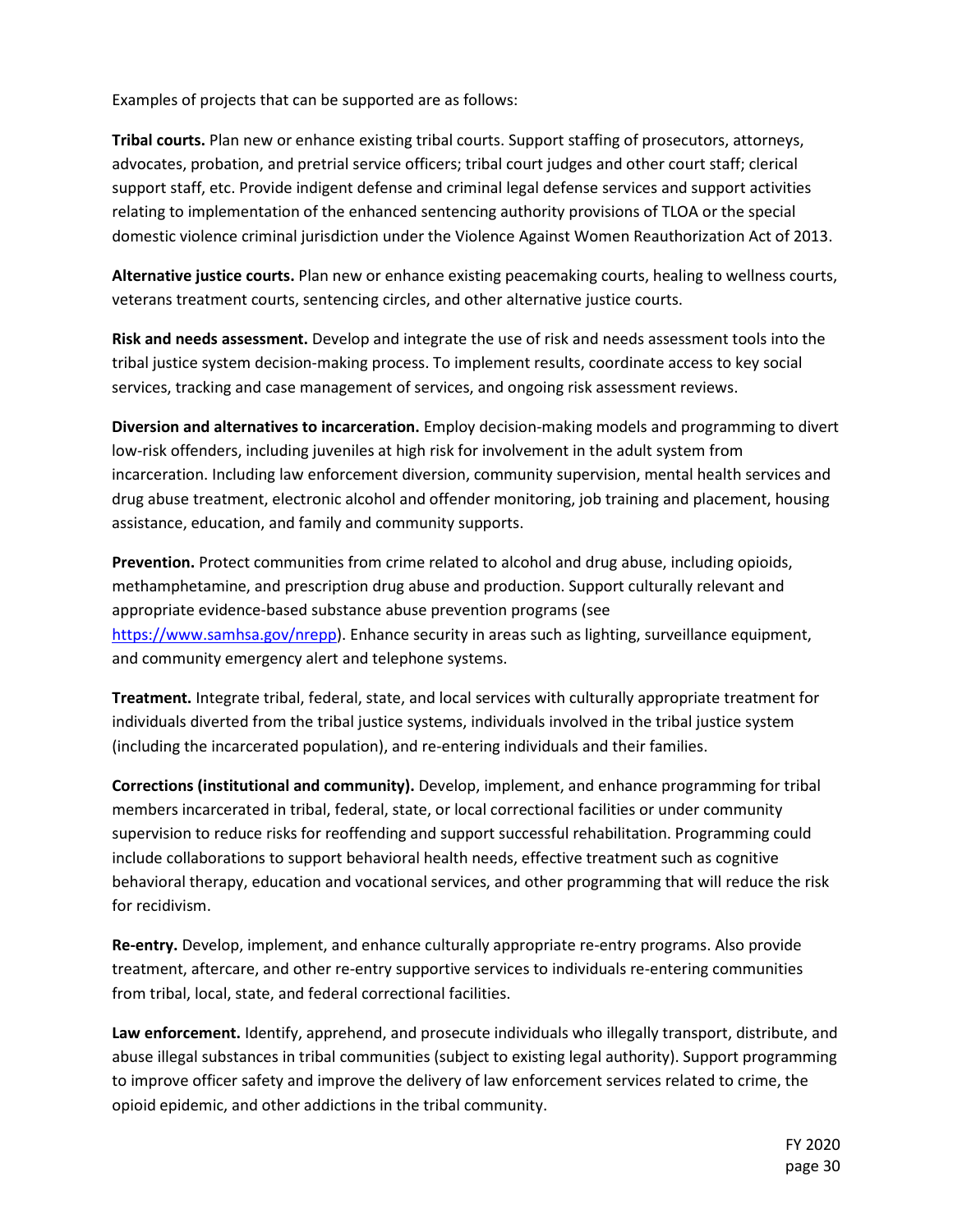**Equipment.** Purchase general office equipment such as computers, fax machines, printers, scanners, surveillance cameras, digital cameras, office furniture, courtroom furniture, computer networks, court management systems, electronic alcohol and offender monitoring devices, and related equipment.

**Strategic planning.** Develop tribal action plans (see [https://www.samhsa.gov/tribal-ttac/training](https://www.samhsa.gov/tribal-ttac/training-technical-assistance/tap)[technical-assistance/tap\)](https://www.samhsa.gov/tribal-ttac/training-technical-assistance/tap) for alcohol and substance abuse. Increase coordination with relevant nontribal agencies and organizations, and among all levels of the tribe engage in strategic planning efforts to address the needs of the tribe's justice system. Comprehensively address alcohol and substance abuserelated crime.

**Training.** Registration fees and lodging costs associated with training events and related to purpose area activities; costs associated with obtaining expert knowledge to assist with the development or enhancement of the program such as culturally appropriate training, technical assistance, treatment, and information technology.

**Travel.** Airfare, lodging, and mileage reimbursement for training costs related to purpose area activities, including costs associated with DOJ-required training. This should include travel for two people to attend the required CTAS orientation. Please use Washington, D.C., as the destination when calculating the estimated costs for required travel.

#### **2. Are grant deliverables subject to approval?**

Yes, deliverables produced with grant funds must be reviewed and approved by BJA prior to the production and dissemination of said products. Examples of deliverables include workshops, billboards, flyers, pamphlets, training curricula, etc.

#### **3. Is a match required?**

No, a match is not required for this purpose area.

### **4. Am I eligible to apply for purpose area #3 funds if I received a grant under the FY 2019 purpose area #3?**

Yes, grant recipients of FY 2019 CTAS funding are eligible to apply for funds under purpose area #3 of this solicitation. However, applicants should be aware that if a large percentage of the funds in the existing award are currently unobligated, this may make a new award in FY 2020 less likely.

#### **5. Will DOJ offer any technical assistance to grant recipients under this program?**

Yes, BJA partners with several technical assistance providers that will provide training and technical assistance to grant recipients on a range of topics via workshop(s) and ad hoc assistance.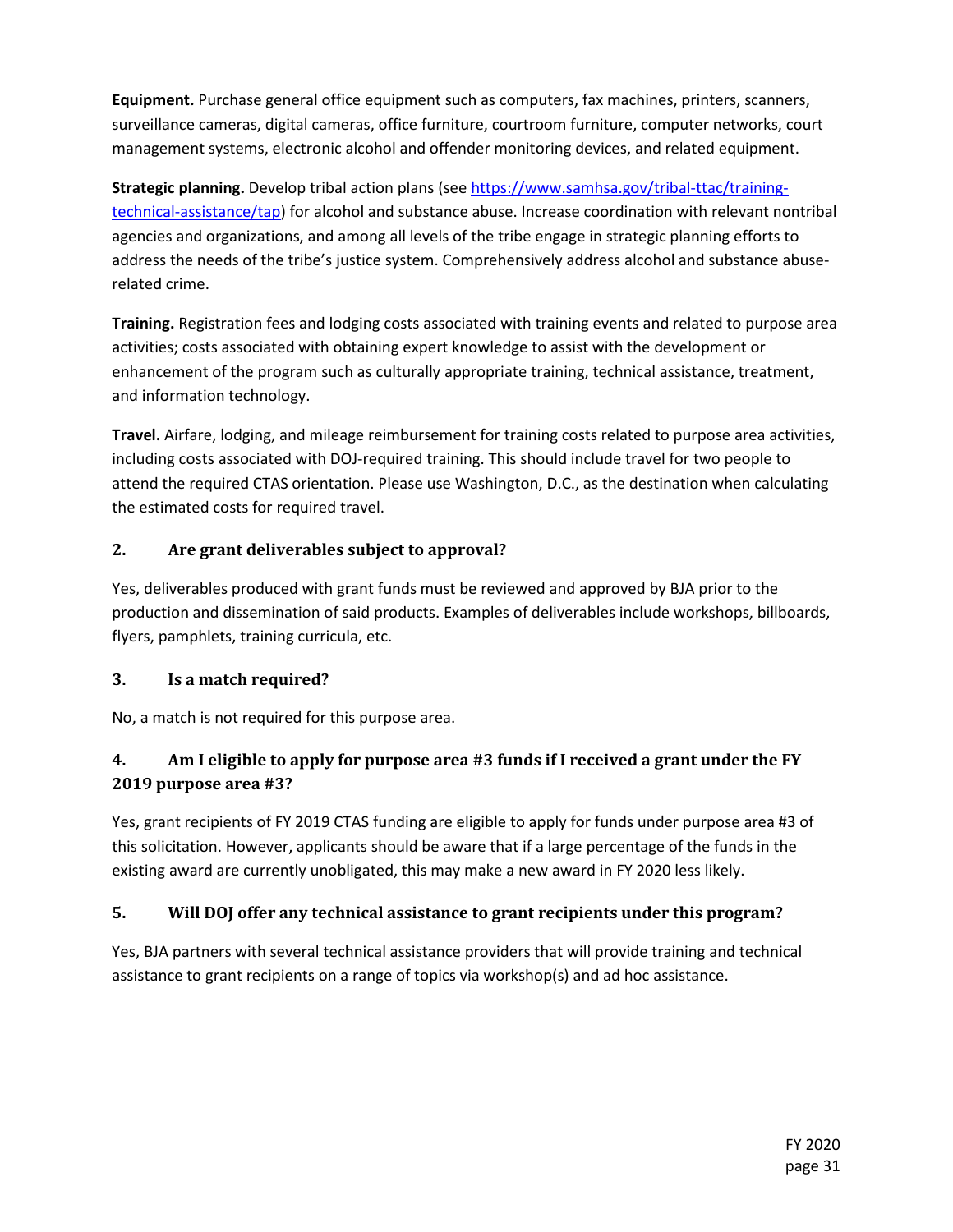### **6. Can a Tribal Government with a service population of fewer than 1,000 apply to plan, implement, or enhance a single tribal court system?**

Yes, tribes or tribal consortia of any size can apply to plan new or enhance existing tribal court system. However, tribes with a service population of fewer than 1,000 are encouraged to consider applying as part of intertribal consortia.

#### **7. Do tribes have to allocate a specific amount over the project period to cover travel and other costs for attending BJA training or court-related meetings?**

Technical assistance and training remains a critical component toward planning, implementing, enhancing, and sustaining tribal justice systems. You should budget for airfare, lodging, and mileage reimbursement for training costs related to purpose area activities, including costs associated with DOJrequired training. This should include travel for two people to attend the required CTAS orientation. Please use Washington, D.C., as the destination when calculating the estimated costs for required travel.

### **8. If my tribe is applying for multiple areas of focus under PA #3, can we request \$750,000 for each project?**

No, regardless of the number of areas of focus, the recommended range for funding is \$250,000 to \$750,000 total.

### Purpose Area #4 - Tribal Justice Systems Infrastructure Program (BJA)

### **1. What projects can be supported under purpose area #4?**

This purpose area can support efforts related to the enhancement of physical tribal justice system infrastructure, including the following:

**Safety and security. R**enovate or expand existing tribal justice-related facilities or build prefabricated or permanent modular facilities where there are no existing permanent structures available or sufficient to address staff/resident/detainee/inmate safety and security issues in the following tribal justice-related facility types: single jurisdiction or regional tribal correctional facilities, correctional alternative or treatment facilities, multipurpose justice centers (including police departments, courts, and/or corrections), transitional living facilities (halfway houses), and domestic violence shelters/safe homes/transitional living facilities /advocacy programs..

**Programming capacity.** Renovate or expand existing tribal justice-related facilities or build prefabricated or permanent modular facilities where there are no existing permanent structures available or sufficient that will add capacity for recidivism reduction programming; enhance facility service/function capacity; provide capacity, equipment, or infrastructure to support staff training, fitness, and wellness; implement correctional alternative programs and domestic violence shelters/programs; or establish communitybased programs to reduce the recidivism rates for offenders who are subject to tribal jurisdiction.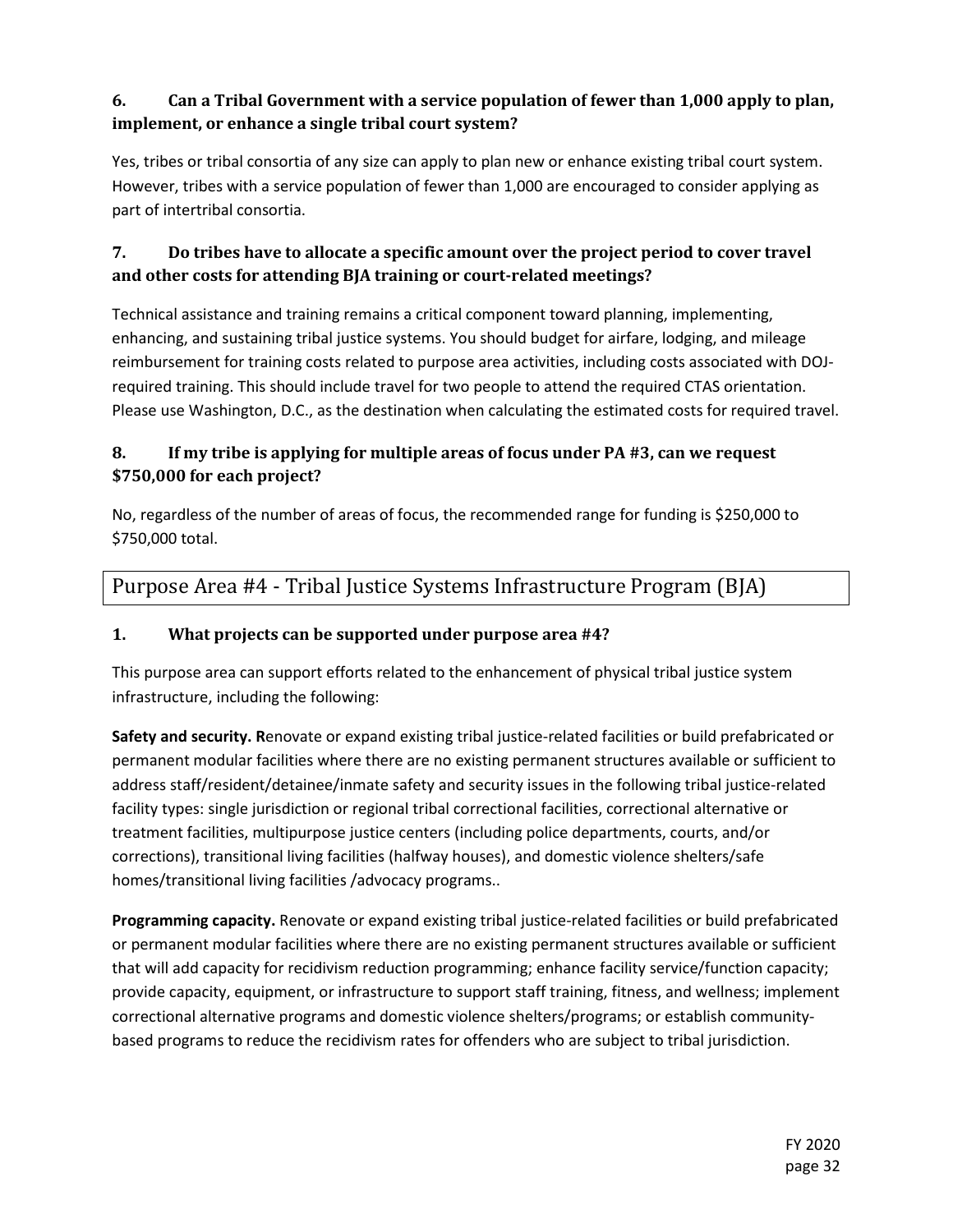#### **Other costs associated with renovation of a facility or the completion of existing construction projects.**

Infrastructure costs such as roads, sewer and water hook-ups, land preparation, and other costs normally associated with construction site work; items associated with managing the planned construction or renovation process and construction materials necessary to construct or renovate facilities and associated infrastructure; furniture, surveillance cameras, or other items affixed or integral to the facility; staff housing; or other costs associated with the completion of a renovation or construction project funded though other confirmed funding sources.

#### **2. If a Tribal Government has received renovation or construction funds from BJA in previous years, is it eligible to apply for funding under purpose area #4?**

Yes. However, the tribe should demonstrate how the FY 2020 proposal complements, builds on, or differs from effort(s) funded in previous years.

#### **3. Will BJA offer any technical assistance to grant recipients under this program?**

Yes. BJA will provide training and technical assistance to grant recipients under this program to assist with operational planning and construction management.

#### **4. Is a budget match required?**

No. There is no matching funds requirement for this purpose area.

#### **5. Do Tribal Governments have to allocate a specific amount over the project period to cover travel and other costs for attending BJA training/meetings?**

Applicants must budget for airfare, lodging, and mileage reimbursement for training costs related to purpose area activities, including costs associated with the DOJ-required training. This should include travel for two people to attend the required CTAS orientation. Please use Washington, D.C., as the destination when calculating the estimated costs for the required travel.

#### **6. Do applicants have to submit a BIA correctional facility needs assessment that supports the tribe's application submission?**

Applicants must demonstrate that they have completed a planning process that supports the need for renovation or expansion funding under TJSIP. Applicants must certify the extent of planning completed and present all relevant documents related to the completed planning activities with their application. Applicants that have completed a formal or structured justice system planning process, such as the BJA Planning Alternatives and Correctional Institutions for Indian Country or the National Institute of Corrections Planning of New Institutions process, should attach documentation such as a master plan or needs assessment to receive priority consideration for funding under the TJSIP purpose area. If applicants are seeking to renovate, they should describe the development of a renovation plan that explores building options to ensure a cost-effective design and provide the status of any requests to other agencies regarding the staffing, maintenance, and operation of the facilities being planned or renovated.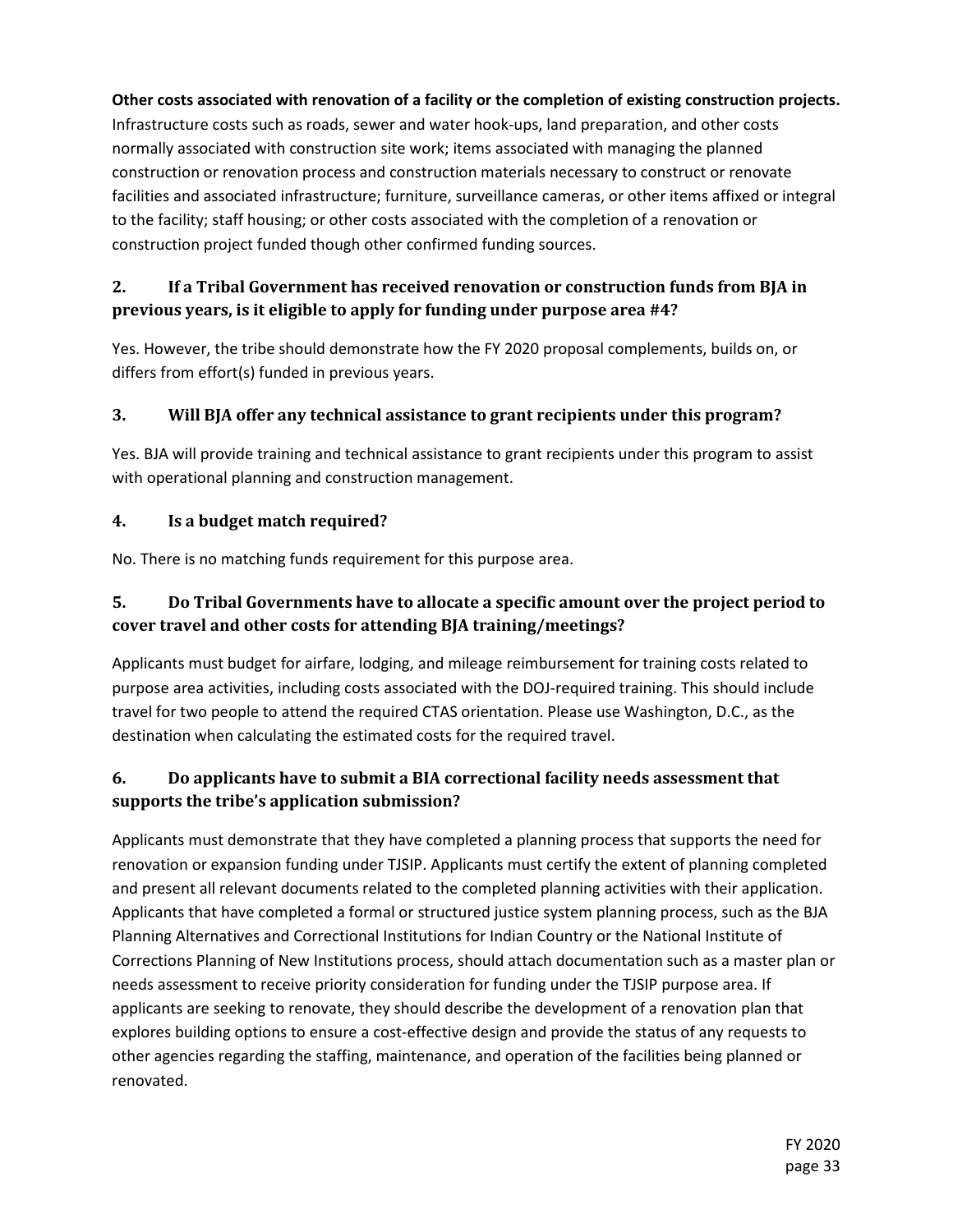### **7. Does the funded facility have to be located on tribal lands? How is "tribal lands" defined?**

Yes. Efforts funded under purpose area #4 must be located on tribal lands. "Tribal lands" means

- a. all land within the limits of any Indian reservation under the jurisdiction of the United States Government, notwithstanding the issuance of any patent, and including rights-of-way running through the reservation;
- b. all dependent Indian communities within the borders of the United States whether within the original or subsequently acquired territory thereof, and whether within or without the limits of a State;
- c. all Indian allotments, the Indian titles to which have not been extinguished, including rightsof-way running through the same.

#### **8. If my tribe received funds to renovate or construct a correctional facility previously, can I now apply for purpose area #4 funds to renovate or expand a police department or a courthouse?**

Yes.

#### **9. Can my tribe submit more than one application under purpose area #4?**

No. Only one application will be accepted from each tribe or tribal consortium, covering all focuses within this purpose area.

#### **10. Can tribes submit an application under purpose area #4 to fund facilities related to offender re-entry, such as transitional living facilities (halfway houses)?**

Yes. Tribes can use funding under purpose area #4 to fund offender re-entry facilities.

#### **11. Can tribes submit an application for new construction projects as opposed to renovation, expansion, or permanent modular facilities?**

No. BJA no longer solicits proposals for new construction projects.

### **12. Can my tribe submit an application to fund renovation, expansion, or a permanent modular facility for domestic violence shelters/safe homes/transitional living facilities /advocacy programs?**

Yes. Based on input from tribal leaders, BJA expanded TJSIP to address domestic violence program infrastructure needs for the FY 2020 solicitation.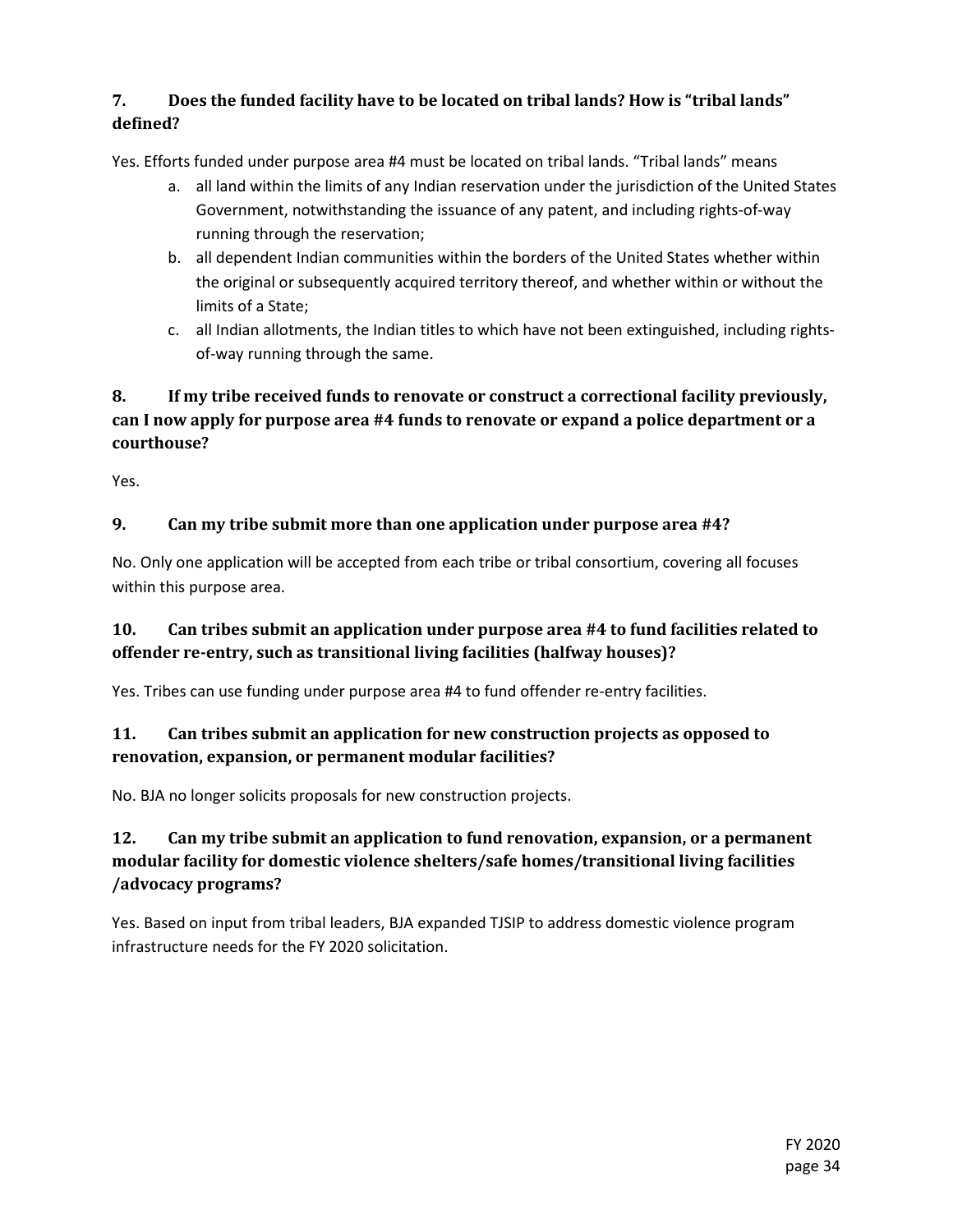### Purpose Area #5 - OVW Violence Against Women Tribal Governments Program

NOTE: Applicants interested in purpose area #5 should consult the guide available at [https://www.justice.gov/tribal/open-solicitations.](https://www.justice.gov/tribal/open-solicitations)

#### **1. Who is eligible to apply for purpose area #5 funding?**

Individual Indian tribes, Tribal Government consortia, and organizations acting as the authorized designee of an individual tribe are all eligible to apply.

#### **2. Are there additional eligibility requirements for purpose area #5?**

Yes, there are additional eligibility requirements for purpose area #5. If the applicant is an organization that is acting as the **authorized designee** of a federally recognized Indian tribe, then the applicant will need to include with its application a copy of a tribal resolution or other appropriate grant of legal authority from the tribe as part of the application, which should (1) authorize the applicant to submit an application on behalf of the federally recognized Indian tribe and (2) state the tribe's support for the project and its commitment to participate in the project if it is selected for funding. **This resolution or equivalent legal enactment must be current, be sufficient to demonstrate authority for the application, contain authorizing signature(s), and be submitted by the application's due date.**

Regarding a **tribal consortium** application, the applicant must submit documentation of authority to apply from each tribal consortium member, unless existing consortium bylaws or other tribal governance documents allow action without explicit authorization from the member tribes in the consortium. If such an exception applies, the applicant must include in its application a copy of the bylaws or other governance documents that allow the tribal consortium's action without explicit support from all consortium members. If the exception does not apply, the applicant must include a resolution, letter, affidavit, or other documentation from each tribe, as appropriate to that tribe, certifying that the applicant has the legal authority to apply for CTAS on behalf of the tribe. **This documentation must be current, must be sufficient to demonstrate authority for the application, must contain authorized signature(s), and must be submitted by the application's due date.**

In addition, applicants that received OVW Tribal Governments Program funding in FY 2018 or FY 2019 are not eligible to apply for new funding or continuation funding with regard to the FY 2018 or FY 2019 awards. This eligibility requirement also extends to authorized legal organizations or associations that are granted the authority to apply on behalf of the tribe.

Applications under purpose area #5 also have specific requirements relating to collaborative partnerships. Applications for this purpose area must demonstrate that the proposal was developed in consultation with one of the following groups or organizations: (1) a nonprofit, nongovernmental Indian victim services provider organization such as a domestic violence shelter program or rape crisis center; (2) a nonprofit, nongovernmental tribal domestic violence or sexual assault coalition; or (3) an advisory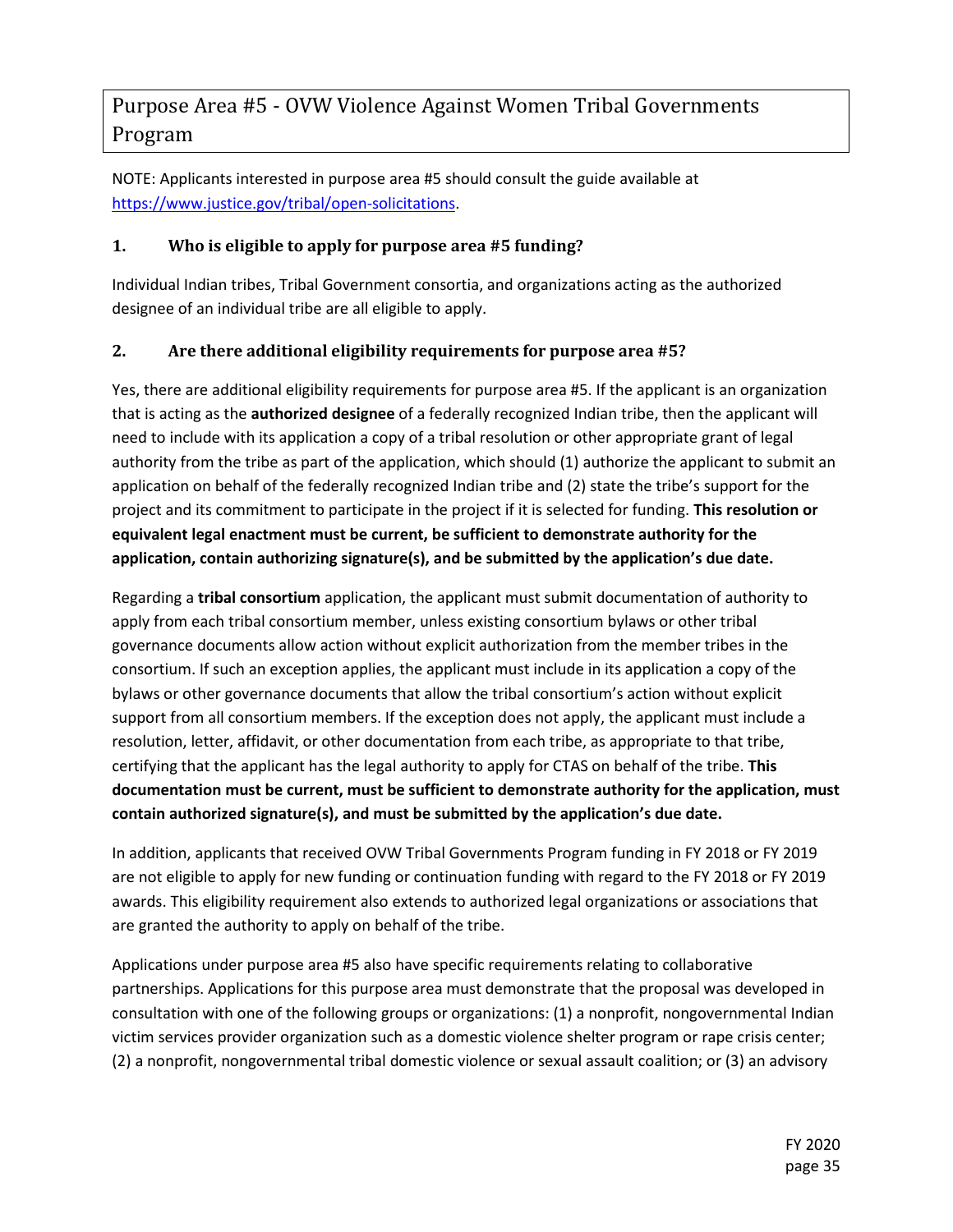committee which includes women from the community to be served by the proposed project. Prior to receipt of an award and the release of grant funds, the applicant will be required to provide OVW with a letter of support from a qualified partner.

#### **3. What projects may be supported with purpose area #5 funding?**

Generally, funding under purpose area #5 may support projects that provide assistance to or protect the safety of Native victims of sexual assault, domestic violence, dating violence, stalking, and sex trafficking. Funded activities and items related to such projects may include strategic planning, staffing, victim services, criminal justice interventions, training and travel, prevention, anti-trafficking education, training, and advocacy, equipment and supplies, and cultural and traditional practices. Examples of each of those activities and items are below.

**Strategic planning.** Comprehensive strategic planning to develop and enhance governmental strategies to increase the safety of Indian women.

**Staffing.** Salary and fringe benefits for: victim advocates; prosecutors; tribal court judges, probation officers, and other court staff; law enforcement officers; domestic violence or sexual assault response team coordinators; staff for a domestic violence shelter, safe home, or transitional housing facility; civil legal assistance attorneys; batterers' intervention program staff; staff for a supervised visitation and safe exchange center; paralegals; clerical support staff; counselors; child and youth counselors or therapists; volunteer coordinators; manager positions to oversee staff, and any other position that provides or oversees staff providing direct assistance to victims of domestic violence, sexual assault, or stalking.

**Victim services.** Providing services to victims of domestic violence, sexual assault or stalking, including rape crisis hotlines; emergency shelter services; accompaniment and advocacy; crisis intervention, short-term individual and group support services and comprehensive service coordination and supervision; information and referrals; community-based, linguistically, and culturally specific services and support mechanisms; and development and distribution of relevant materials for domestic violence, sexual assault, and stalking victims; transitional housing assistance for victims of domestic violence, dating violence, sexual assault, or stalking; legal advice or representation to victims of domestic violence, dating violence, sexual assault, or stalking who need assistance with legal issues that result from abuse; providing supervised visitation and safe exchange programs to allow children to visit with their noncustodial parent in cases where one parent has committed domestic violence, sexual assault, or stalking against the other; services to address the needs of children and youth who are victims of domestic violence, dating violence, sexual assault, or stalking; and services for youth and children exposed to these crimes, including support for the nonabusing parent.

**Criminal justice interventions.** Strengthening the tribal criminal justice system's response to domestic violence, dating violence, sexual assault, and stalking committed against Indian women by establishing dedicated court dockets, building coordinated community responses including sexual assault response teams, developing legislation and policies that enhance best practices, establishing culturally appropriate batterers' intervention programs, conducting fatality reviews, entering into law enforcement or prosecution cross-designation or cooperative agreements with federal, state, or local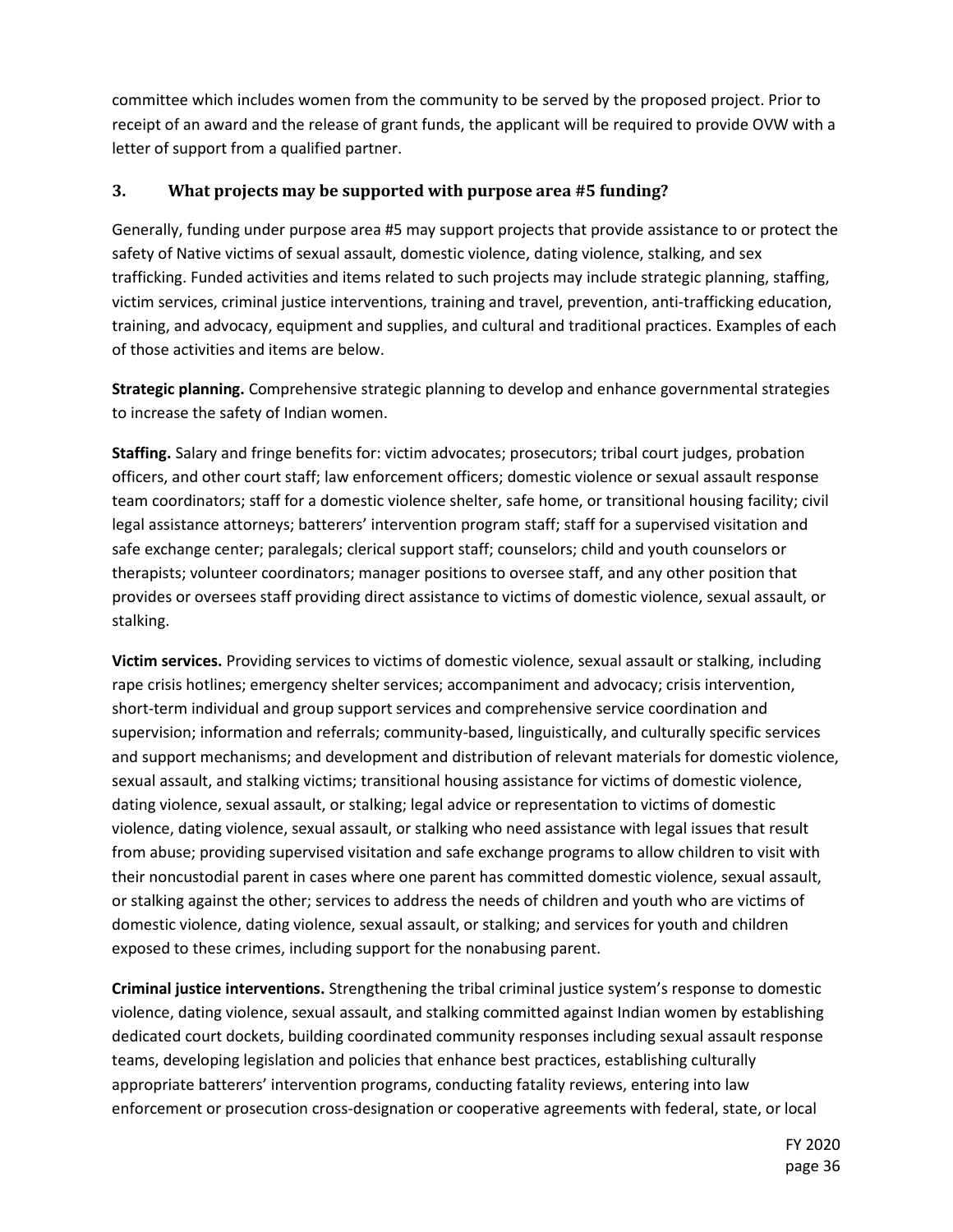partners, and undertaking activities necessary to implement enhanced sentencing under the federal Tribal Law and Order Act (TLOA) and the jurisdictional provisions of the Violence Against Women Reauthorization Act of 2013.

**Training and travel.** Local mileage reimbursement for program staff; airfare, hotel, and per diem to travel to OVW-sponsored training and technical assistance events; costs for training school staff, law enforcement, prosecutors, judges, and other criminal justice personnel on how to respond to crimes of violence against women; costs for training medical professionals or lay health providers to perform sexual assault forensic examinations.

**Prevention.** Outreach and awareness posters, service brochures, editorials/newspaper articles, PSAs, radio/TV ads, videos, fact sheets; curriculum development, training, community teaching, training, and awareness efforts; local meeting costs tied directly to an outreach strategy that promotes coordinated efforts within the community to address crimes and the needs of victims of domestic violence, sexual assault sex trafficking, stalking and teen dating violence. .

**Sex trafficking.** Funds can be used to support education and training on sex trafficking and advocacy for victims of sex trafficking.

**Equipment and supplies.** Equipment such as digital cameras; video cameras; general office equipment including computers, printers, fax machines, scanners; office furniture for project staff; furnishings for a domestic violence shelter, safe home, or transitional housing units; LCD projectors; vehicles for use by program staff; equipment necessary to establish a protection order registry, sex offender registry, or information-sharing database; small appliances and cleaning supplies for a shelter, safe home, or transitional housing units; supplies such as rape kits; general office supplies; postage; supplies necessary to create brochures, posters, fliers, resource manuals, training manuals; and materials for traditional arts and crafts.

**Cultural and traditional practices.** Talking circles, healing ceremonies for those who have been sexually assaulted, gender-specific traditional gatherings for victims and survivors, and sweat lodges for survivors.

#### **4. How can my organization demonstrate that it has been authorized to apply for purpose area #5 funding on behalf of a tribe?**

If the applicant is a **tribal designee** under purpose area #5, OVW Violence Against Women Tribal Governments Program, the applicant will need a tribal resolution or appropriate grant of legal authority from the tribe as part of the application, which should (1) authorize the applicant to submit an application on behalf of the federally recognized Indian tribe and (2) state the tribe's support for the project and its commitment to participate in the project if it is selected for funding. **This resolution or equivalent legal enactment must be current, be sufficient to demonstrate authority for the application, contain authorizing signature(s), and be submitted by the application's due date.**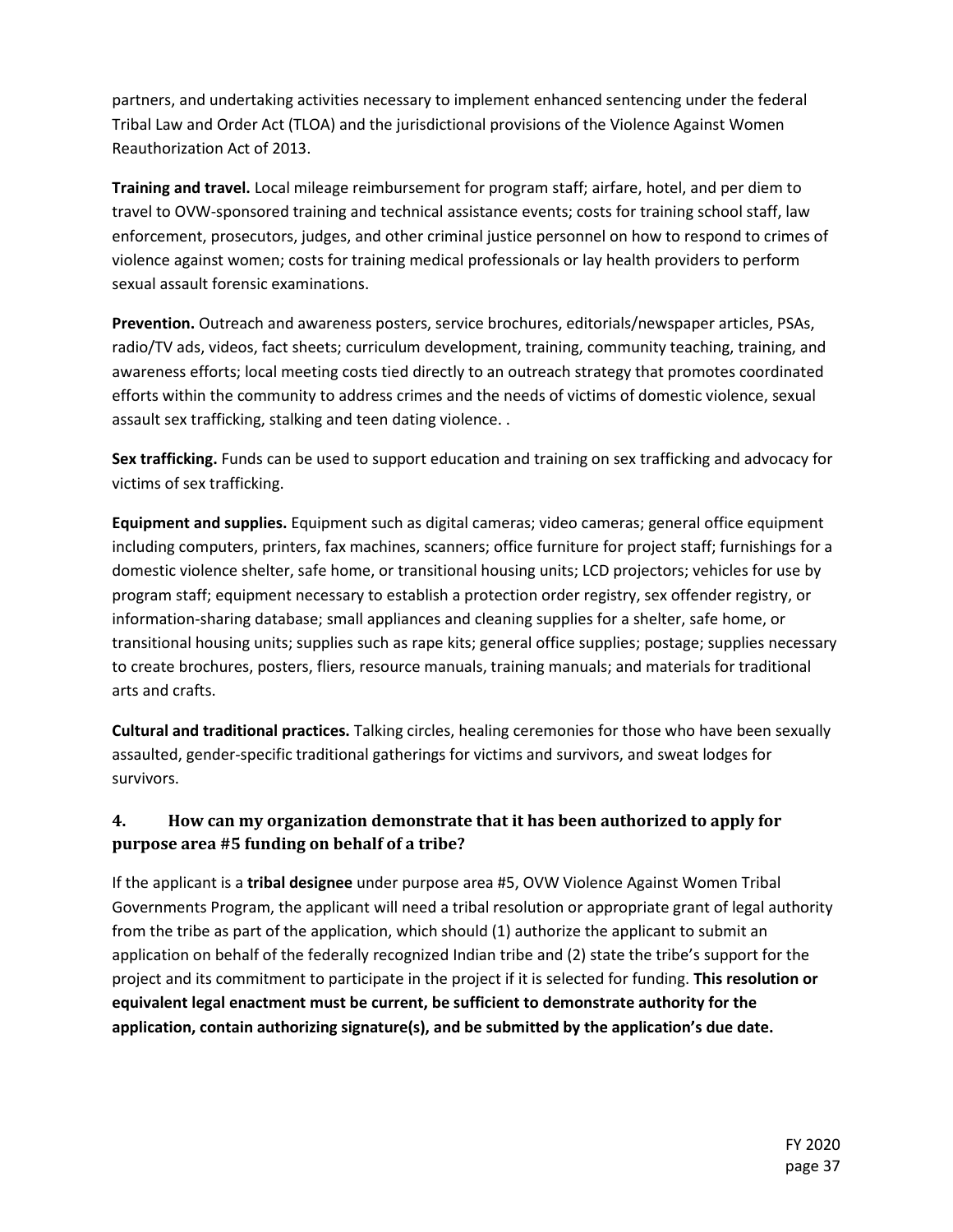### **5. Are current OVW Tribal Governments Program grantees eligible to apply for purpose area #5 funding this year?**

Applicants that received three-year awards under the OVW Tribal Governments Program funding in FY 2018 or FY 2019 are not eligible to apply for a new project or for continuation funding with regard to their FY 2018 or FY 2019 awards. This eligibility requirement also extends to entities authorized to apply on behalf of the tribe(s). In addition, if a tribe has an award from FY 2018 or FY 2019, it may not apply through a designee in FY 2020. Note: OVW will not fund the same entity, as either lead recipient or a partner/subrecipient on more than two discretionary awards in FY 2020, absent extenuating circumstances. This award limit applies to all OVW programs but does not include awards made for nationwide projects, such as those made under OVW's Training and Technical Assistance Initiative.

Applicants with OVW Tribal Governments Program awards from FY 2017 or earlier generally are eligible to apply for funding in FY 2020. However, if the applicant has a substantial amount of unobligated funds remaining (50% or more of funds remaining in the FY 2017 or earlier award) as of March 31, 2020, without adequate justification as determined by OVW, it may not be considered for funding or may receive a reduced award amount if selected for funding in FY 2020.

#### **6. What are the estimated award amounts for purpose area #5?**

Awards under this program for FY 2020 will be made for up to \$900,000 for the entire 36 months. At the end of the 36-month award period, grantees may be eligible to receive 24 months of additional noncompetitive funding up to \$600,000 to continue their projects.

#### **7. What is the award period for purpose area #5?**

All awards under purpose area #5 will be made for a period of 36 months.

### **8. Can funding under purpose area #5 be used to assist victims of child physical abuse or to compensate victims of crime?**

In general, no. Purpose area #5 funding may be used to address and provide services for children, youth, or adult victims of domestic violence, dating violence, sexual assault, sex trafficking, and stalking, and not for victims of any other crimes. With regard to children (0–11 years old) and youth (12–18 years old), purpose area #5 funds may be used to address child sexual abuse, but not to address other types of child physical abuse.

#### **9. What other information should I know about the purpose area requirements?**

**Confidentiality.** In accordance with 42 USC 14925(b)(2), applicants receiving OVW funding, and their subgrantees, must protect the confidentiality and privacy of persons receiving OVW-funded services to support victims' safety. Funded grantees will be required to document their compliance with this provision. Applicants should submit the confidentiality acknowledgement form, which is available at [https://www.justice.gov/page/file/1019481/download.](https://www.justice.gov/page/file/1019481/download)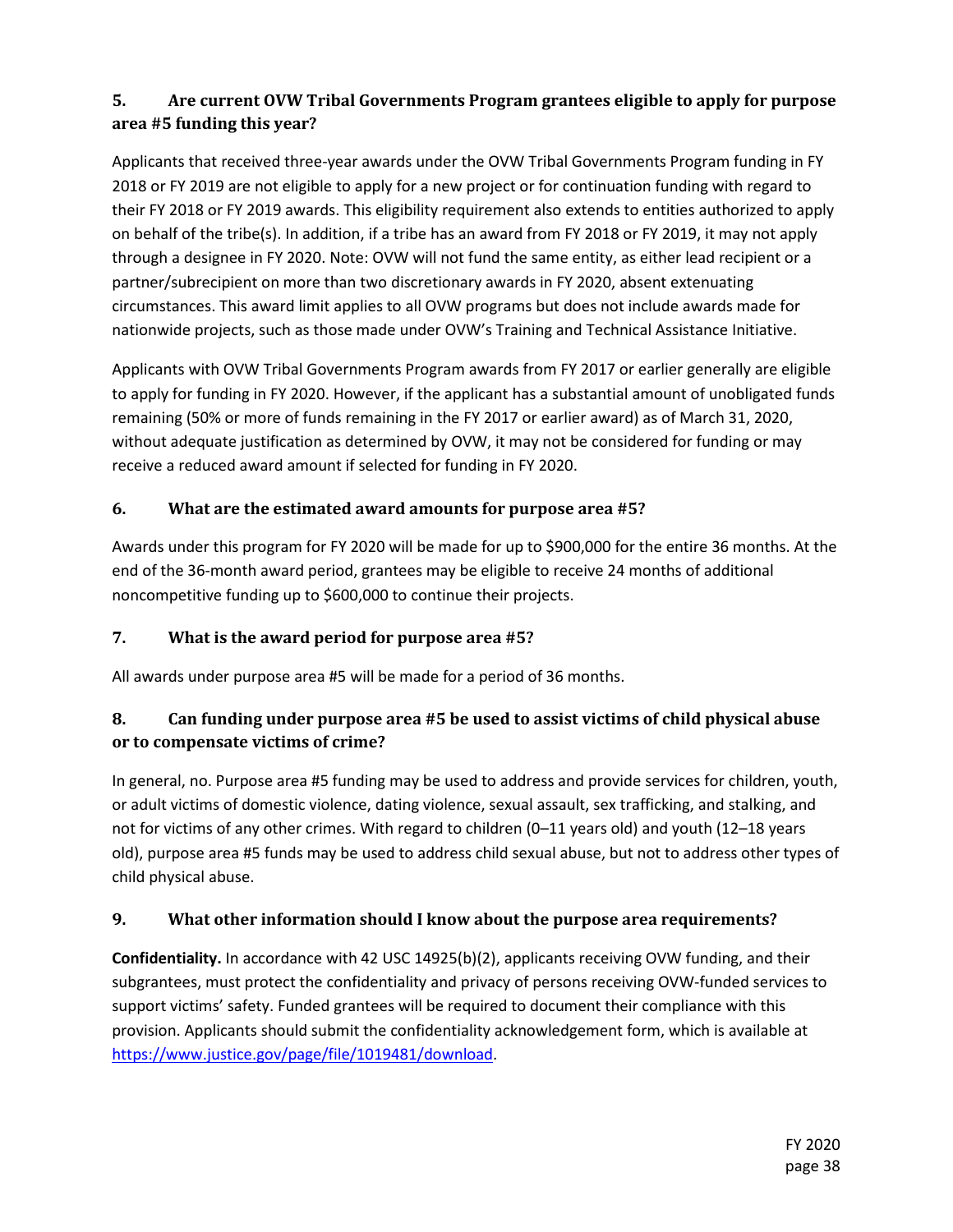**Activities that may compromise victim safety or recovery.** Applications for this purpose area will be reviewed and evaluated on the extent to which the applicant proposes sound strategies to enhance victim safety and offender accountability. Examples of activities which are discouraged (and for which points will be deducted ) are ordering victims and offenders to attend mandatory couples counseling or mediation, operating anger management classes instead of batterer intervention programs, and limiting the number of times a victim can access services.

**Travel budget requirement.** Applicants from the lower 48 states must budget \$20,000 in travel over the course of the project for OVW technical assistance, which includes the two required DOJ-sponsored trainings identified in the "Budget Detail Worksheet and Narrative" section of the solicitation. Applicants from Alaska must budget \$25,000.

**Legal assistance certification requirement.** Applicants proposing to use purpose area #5 funds to provide legal assistance are required to complete and submit the certification at [https://www.justice.gov/ovw/page/file/1107791/download.](https://www.justice.gov/ovw/page/file/1107791/download)

**Letter of nonsupplanting.** Applicants must submit a letter, signed by the authorized representative, certifying that federal funds will not be used to supplant state, local, or tribal funds should a grant award be made. Please refer to<https://www.justice.gov/ovw/page/file/1098566/download> for a sample letter. This should be a separate attachment to the application in GMS.

#### **10. Are matching funds required?**

No. Matching funds are not required for this purpose area. Applicants are strongly discouraged from including matching funds in their proposed budget for purpose area #5.

#### **11. Can funding under this purpose area be used for renovations or construction?**

No. Grantees cannot use grant funds for even such seemingly minor renovations as changing locks, installing security systems, painting walls, replacing carpets, or adding security fences or playgrounds.

#### **12. Can funding be used to support salaries of criminal justice personnel such as law enforcement officers, probation and parole officers, or prosecutors?**

Yes. However, the work of the funded personnel must be focused on addressing violence against women, and the funded personnel must keep time and attendance records to demonstrate that their time is spent on such work.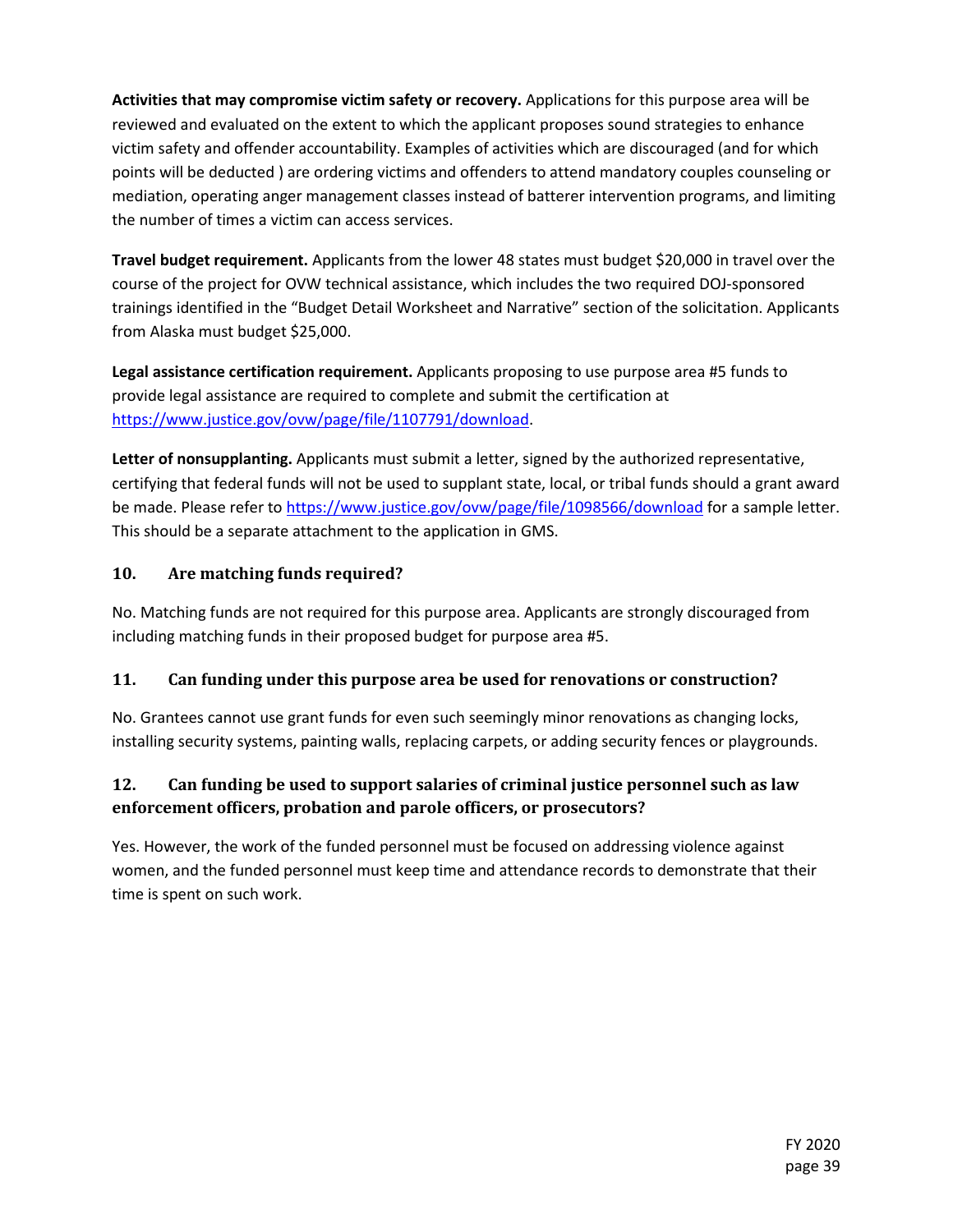Purpose Area #6 - Children's Justice Act Partnerships for Indian Communities (OVC)

#### **1. Who is eligible to apply for purpose area #6 funding?**

For purpose area #6, Children's Justice Act Partnerships for Indian Communities, Federally recognized Indian tribes, as determined by the U.S. Secretary of the Interior<sup>[1](#page-39-0)</sup>, including Alaska Native villages and tribal consortia consisting of two or more federally recognized Indian tribes, may apply. "Indian tribe" means any Indian tribe, band, nation, or other organized group or community (including any Alaska Native village or regional or village corporation as defined in or established pursuant to the Alaska Native Claims Settlement Act (85 Stat. 688), 43 USC §§ 1601 et seq.) which is recognized as eligible for the special programs and services provided by the United States to Indians because of their status as Indians. Additionally, an organization that is acting as the authorized designee of a federally recognized Indian tribe may apply.

Note: A determination by the U.S. Secretary of the Interior is not required for tribes to which federal recognition was extended by virtue of Public Law 115-121, the Thomasina E. Jordan Indian Tribes of Virginia Federal Recognition Act of 2017.

In addition, under this purpose area, FY 2018 and FY 2019 purpose area #6 CJA Program awardees are *not eligible* to apply for the FY 2020 purpose area #6 CJA program

#### **2. Can adult victims be supported under purpose area #6?**

In general, no. Purpose area #6 is guided by the Children's Justice Act Partnerships for Indian Communities Continuation Grant Program (Victims of Crime Act of 1984, Section 1402(g), 34 USC 20101(g) which supports demonstration projects in American Indian/Alaska Native (AI/AN) communities for the purpose of improving the investigation, prosecution, and handling of child abuse cases, especially cases of child sexual abuse, in a manner that increases support for and lessens trauma to child abuse victims.

#### **3. If an applicant received funding from CTAS FY 2018 or FY 2019 purpose area #6, are they eligible to apply for the CTAS FY 2020 purpose area #6 program?**

No. CTAS FY 2018and FY 2019 purpose area #6 awardees are *not eligible* to apply for CTAS FY 2020 purpose area #6, CJA Program.

#### **4. What activities can be funded under the award?**

Allowable activities and services include outreach and awareness, victim assistance services, and travel.

<span id="page-39-0"></span><sup>&</sup>lt;sup>1</sup> A determination by the U.S. Secretary of the Interior is not required for tribes to which federal recognition was extended by virtue of Public Law 115-121, the Thomasina E. Jordan Indian Tribes of Virginia Federal Recognition Act of 2017.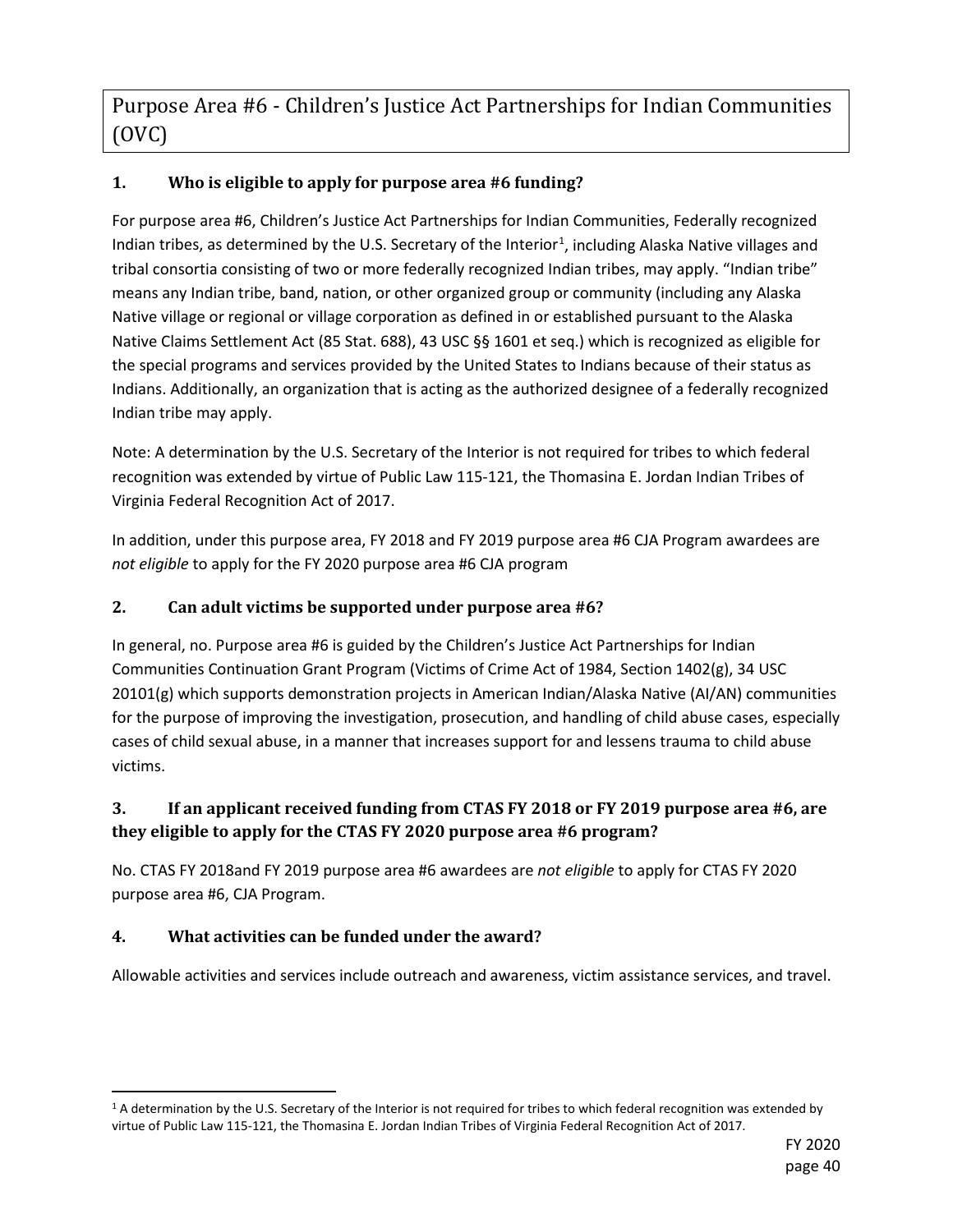Specific examples include the following:

**Staffing.** Funding may support the salary and fringe benefits for personnel involved in the investigation, prosecution, and victim services focused on cases of criminal child abuse and neglect. Staffing may include dedicated prosecutors, law enforcement investigators, child protection services personnel, forensic interviewers, case managers, clinical mental health professionals, pediatric sexual assault nurse examiners, and other victim assistance and allied professionals. All personnel must be clearly linked to allowable program activities, and must be justified in the purpose area #6 Narrative and Tribal Community and Justice Profile, itemized under the appropriate budget category, and fully described in the Budget Narrative section of the budget detail worksheet.

**Coordination/Outreach/Awareness.** Funding may support multidisciplinary team meetings; the development and distribution of written response protocols, policies and standard operating procedure manuals that promote trauma-informed approaches to the delivery of services to victims of child abuse and neglect and their family members; development of tribal codes related to defining and expanding victims' rights and crimes against children; community forums, PSAs, posters, brochures, fact sheets, etc., designed to increase the public's awareness and understanding of child abuse and neglect and the availability of grant-funded services.

**Cultural and traditional practices.** Applicants are encouraged to incorporate cultural and traditional practices in proposed activities—e.g., smudging, sweat lodges, or other traditional healing ceremonies for victims of child abuse and neglect and their family members.

**Expanding services.** Applicants are encouraged to expand their victim service programming to serve often un-served eligible victims of crime, including child abuse or neglect victim populations that have difficulty accessing services due to factors such as age, type of victimization (i.e., trafficking victims or victims of technology facilitated crimes), geographic location, disability, sexual orientation, or gender identity.

**Victim assistance.** Funding may support victim assistance services that are linked to the child's victimization. Victim assistance may include developmentally appropriate trauma-informed counseling for primary victims and secondary victims (such as siblings or grandparents); family therapy; group therapy; case management services; aid with participating in traditional healing ceremonies or other cultural activities; assistance with emergency food, clothing, and transportation costs; emergency shelter services; assistance with crime victim compensation claims; and medical and dental care. *Costs associated with programs focused solely on prevention activities are not allowable.*

**Travel.** Airfare, lodging, per diem, and other allowable incidental costs for meetings or trainings related to purpose area activities, including costs associated with sending two appropriate staff to attend the following DOJ-required trainings (i.e., one New Grantee Orientation, one OVC mandatory training, and the bi-annual OVC-sponsored National Indian Nations Conference). Please use Washington, D.C., as the destination when calculating the estimated costs for required travel as the actual locations will be determined at a future date.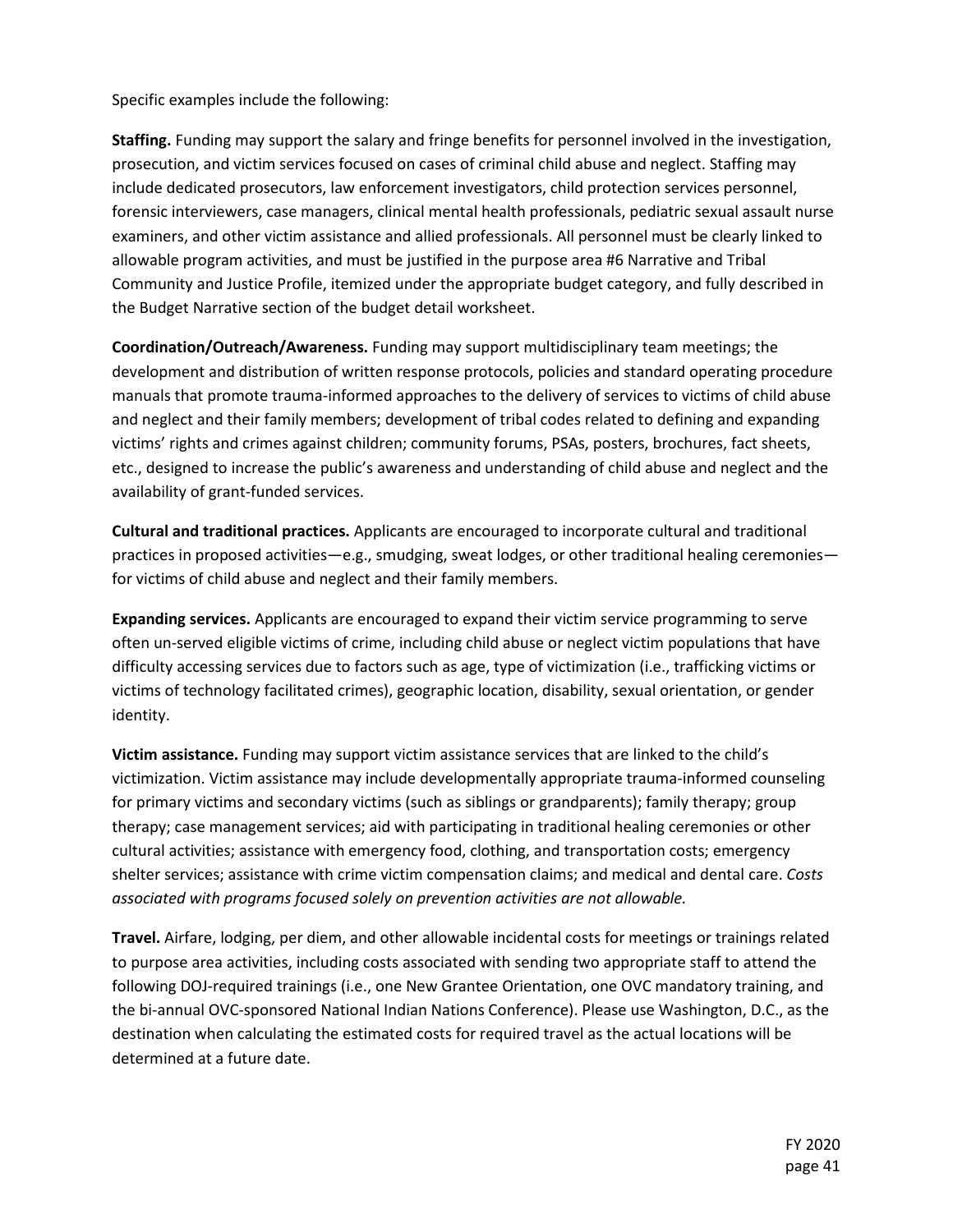**Additional training,** Funding may be used to pay for costs associated with developing and conducting local in-service trainings relevant to the investigation and prosecution of criminal child abuse and neglect cases. Funding may be used to send grant-funded staff—and, upon approval of your OVC grant manager, staff from collaborative partner agencies and organizations—to local, tribal, state, and regional training events that address the handling, investigation, and prosecution of child abuse and neglect cases or address the provision of trauma-informed services to the victims and their families.

**Equipment and supplies.** Enhancement of existing or new equipment and technology exclusively related to this CJA program are permissible. Costs may include supplies for play therapy, forensic interviewing recording equipment, digital cameras, rape kits, medical equipment for a pediatric sexual assault nurse examiner (SANE) program, office furniture and equipment (e.g., printers and scanners, child-friendly furnishings), and materials for traditional crafts and healing ceremonies.

**Procurement contracts and consultants**: Funding can be used for a wide range of contracted services or individuals to carry out approved program activities.

#### **5. What activities** *will not* **be funded under the award?**

Prevention- and construction-related costs *are not allowed* under this award.

#### **6. Are grant deliverables and other key activities subject to approval?**

Yes, deliverables and some activities produced with grant funds must be reviewed and approved by OVC prior to the production and dissemination of said products. Examples of deliverables include hiring announcements, resumes of potential program staff, privacy and confidentially policies and procedures, conference attendance, agendas, workshops, flyers, pamphlets, training curricula, community needs assessments, strategic plans, etc.

#### **7. May tribes apply for more than the designated award totals?**

Applicants may apply for the approximate award amount of up to \$450,000 covering a three-year project period. DOJ has the discretion to negotiate the scope of work and budget with applicants prior to the awarding of a grant.

#### **8. May the applicant designate which of the performance measures it wishes to address, or is the applicant expected to address all performance measures?**

OVC does not require applicants to submit performance measures data with their application. OVC will require successful applicants to submit specific data as part of their reporting requirements. For the application, applicants should indicate an understanding of these requirements and discuss how they will gather the required data should they receive funding.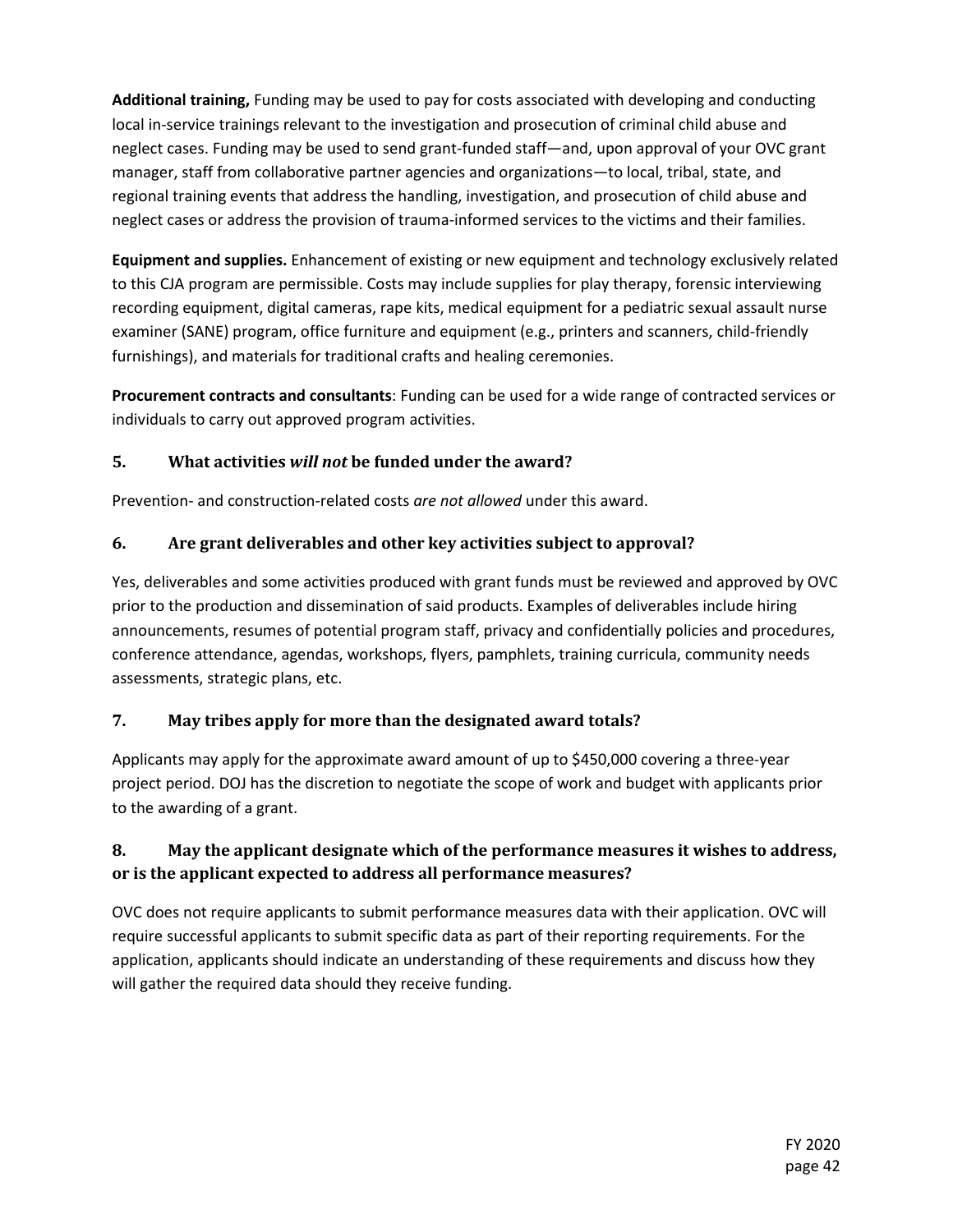#### **9. Are there budgetary restrictions?**

Yes, funding may be used for the activities detailed in the application, including direct services to child abuse victims and their families, training, personnel, equipment, outreach, etc., to develop or enhance programs to improve the investigation, prosecution, and handling of cases of criminal child abuse and neglect as described earlier. **Match is not required.** 

#### **10. Will OVC offer any technical assistance to grant recipients under this program?**

Upon award, OVC will provide access to free training and technical assistance to assist with developing and implementing grant-funded projects. This may include providing professional development training, specific training for project staff and staff members from collaborative partner agencies and organizations on how to serve victims of child abuse and neglect, assistance with establishing mechanisms to capture required performance measurement data, development of project deliverables, or other training and technical assistance needs that may be identified. OVC expects all awardees to actively participate in activities and services offered through OVC and to use the OVC-designated training and technical assistance providers as their primary training and technical assistance resource.

#### **11. If we are awarded a grant, will our Tribal Government be subjected to monitoring, reporting, and evaluation requirements?**

Federal regulations require that any financial assistance from the Federal Government be monitored to ensure that those funds are spent properly. Awarded agencies will be responsible for submitting semiannual programmatic progress reports and quarterly federal financial reports and performance measures data collection.

OVC actively monitors the status and progress of all grants. OVC monitoring can include phone discussions, emails, participating in meetings and events, reviewing progress and financial reports, or conducting site visits. Grantees must complete Office of Justice Programs financial management training and may have monitoring or site visits conducted by the Office of the Chief Financial Officer.

#### **12. How long will the funds be available for obligation, expenditure, and drawdown if we receive an award?**

The funds for this program are authorized by the Victims of Crime Act (VOCA) of 1984. VOCA states that the funds are available for award recipients to use during the Federal Fiscal Year that the award was made, plus three additional Federal Fiscal Years (e.g., VOCA funds awarded in Fiscal Year 2020 are available for use through the end of Fiscal Year 2023). OVC does not have discretion to extend the period of availability to obligate, expend, and drawdown award funds beyond this period. At the end of this period, VOCA funds must be deobligated and returned to the Federal Crime Victims Fund.

### Purpose Area # 7 - Tribal Victim Services Program (OVC)

Purpose area #7 is not included in CTAS this year. OVC will be funding a comprehensive victim services solicitation in FY 2020; however, it will be a standalone solicitation not included in CTAS.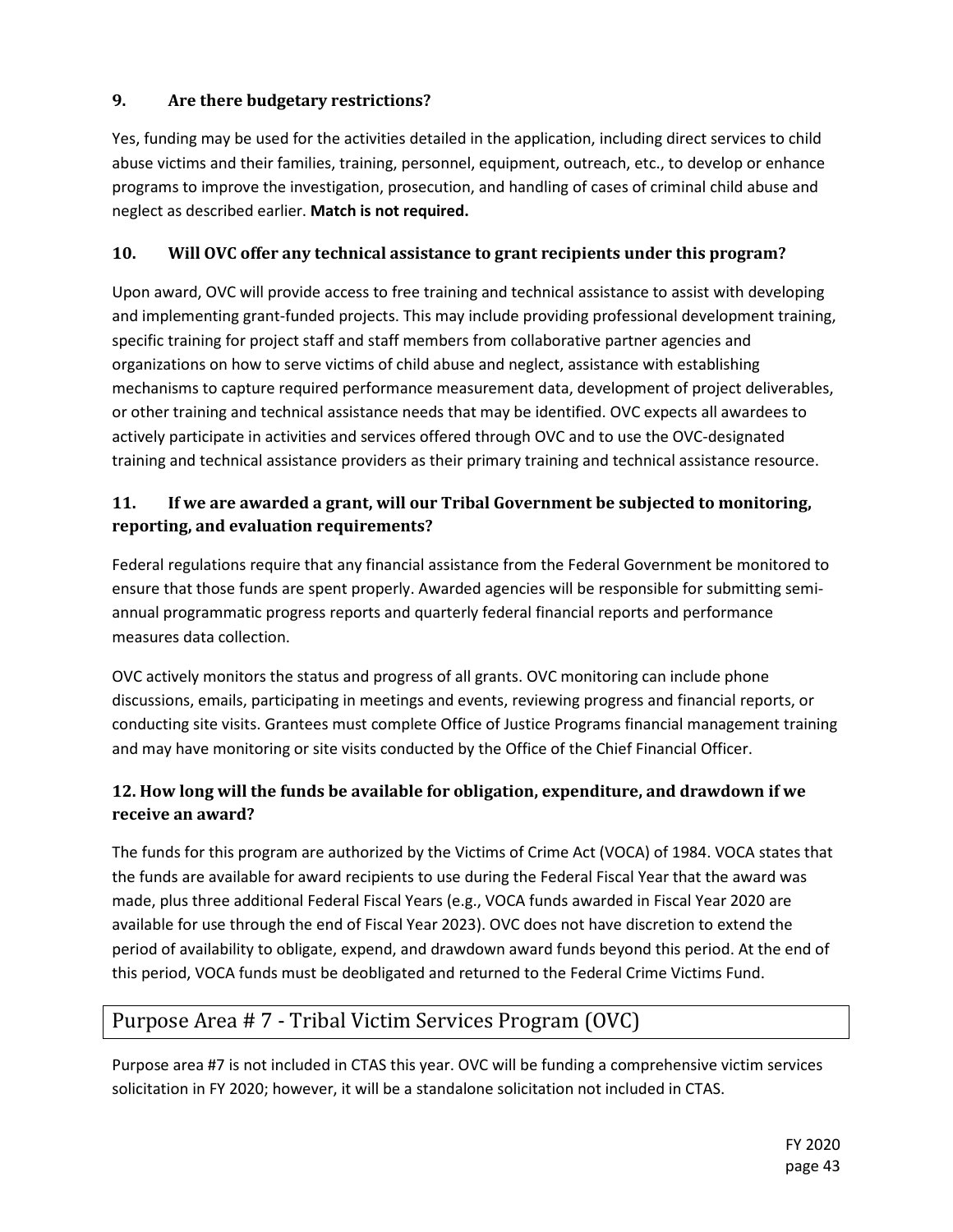### Purpose Area #8 - Juvenile Healing to Wellness Courts (OJJDP)

#### **1. What projects are supported under this purpose area?**

This purpose area focuses on tribal court responses to the alcohol and substance use–related issues of youth under the age of 21. Specific examples of activities include the following:

**Staffing.** Salary and fringe benefits for positions to support implementation of the program and oversee staff that provide direct assistance to youth participants.

**Equipment and supplies.** Computer hardware and software for Internet access and email capability, cell phones, telephones, pagers, printers, copiers, as needed for program implementation; general office supplies, postage, and other supplies necessary to create outreach materials such as posters, flyers, etc.

**Training.** Offsite specific training for identified program staff to attend in order to improve or develop skills in the areas related to operating a tribal juvenile healing to wellness court. [NOTE: While funds can be allocated for program staff to attend training, all successful applicants will receive onsite and cluster trainings from the OJJDP selected training provider for tribal juvenile healing to wellness courts. Funds are *not* allowed for additional consultants.]

**Travel.** Airfare, lodging, and mileage reimbursement for meeting or training costs related to purpose area activities, including costs associated with DOJ-required training. Applicants may budget travel costs for attendance at the following purpose area #8–specific OJJDP trainings:

- One two-day Healing to Wellness Enhancement Training for up to four people (for budgeting purposes, please use Palm Springs, CA ., as the location of this meeting)
- Two PA #8–specific training events for two people (for budgeting purposes, please use Washington, D.C., as the location for this two-day meeting)

In addition, applicants must budget for one DOJ CTAS-wide orientation meeting for two people (for budgeting purposes, please use Palm Springs, California, as the location for this meeting). See the GSA web site for determining allowable per-diem travel costs: [www.gsa.gov/portal/category/21287.](http://www.gsa.gov/portal/category/21287.)

Please consult the solicitation for additional information about this training requirement.

**Strategic planning.** Comprehensive planning for tribal justice systems to serve juveniles as it relates specifically to the tribal juvenile healing to wellness court objectives. These grants require a dedicated planning period at the start of the grant award. Awardees may be required to travel to specific training for development of the comprehensive plan which will include a sustainability plan.

#### **Specific requirements**

**Important note.** Tribes seeking to develop a new or enhance an existing OJJDP Tribal Healing to Wellness Court programs are eligible to apply for funds in this purpose area.

**Opioid abuse.** Applicants must include a strategy to create comprehensive diversion and alternatives to incarceration programs for those impacted by the opioid epidemic.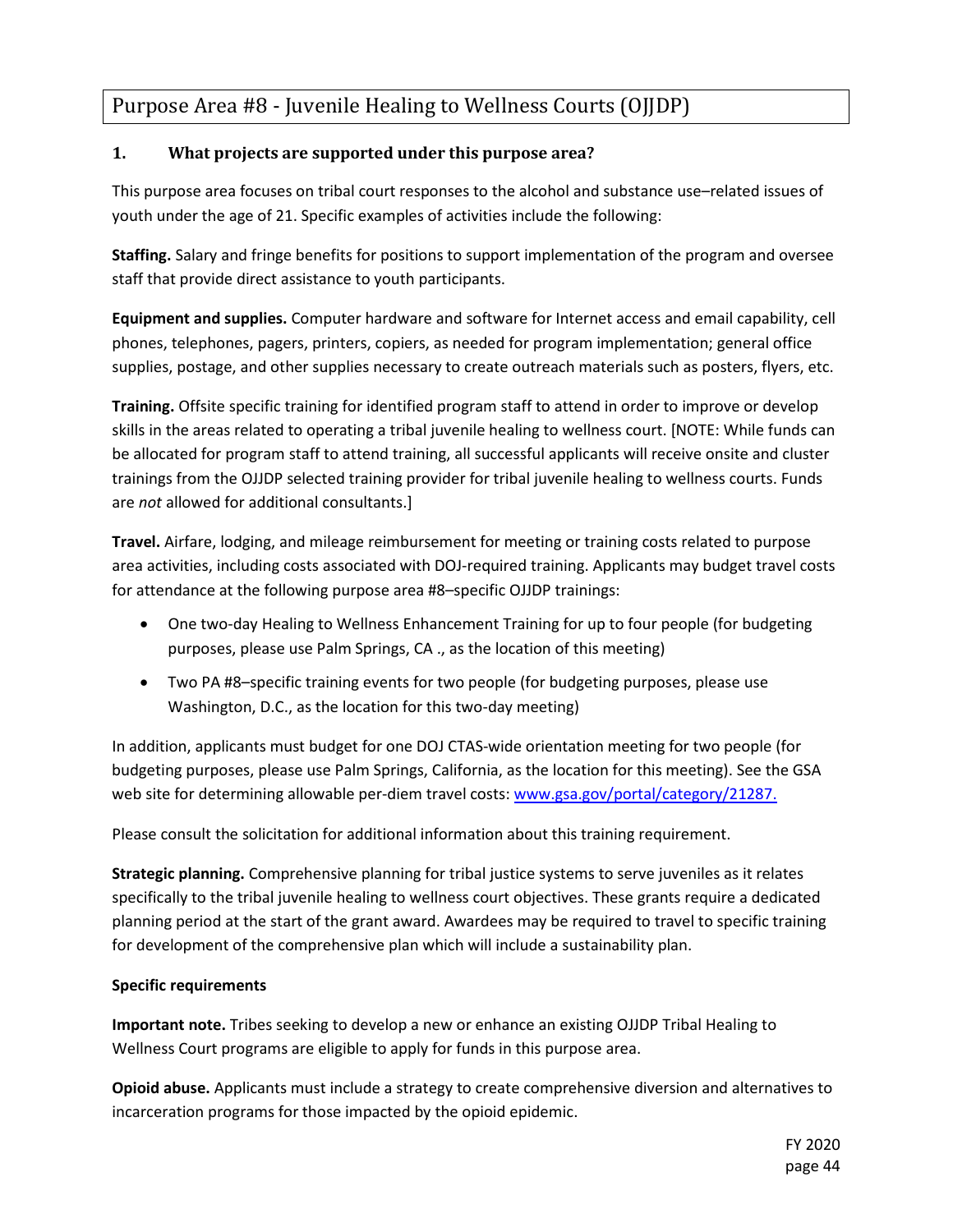**Limitation on participation of violent offenders.** Grant funds may not be used to serve violent offenders. See generally 34 USC 10612. For purposes of this grant program, the term "violent offender" means a person 18 or older who

- 1. is charged with or convicted of an offense that is punishable by a term of imprisonment exceeding one year, during the course of which offense or conduct
	- a. the person carried, possessed, or used a firearm or dangerous weapon;
	- b. there occurred the death of or serious bodily injury to any person; or
	- c. there occurred the use of force against the person of another, without regard to whether any of the circumstances described in (A) or (B) is an element of the offense or conduct of which or for which the person is charged or convicted; or
- 2. has one or more prior convictions for a felony crime of violence involving the use or attempted use of force against a person with the intent to cause death or serious bodily harm. See 34 USC 10613 (a).

The term "violent offender" also includes a juvenile younger than age 18 who has been convicted of or adjudicated delinquent for a felony-level offense that (1) has as an element the use, attempted use, or threatened use of physical force against the person or property of another or the possession or use of a firearm or (2) by its nature involves a substantial risk that physical force against the person or property of another may be used in the course of committing the offense. See 34 USC 10613(b).

**Technical assistance.** A training and technical assistance (TTA) provider has already been identified by OJJDP to support purpose area #8 grantees. Applicants should *not* include requests for funding to support onsite consultants as this will be managed by the existing TTA provider.

### **2. Are matching funds required?**

Matching funds are not required under purpose area #8.

### **3. How can I find out what costs are allowable/unallowable?**

Please reference the OJP Financial Guide [\(www.ojp.gov/financialguide/DOJ/index.htm\)](http://www.ojp.gov/financialguide/DOJ/index.htm) to determine whether program costs are allowable or unallowable.

#### **4. What training and technical assistance requirements are associated with this award?**

OJJDP requires all newly awarded grantees to attend a mandatory orientation online meeting via webinar during the first year of the project. OJJDP also requires grantees to attend one biennial tribal youth national conference during their project period.

In addition, in the first year of the project, OJJDP will provide newly funded grantees mandatory intensive training and technical assistance to help them develop a comprehensive strategic plan and the capacity to collect and utilize performance management and program evaluation data. Within eight months of the first year of the grantee's project period OJJDP will require the grantee to submit an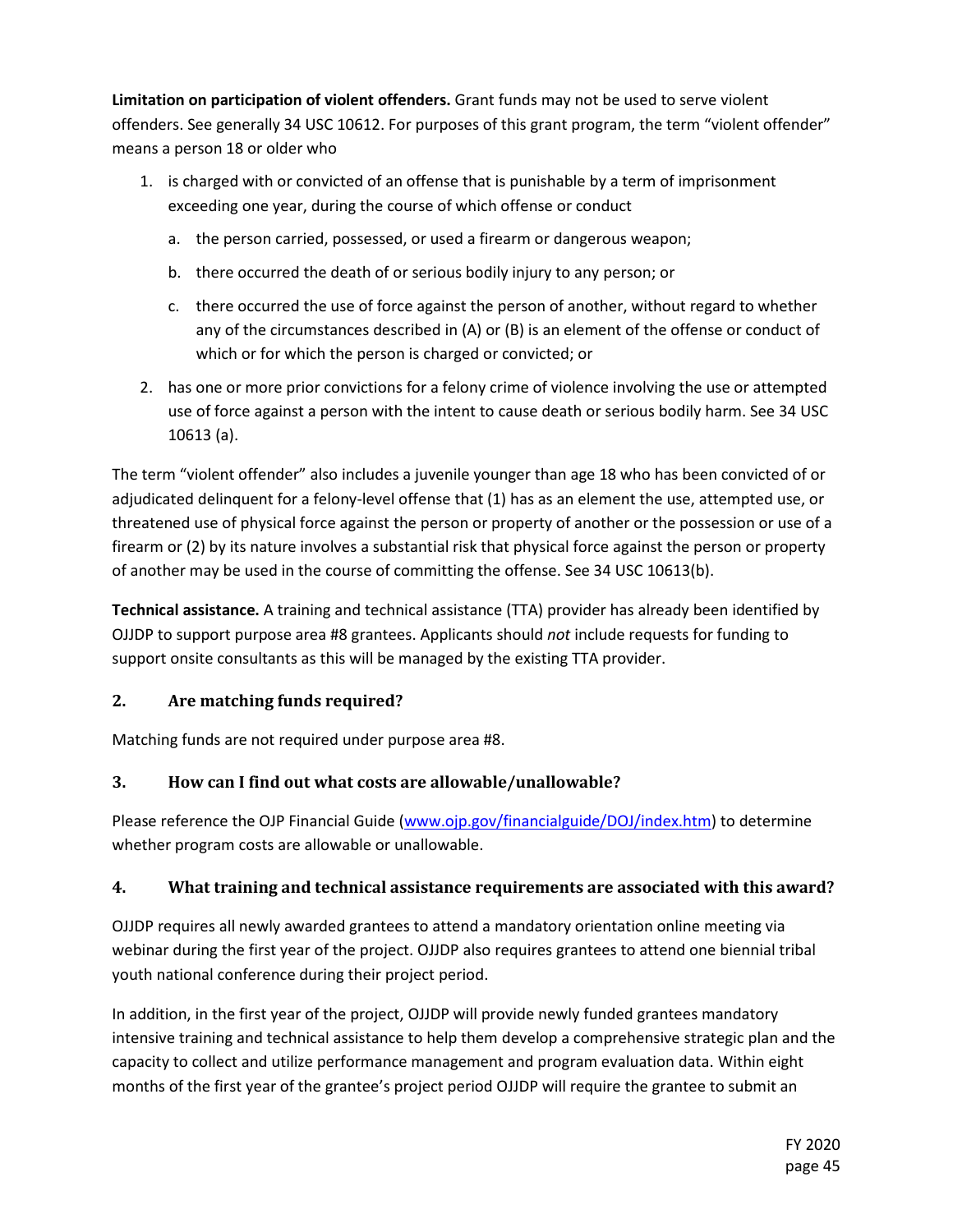approved comprehensive strategic plan to implement, monitor, and sustain project goals and objectives and that documents the achievement of designated milestones. Please see the solicitation for more information, including how these requirements impact the applicant's budget.

#### **5. What are purpose area #8 reporting requirements?**

Federal regulations require that any financial assistance from the Federal Government be monitored to ensure that those funds are spent properly. Awarded agencies will be responsible for submitting periodic programmatic progress reports and quarterly federal financial reports.

To assist in fulfilling DOJ's responsibilities under the Government Performance and Results Act (GPRA), PL 103–62, and the GPRA Modernization Act of 2010, PL 111–352, applicants that receive funding under this solicitation must provide data that measure the results of their work. After awards are made, DOJ staff will provide additional information about how data should be collected and reported.

#### **6. Under purpose area #8, may youth 18 years of age or older receive services under the award?**

Yes. Because of the laws regarding underage (i.e., under 21) drinking that are active in every state, the programming in purpose area #8 may address youth under age 21. This is the only purpose area whose target population is youth aged less than 21.

### Purpose Area #9 - Tribal Youth Program (TYP) (OJJDP)

#### **1. What projects can be supported under this purpose area?**

The goal of this program is to support and enhance tribal efforts to prevent and reduce juvenile delinquency and strengthen the juvenile justice system for American Indian/Alaska Native youth. Examples of activities that can be supported under this purpose area the following:

#### **Prevention**

- **Prevention services to impact risk factors for delinquency and promote protective factors.** This may include mentoring, youth development, anti-gang education, truancy and school dropout prevention programs, after-school programs, and anti-bullying and parenting education programs.
- **Prevention, intervention, and treatment for children exposed to violence.** This includes development and implementation of trauma-informed practices in programs and services that address child abuse and neglect and the effects and issues of childhood trauma or exposure to violence. Applicants should familiarize themselves with the DOJ report on [American](https://www.justice.gov/sites/default/files/defendingchildhood/pages/attachments/2014/11/18/finalaianreport.pdf)  [Indian/Alaska Native Children Exposed to Violence.](https://www.justice.gov/sites/default/files/defendingchildhood/pages/attachments/2014/11/18/finalaianreport.pdf)
- **Development and implementation of tribal best practices and traditional healing methods to support tribal youth.** This may include engaging youth in activities centered on cultural preservation, land reclamation, green or sustainable tribal traditions, and language preservation.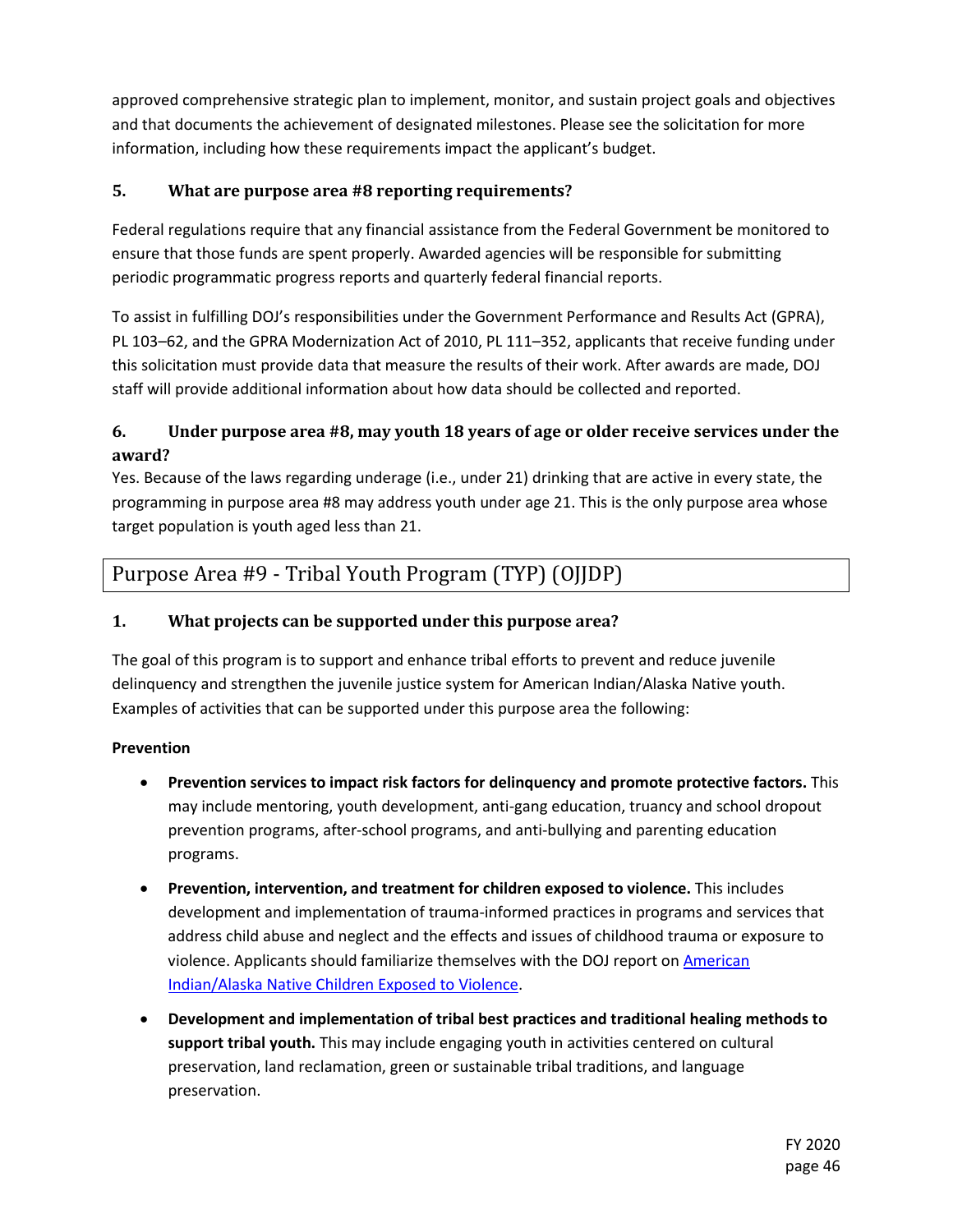#### **Intervention**

- **Interventions for court-involved tribal youth.** This may include therapeutic services, mentoring, graduated sanctions, restitution, diversion, home detention, foster and shelter care, and other alternatives to detention.
- **Intervention and treatment services for children exposed to sex trafficking.** This may include the development of or implementation of programs and services for children who are victims of sex trafficking. Please see the OJJDP Commercial Sexual Exploitation of Children/Sex Trafficking Literature Review [\(https://www.ojjdp.gov/mpg/litreviews/CSECSexTrafficking.pdf\)](https://www.ojjdp.gov/mpg/litreviews/CSECSexTrafficking.pdf).

#### **Treatment**

- **Treatment services for at-risk and high-risk youth.** This may include alcohol and drug abuse treatment and prevention programs; mental health treatment (counseling, referral and placement); and development of comprehensive screening tools, crisis intervention, intake assessments, treatment team planning, and therapeutic services for co-occurring mental health and substance abuse disorders.
- **Services for youth in detention or out-of-home placement.** This may include green or sustainable tribal traditions, risk and needs assessments, educational and vocational programming, mental health and substance abuse services, family strengthening, recreational activities, and aftercare and re- entry services to help successfully reintegrate the youth into the tribal community.

#### **Effective use of data**

• **Improvement or establishment of data collection systems.** This may include efforts to create or improve abilities to track youth in detention, placement, or community-based programs with the goal of improving understanding of and responses to youth and community needs.

#### **Applicants may apply for funding to include the following:**

**Staffing.** Salary and fringe benefits for positions to support implementation of the program and other costs for professional support services and for evaluation.

**Equipment and supplies.** Computer hardware and software for Internet access and email capability, cell phones, telephones, pagers, printers, fax machines, copiers, as needed for program implementation (**Note**: Applicants are encouraged to budget for one computer system with Internet access and email capability, if one system is not already available); general office supplies, postage, and other supplies necessary to create outreach materials such as posters, flyers, etc.

**Support services.** Costs for services for professional support and expert knowledge to assist with the development and enhancement of the program such as treatment, information technology, and evaluation.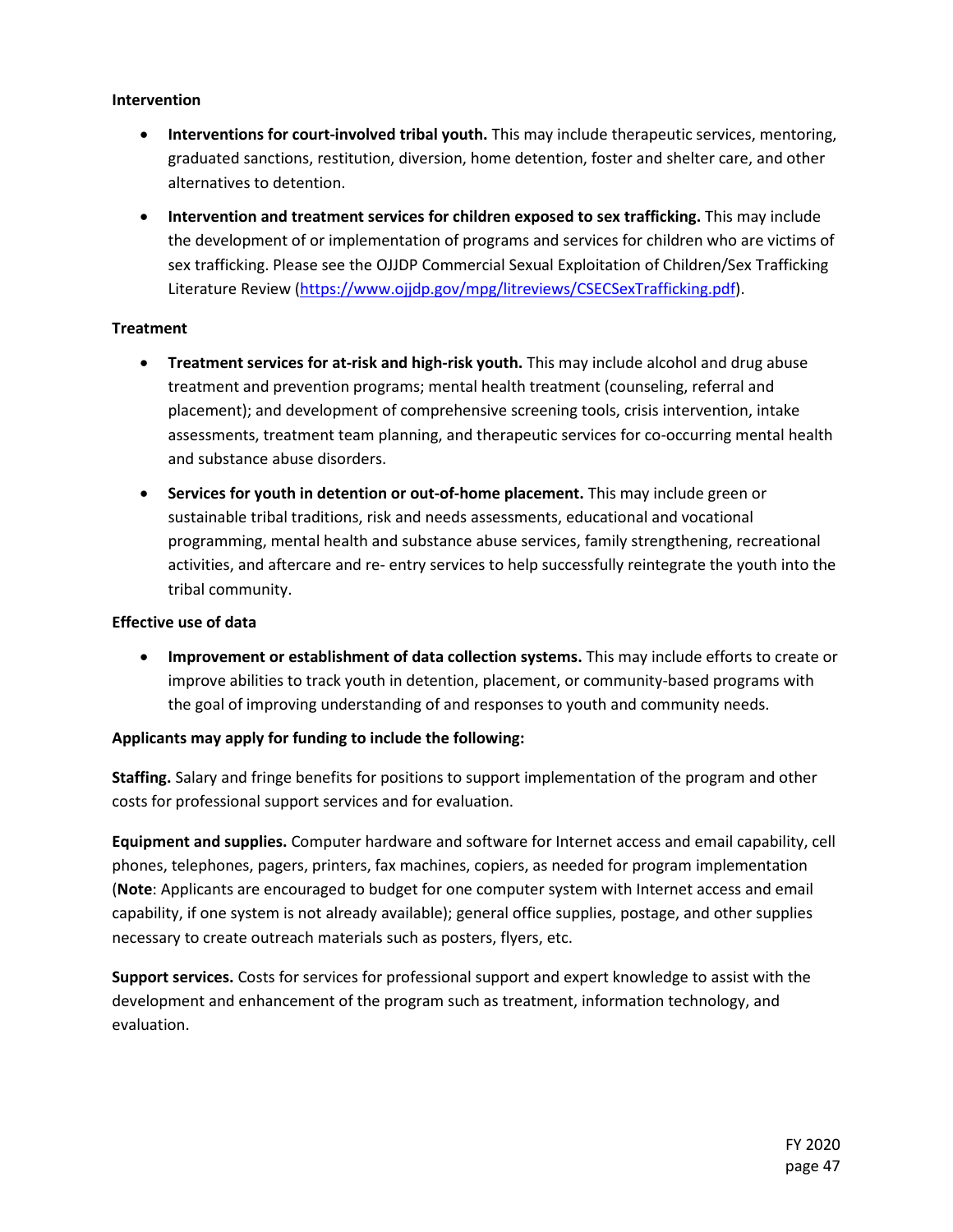**Travel.** Airfare, lodging, and mileage reimbursement for meeting or training costs related to program activities, including costs associated with DOJ-required training. Applicants must budget travel costs for attendance at the following purpose area #9–specific trainings:

- One three-day OJJDP strategic planning session for up to four people (for budgeting purposes, please use Washington, D.C., as the location of this meeting)
- Two PA #9–specific training events for two people (for budgeting purposes, please use Washington, D.C., as the location for this two-day meeting)

In addition, applicants must budget for one DOJ CTAS-wide orientation meeting for two people (for budgeting purposes, please use Palm Springs, California, as the location for this meeting). See the GSA web site for determining allowable per-diem travel costs: [www.gsa.gov/portal/category/21287.](http://www.gsa.gov/portal/category/21287.)

Please consult the solicitation for additional information about this training requirement.

**Strategic planning.** Comprehensive planning for tribal justice systems to serve juveniles.

**Technical assistance.** A training and technical assistance (TTA) provider has already been identified by OJJDP to support purpose area #9 grantees. Applicants should *not* include requests for funding to support onsite consultants, as this will be managed by the existing TTA provider.

#### **2. What training and technical assistance requirements are associated with this award?**

OJJDP requires all newly awarded grantees to attend a mandatory online orientation meeting via webinar during the first year of the project. OJJDP also requires grantees to attend one biennial tribal youth national conference during their project period.

In addition, in the first year of the project, OJJDP will provide newly funded grantees intensive training and technical assistance to help them develop a comprehensive strategic plan and the capacity to collect and utilize performance management and program evaluation data. This training and technical assistance includes a strategic planning training in the first year of the project. Within eight months of the first year of the grantee's project period, OJJDP will require the grantee to submit an approved comprehensive plan to implement, monitor, and sustain project goals and objectives and that documents the achievement of designated milestones. Please see the solicitation for more information, including how these requirements impact the applicant's budget.

#### **3. Are matching funds required?**

Matching funds are not required under purpose area #9.

#### **4. What are purpose area #9 reporting requirements?**

Federal regulations require that any financial assistance from the Federal Government be monitored to ensure that those funds are spent properly. Awarded agencies will be responsible for submitting periodic programmatic progress reports and quarterly federal financial reports.